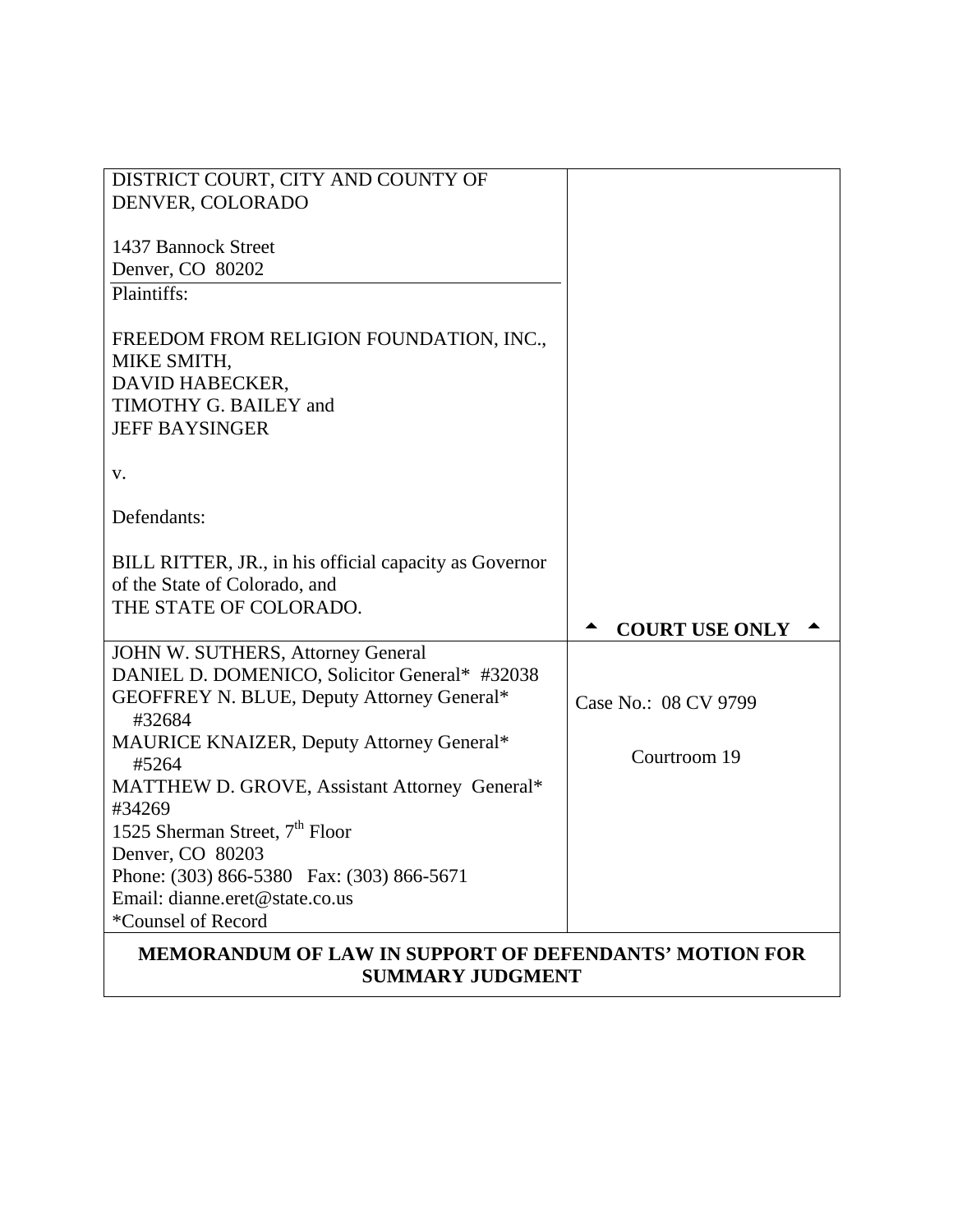Defendants Bill Ritter, Jr., in his official capacity as Governor of the State of Colorado, and the State of Colorado, submit the following Memorandum of Law in support of their motion for summary judgment.

#### **INTRODUCTION**

Institutional acknowledgment of the role that religion plays in American life dates back to the Founders – a tradition that has lasted more than two centuries. This lawsuit demands that this Court overturn that tradition by: 1) declaring that the Colorado Constitution prohibits the governor from recognizing the right to pray, and 2) "enjoining Governor Ritter and his successors from issuing future Day of Prayer proclamations." *Complaint* at 7. Because such a result is required by neither Colo. Const. art. II, § 4, nor the Establishment Clause of the First Amendment, this Court should grant summary judgment in favor of the Defendants.

## **STIPULATED FACTS**

1. Freedom From Religion Foundation ("FFRF") is a non-profit corporation headquartered in Wisconsin. FFRF is registered to do business in Colorado and is in good standing.

2. Members of FFRF, including the named Plaintiffs, are residents of Colorado and are Colorado taxpayers.

3. Bill Ritter Jr., who is named as a defendant in his official capacity, is the Governor of the State of Colorado.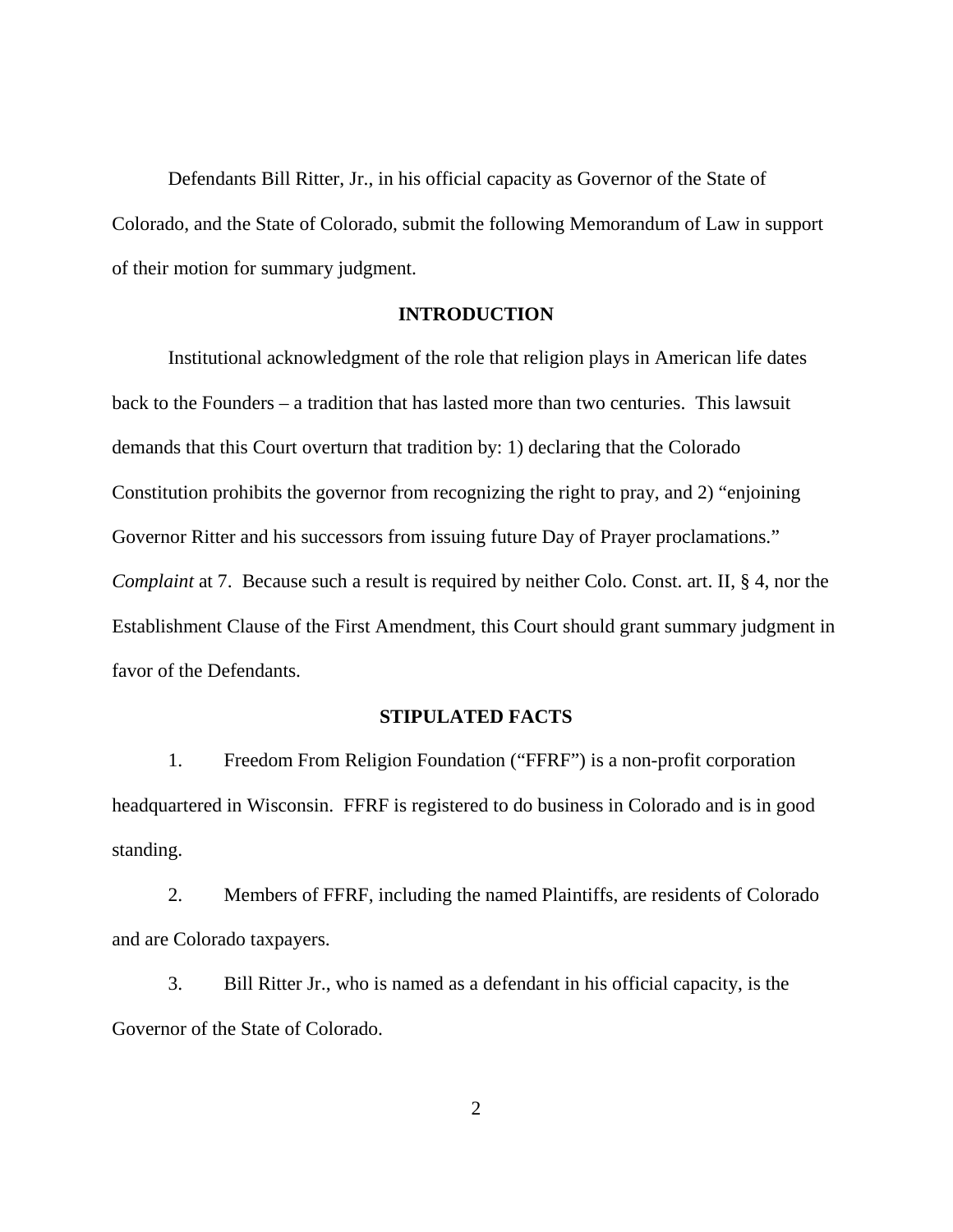4. On April 2, 1952, the Committee on the Judiciary of the U.S. House of Representatives issued a Report to Accompany H.J. Res. 382 to create a National Day of Prayer.

5. Public Law 324, a Joint Resolution, was approved on April 17, 1952. It provides: "Resolved by the Senate and House of Representatives of the United States of America in Congress assembled, That the President shall set aside and proclaim a suitable day each year, other than a Sunday, as a National Day of Prayer, on which the people of the United States may turn to God in prayer and meditation in churches, in groups, and as individuals."

6. Public Law 324 was signed by President Harry Truman on April 17, 1952.

7. S.1378, "An act to provide for setting aside the first Thursday in May as the date on which the National Day of Prayer is celebrated," was approved by the Senate on May 5, 1988, and signed into law by President Ronald Reagan on May 9, 1988.

8. The NDP Task Force, led by Shirley Dobson, writes to each state governor on an annual basis requesting a prayer proclamation, while referencing the NDP Task Force annual theme and supporting scriptural reference.

9. Letters written by the NDP Task Force to governors requesting honorary proclamations are signed by Shirley Dobson, who reviews such letters before signing them.

10. Honorary proclamations recognizing the National Day of Prayer were issued by the Governor of Colorado for at least 2004-2009.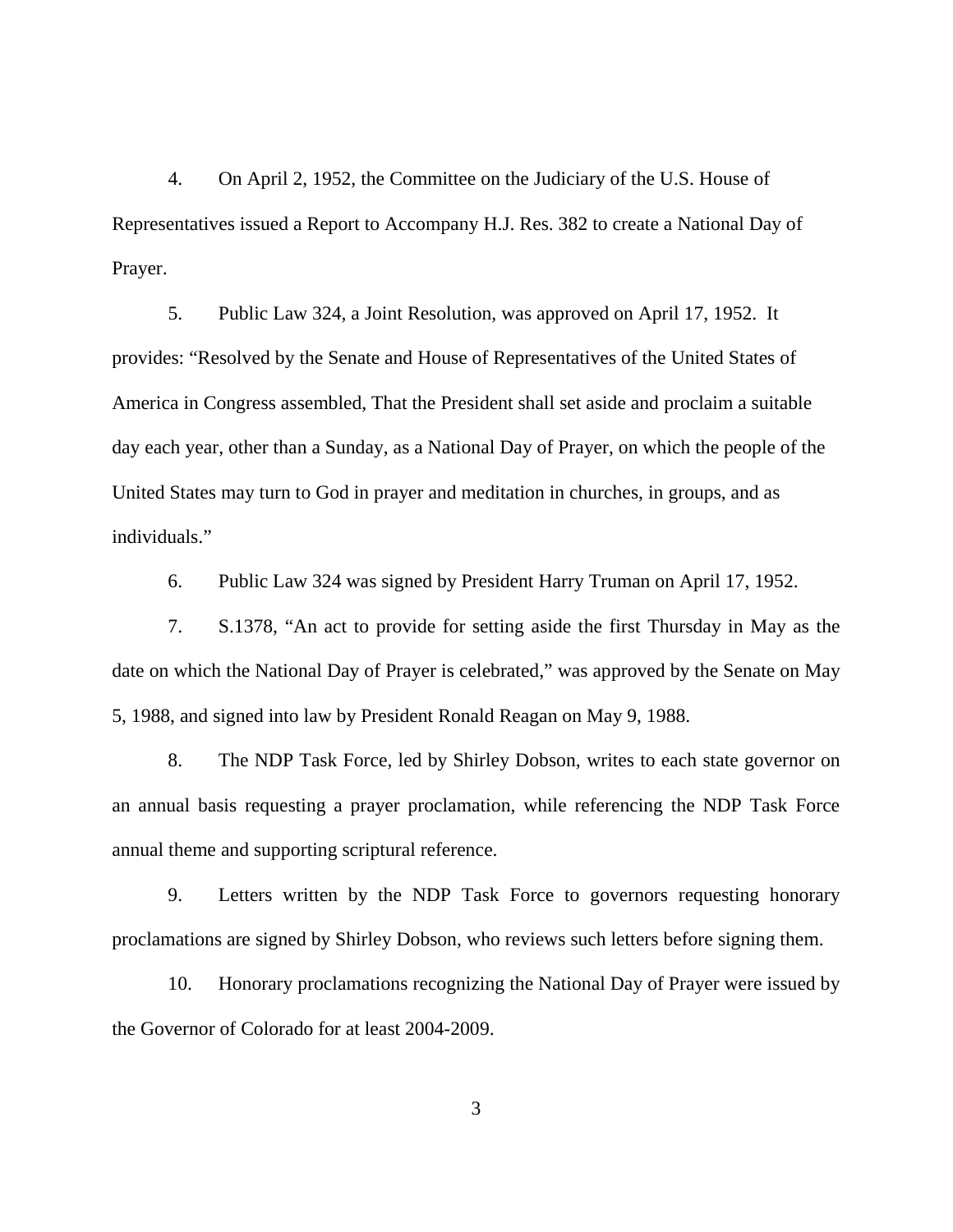11. The honorary proclamations issued by the Governor of Colorado from 2004- 2008 each acknowledged the NDP Task Force annual theme and/or scriptural reference.

12. The honorary proclamation issued by the Governor of Colorado in 2009 did not acknowledge the NDP Task Force annual theme or scriptural reference.

# **DEFENDANTS' STATEMENT OF UNDISPUTED FACTS**

#### *Process for Submission and Issuance of Honorary Proclamations*

1. As a public service, the Governor of the State of Colorado issues various honorary proclamations, photos, and letters of congratulation or recognition upon request. (Ex. A, Bannister Aff. at  $\P$  4).

2. The Governor is typically not involved in acting on, reviewing, or responding to requests for honorary proclamations, letters, or photo requests. Instead, the Governor's communications staff is responsible for reviewing and responding to requests for honorary proclamations and letters as they are submitted by members of the general public. (*Id.* at ¶¶ 5, 13).

3. Honorary proclamation requests may be submitted via facsimile, by mail, or through the Governor's website, at [www.colorado.gov/governor.](http://www.colorado.gov/governor) (*Id.* at ¶ 6).

4. The Governor's office receives several hundred honorary proclamation requests every year. Nearly every proclamation that is requested is issued. (*Id.* at ¶ 7).

5. Honorary proclamation requests must be accompanied by draft language for the honorary proclamation. When a request is submitted, a member of the Governor's Press/Communications staff reviews it for content. (*Id.* at ¶ 8).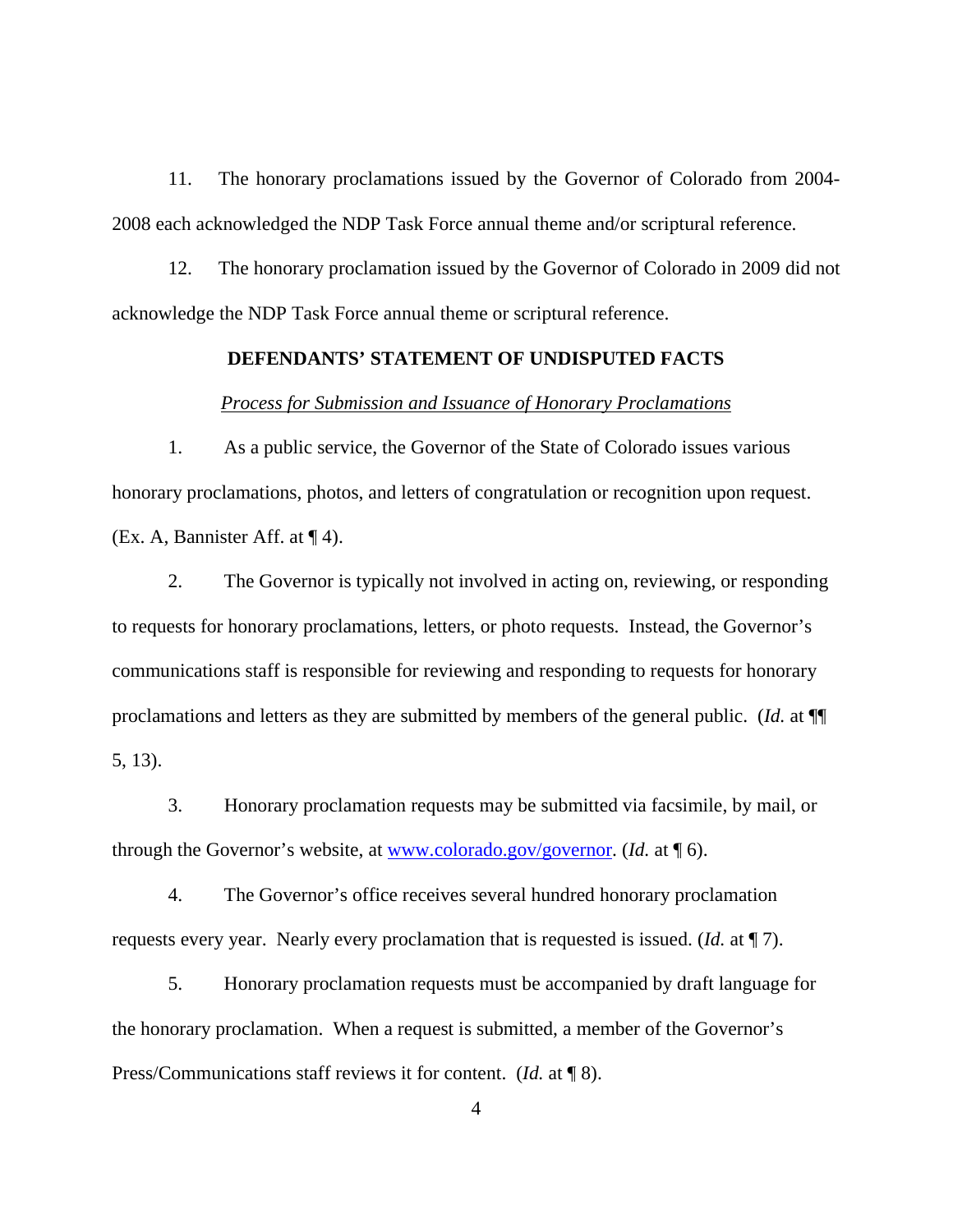6. If the content of the requested honorary proclamation does not seem to be problematic, or if it is similar to an honorary proclamation approved and issued in a prior year, the governor's Press/Communications staff will typically process and issue it without further review. (*Id.* at ¶ 9).

7. If the content of the requested honorary proclamation appears problematic, the Governor's Press/Communications staff submits it to the Director of Communications. The Director of Communications approves or rejects it, sometimes after consultation with legal counsel. (*Id.* at ¶ 10).

8. Requested honorary proclamations are occasionally rejected, although this is rare. For example, in one instance, an individual submitted an online honorary proclamation request, the suggested language of which attested to the requesting individual's good moral character. After researching the issue, the Governor's Press/Communications staff determined that the individual in question had been charged and was awaiting trial for murder in New York City. The Governor's staff did not issue this honorary proclamation. (*Id.* at  $\P$  11).

9. Occasionally, the Governor's staff determines that a letter of congratulations or recognition is more appropriate than an honorary proclamation, and will thus send such a letter instead of issuing an honorary proclamation. (*Id.* at ¶ 12).

10. Some requested honorary proclamations are edited for content. For example, the Armenian National Committee of America annually submits an honorary proclamation request for Armenian Genocide Awareness Day. As submitted, this honorary proclamation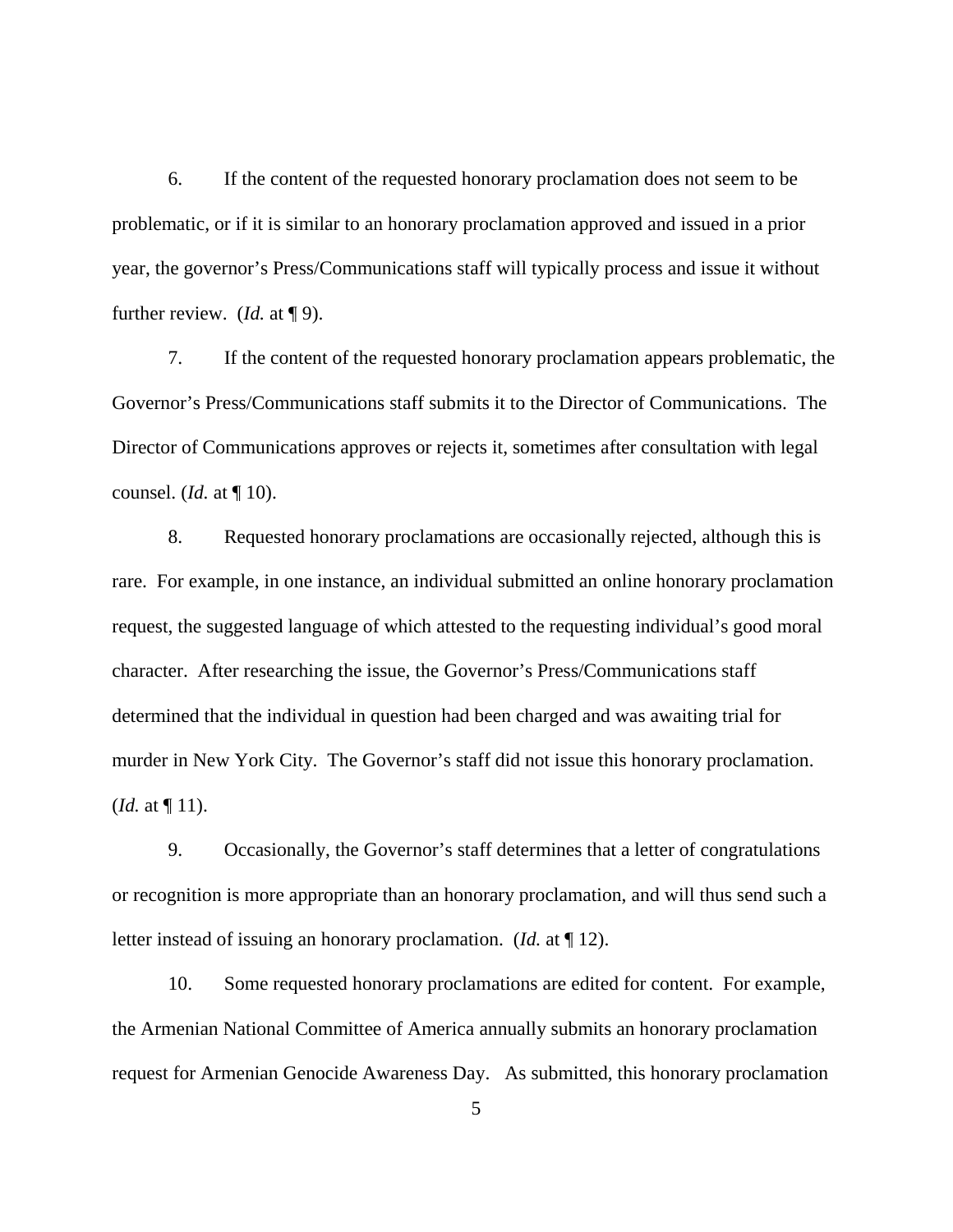typically contains controversial language and statements. The Governor's Press/ Communications staff edits the suggested language for content before approving and issuing the honorary proclamation. (*Id.* at ¶ 13).

11. Most honorary proclamations are not personally reviewed, approved, or signed by the Governor himself. Once accepted by Press/Communications Staff, honorary proclamations typically receive the Governor's signature by a device called an "auto-pen." (*Id.* at ¶ 14).

12. After an honorary proclamation has been approved and signed, it is mailed directly to the individual or group who requested it. Alternatively, the requesting individual or a representative of the requesting group may elect to pick the honorary proclamation up in person from the Governor's office at the State Capitol. (*Id.* at ¶ 15).

13. In most instances, an honorary proclamation approved by the Governor's office is not published, promoted or accompanied by a press release. (*Id.* at ¶ 16).

14. Copies of honorary proclamations that have been approved and issued may be requested by members of the general public. (*Id.* at ¶ 17).

15. No hard copies of previously-issued honorary proclamations are kept on file. To save time for anticipated future requests or in case a copy is requested by a member of the general public, Press/Communications staff does save digital copies of honorary proclamations on a staff member's office computer. That file is used as a template for future requests. Specifically, when the new annual request is received, office staff retrieves the old file from the previous year, updates it with new dates and other specifics, and then saves the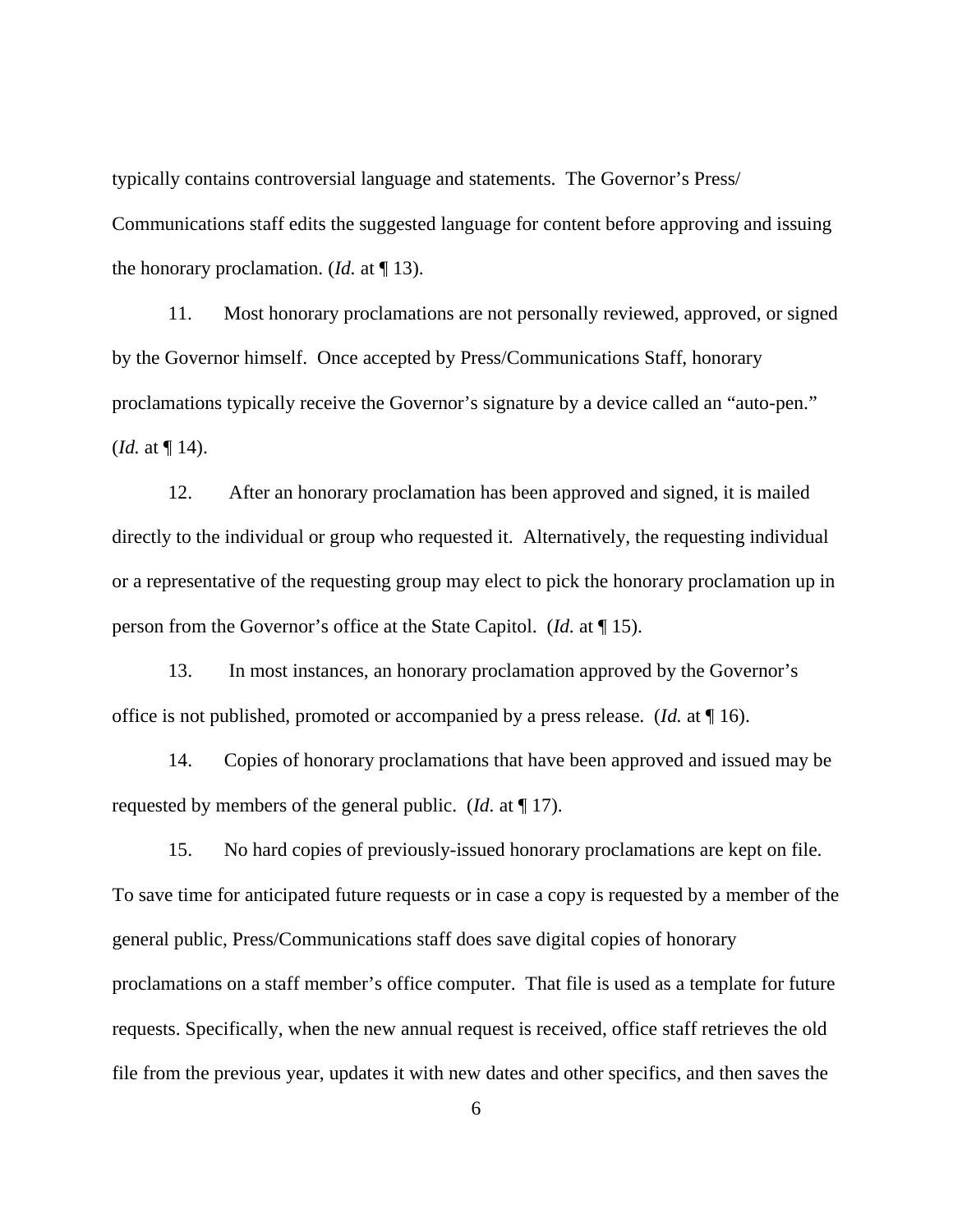new file in place of the previous one. Thus, copies of an honorary proclamation that is requested on an annual basis are only available until the next year's proclamation has been drafted. (*Id.* at ¶ 18).

16. Hard copies of issued proclamations are not sent to the state archives. (*Id.* at ¶ 19).

17. Computer files from the Owens administration were archived at the end of Governor Owens' term. Those archived computer files should contain records of honorary proclamations issued during the Owens administration, although older honorary proclamations may have been written over. (*Id.* at ¶ 19).

### *Day of Prayer Proclamations*

18. In 2007 and 2008, the Governor's office received honorary proclamation requests for a "Colorado Day of Prayer." These requests have been made on an annual basis throughout the Owens and Ritter administrations. Because the suggested language for the proclamations was similar to that which had been used in prior years, the requests were accepted and the proclamations issued. (*Id.* at ¶ 20).

19. As is the case with nearly every honorary proclamation request, regardless of its subject, the 2007 and 2008 honorary proclamations issued for a "Colorado Day of Prayer" followed the language suggested by their proponents. (*Id.* at ¶ 21).

19. In 2009, the Governor's office issued an Honorary Proclamation for a "Colorado Day of Prayer." However, the Honorary Proclamation issued in 2009 did not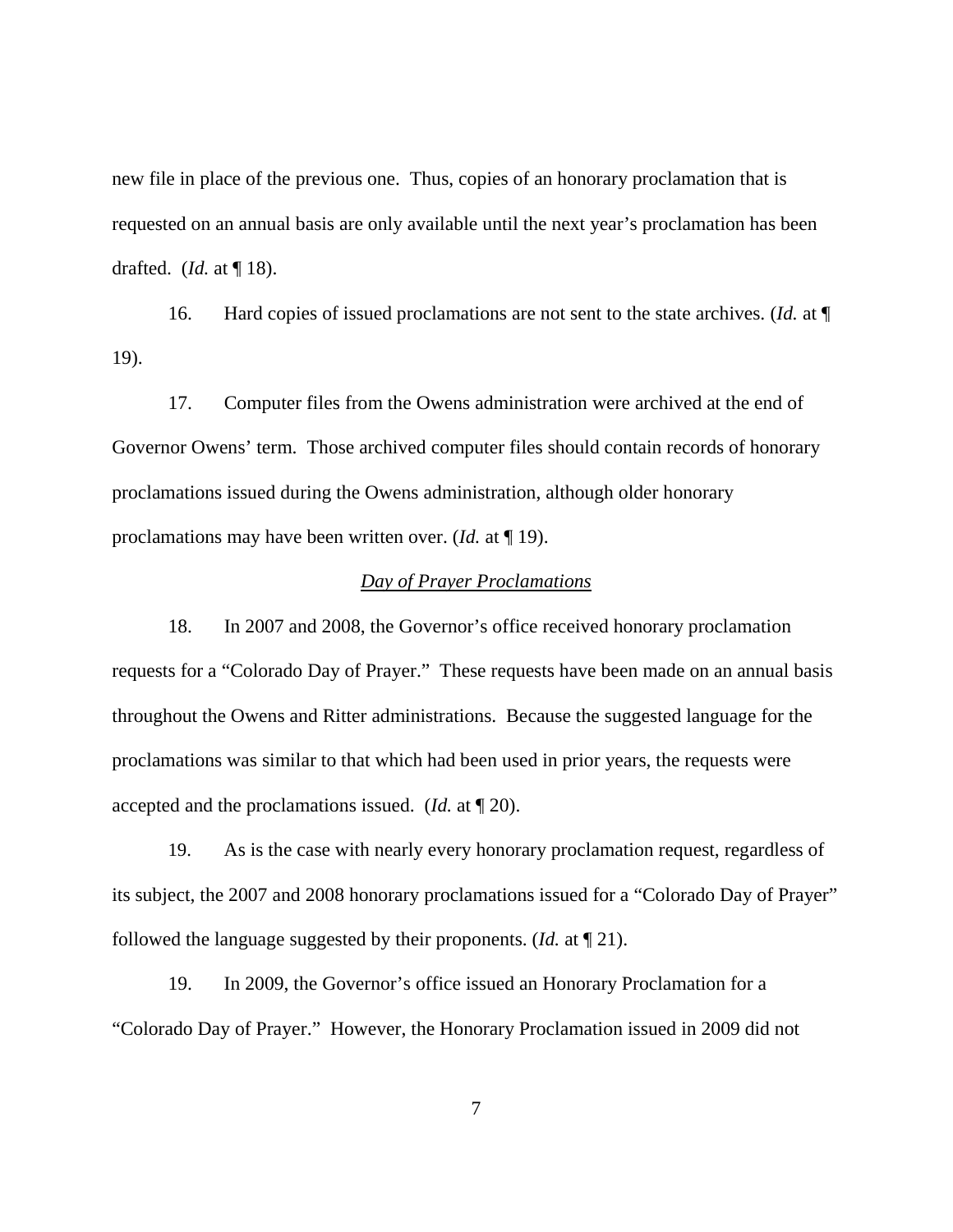follow the thematic suggestions contained in that year's form letter from the NDP Task Force requesting the Honorary Proclamation. (*Id.* at ¶ 22).

20. In order to have its annual requests for honorary proclamations considered, the NDP Task Force is required to follow the procedures for requesting honorary proclamations outlined on the Governor's website. These procedures apply to all groups or individuals who wish to request an honorary proclamation, letter of recognition or congratulations, or photograph from the Governor. (*Id.* at ¶ 26).

21. The 2007 and 2008 honorary proclamation requests for a "Colorado Day of Prayer" were not submitted either to Governor Ritter or to the director of communications for approval. (*Id.* at ¶ 23)**.**

22. The 2007, 2008, and 2009 honorary proclamations for a "Colorado Day of Prayer" were signed by the "auto-pen" device and mailed to the requesting party without any involvement by the Governor. (*Id.* at ¶ 24).

23. The Governor's office did not issue a press release or otherwise publicize the "Colorado Day of Prayer" proclamations in 2007, 2008, or 2009. (*Id.* at ¶ 25).

24. The honorary proclamations issued by the Governor of Colorado from 2004- 2008 acknowledged the federal designation of the Day of Prayer by Congress and the President, as well as the history and ubiquity of the National Day of Prayer. (*Id.* at ¶ 27).

25. The Plaintiffs use the term "dedication," "dedicated," and "dedicating," in the Complaint (at ¶¶ 1, 13, 52, and 53, respectively), referring to the 2007 and 2008 Colorado Day of Prayer events and to all Honorary Proclamations recognizing a Colorado Day of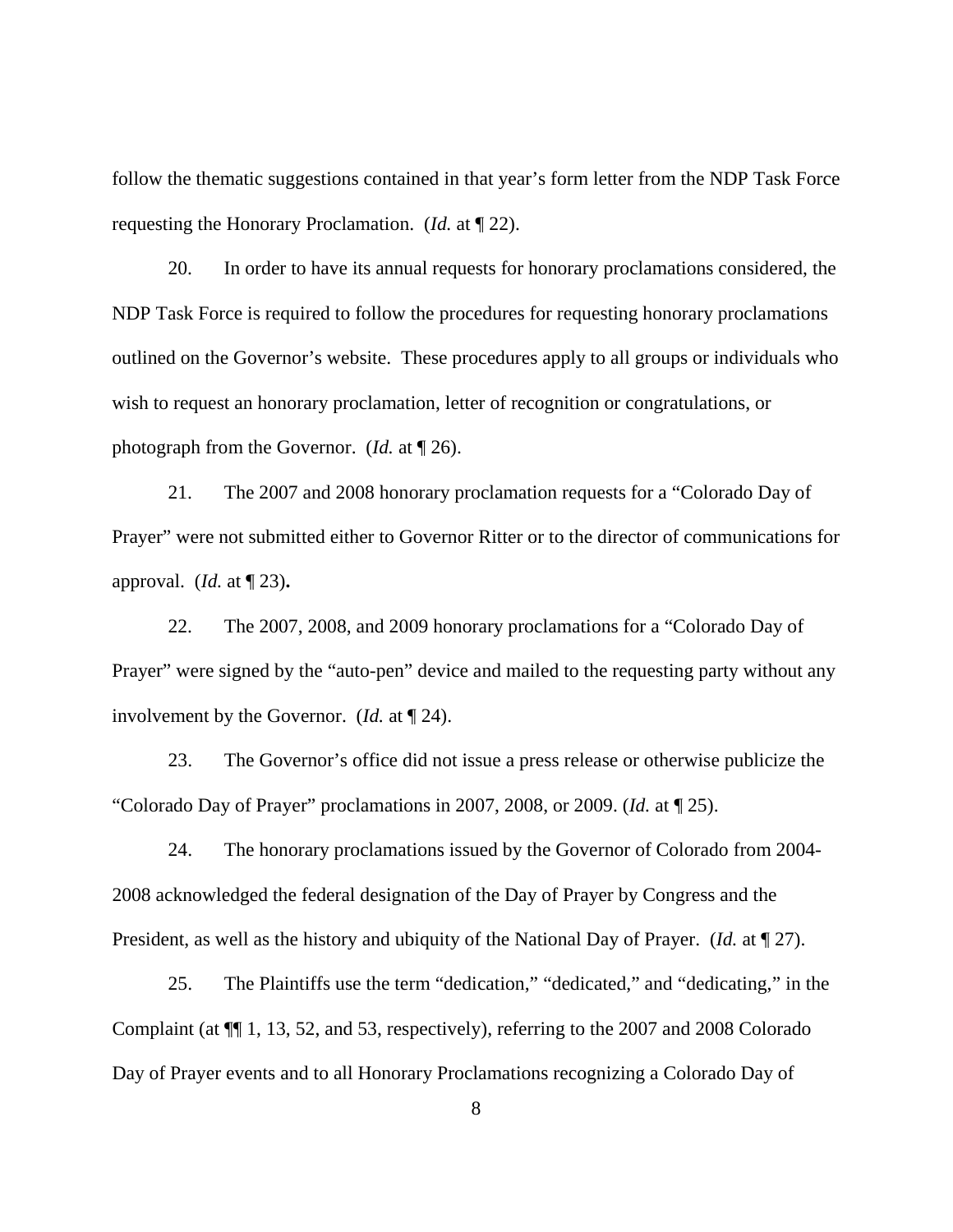Prayer from 2004-2009. (Ex. B, *Plaintiff FFRF's Responses to Defendants' First Set of Interrogatories and First Request for Production of Documents, Interrogatory Responses 1 and 2.)* The Defendants have not used these terms in connection with the honorary proclamations.

26. The individual Plaintiffs do not claim that Governor Ritter or the State of Colorado has prevented them from exercising their right to non-belief, or exerted any coercion in this regard. (Ex. B, *Interrogatory Response 3.)*

27. The Plaintiffs have not produced any evidence to support the allegation in the Complaint that each honorary proclamation affected each plaintiff's political status in the State of Colorado. To the contrary, they have made only the following bald assertions, which lack any evidentiary support.

- a. "[A]nnual declarations of a "Colorado Day of Prayer" give the appearance of elevating and endorsing religion as a solution to social problems, while encouraging all persons to believe in God," and
- b. The honorary proclamations at issue "giv[e] the appearance that belief is preferable and that believers have special access to government leaders, including the Governor."

## (Ex. B, *Interrogatory Response 4.)*

28. The individual Plaintiffs have not attended or participated in any Day of Prayer event in Colorado; nor have they been prevented from attending or participating in or acting at such event in any way they wished. (Ex. B*, Interrogatory Response 5.)*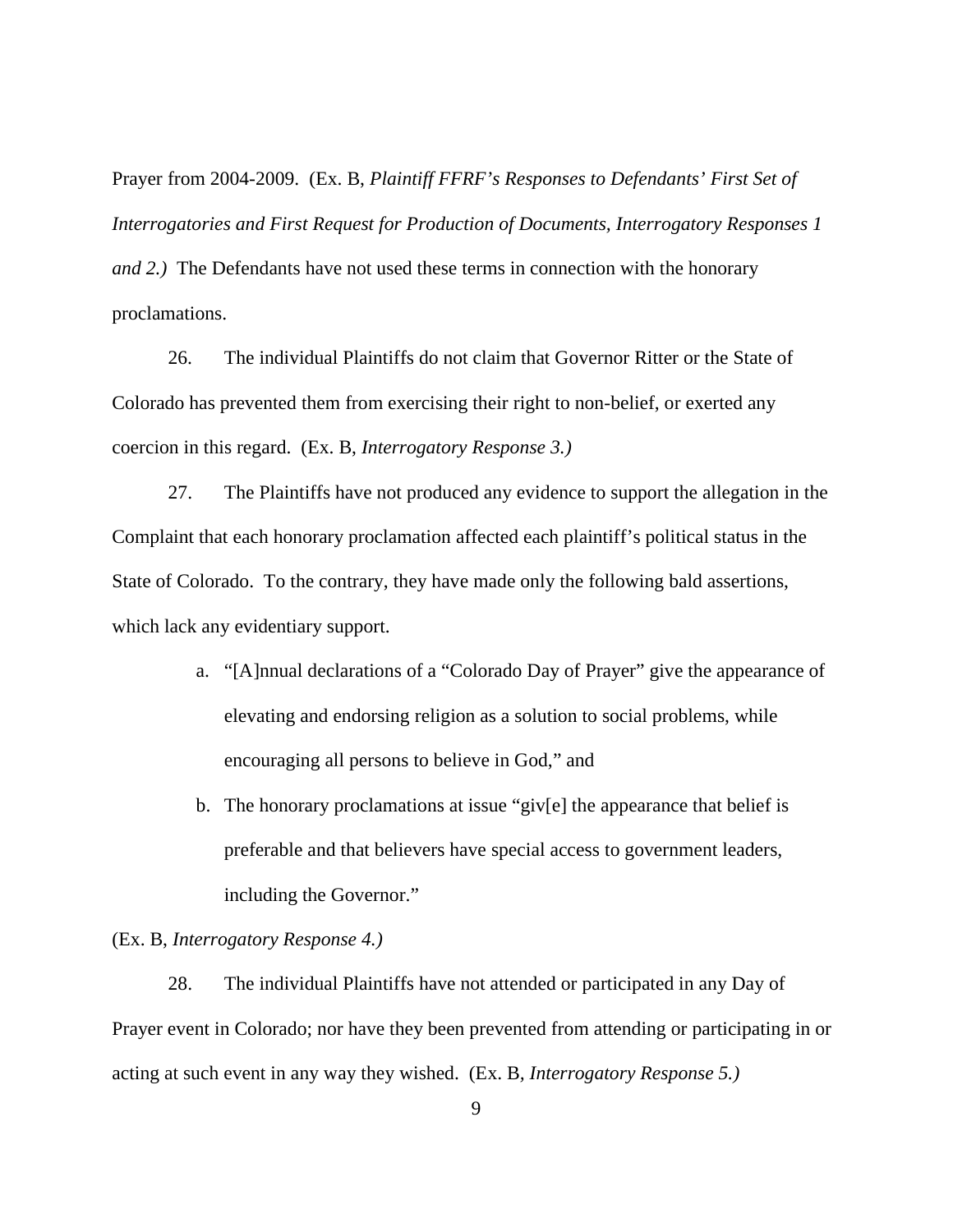29. The Day of Prayer events held on the west steps of the State Capitol building are initiated, organized, and sponsored by private citizens. (Ex. C, *Affidavit of Rita Lambert*).

30. The Plaintiffs do not contend that the Governor or any other State official affected or took any other action with regard to the individual Plaintiffs' failure to attend any Day of Prayer event in Colorado. (Ex. B, *Interrogatory Response 6.)*

31. Plaintiffs have produced no evidence that they have been adversely affected by the issuance of honorary proclamations declaring a "Colorado Day of Prayer."

32. The Plaintiffs have produced no evidence demonstrating any affiliation, either formal or informal, between the NDP Task Force and the Governor or his staff.

33. The Plaintiffs did not learn about or become exposed or subjected to the honorary proclamations by way of coercion, but instead became aware of them via media coverage. (Ex. B, *Interrogatory Response 7.)*

34. There is no item in the State budget or any expenditure of tax monies relating to the issuance of the honorary proclamations complained of, except to the extent that the Governor's attendance at a Day of Prayer event involved the use of paid State personnel, i.e. the Governor and his security. (Ex. B, *Interrogatory Response 8.)*

35. The allegation that the Governor is aligned or associated with Reign Down USA is based on an internet report that Governor Ritter proclaimed April 26, 2008, to be a Day of Prayer in Colorado, in conjunction with an event sponsored by Reign Down USA. (Ex. B, *Interrogatory Response 9.)*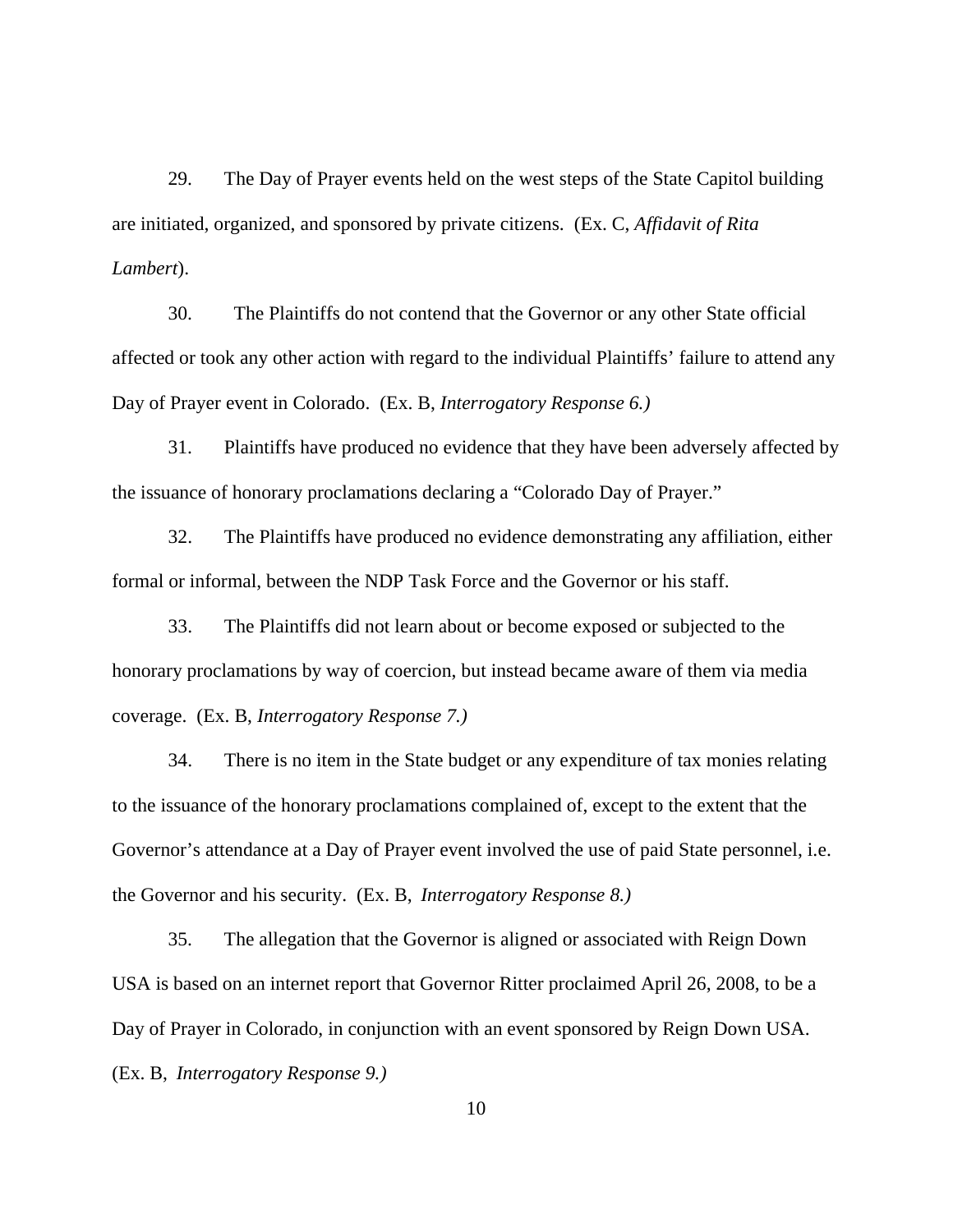36. The allegation that the language in the honorary proclamations at issue constitutes "exhortations to pray" is based on the Plaintiffs' declared belief that all of the language in the honorary proclamations encourages all citizens to actively pray. Specifically, the Plaintiffs allege that the language that "Americans will unite in prayer for our Nation, our State, our leaders and our people" is an exhortation to pray. (Ex. B, *Interrogatory Response 10.)*

37. The allegation that the Governor made "related pronouncements endorsing prayer" is based solely on his alleged attendance at privately organized and sponsored Day of Prayer events at the Capitol in 2007 and 2008 and a prayer luncheon event in 2008. (Ex. B, *Interrogatory Response 11.)*

38. The allegation that there were approximately 70 events held in Colorado in May 2009 is based on an article in the Rocky Mountain News dated May 4, 2007; in any event, none of the individual Plaintiffs attended such events and were not coerced to do so. (Ex. B, *Interrogatory Response 12.)*

39. The allegation concerning contacts between the governor and the NDP Task Force is based solely on the fact that Shirley Dobson, as chair of the NDP task force, writes to each governor, including the Governor of Colorado, requesting the issuance of a Day of Prayer proclamation; that such honorary proclamations have been issued since 2004; and that the 2004-2008 honorary proclamations included the annual theme and/or biblical reference suggested by the NDP Task Force. (Ex. B*, Interrogatory Response 13.)*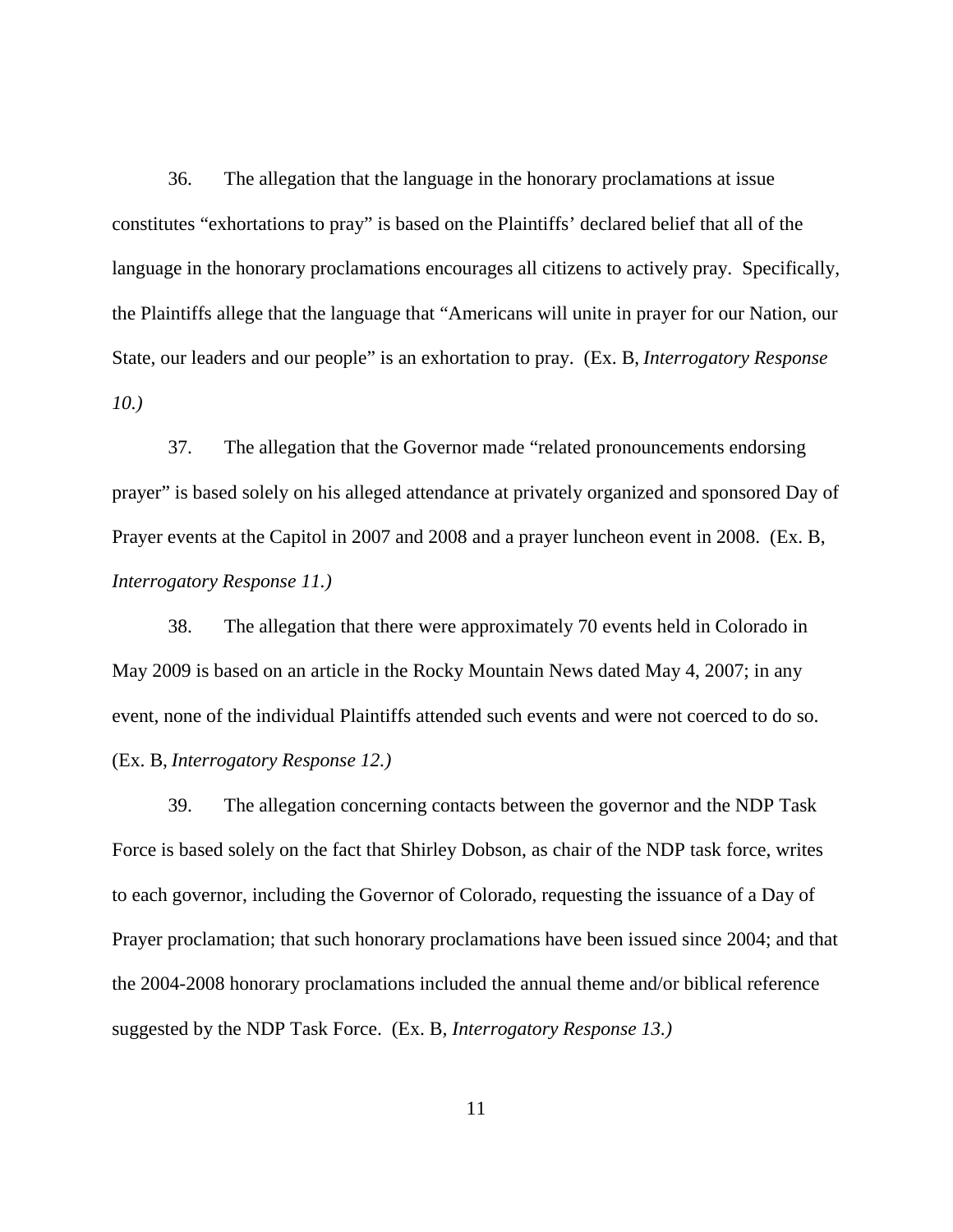40. The 2009 honorary proclamation did not include the NDP Task Force annual theme and/or biblical reference. (Ex. B*, Interrogatory Responses 13 and 14.)*

41. The governors of all 50 states issued honorary proclamations or otherwise acknowledged (e.g., by letter) days of prayer in 2007, 2008, and 2009. Many of these proclamations, letters, or similar acknowledgments made reference to the theme and/or supporting scripture suggested by the NDP Task Force in its annual form letter. (*Background Statement of NDP History and NDP Task Force Involvement,* Ex. D, ¶¶ 110- 112).

42. The Plaintiffs' evidence supporting the allegation that the governor has "embraced" the NDP Task Force and/or Focus on the Family is as follows:

- a. The governor included the NDP Task Force annual theme and/or supporting scriptural reference in the 2004-2008 proclamations as requested by Shirley Dobson's form letter. *(*Ex. C, *Interrogatory Response 17)*;
- b. The governor spoke briefly at an event hosted by the NDP task force on the National Day of Prayer in 2007. (Ex. C, *Interrogatory Response 21*).

43. The Plaintiffs' evidence supporting the allegation that the governor has worked, or is currently working, "hand-in-glove" with the NDP Task Force and/or Focus on the Family is that the honorary proclamations issued in 2004-2008 incorporated the NDP Task Force annual theme and/or supporting scriptural reference as suggested in the form letters submitted by Shirley Dobson. (Ex. C*, Interrogatory Response 18.)*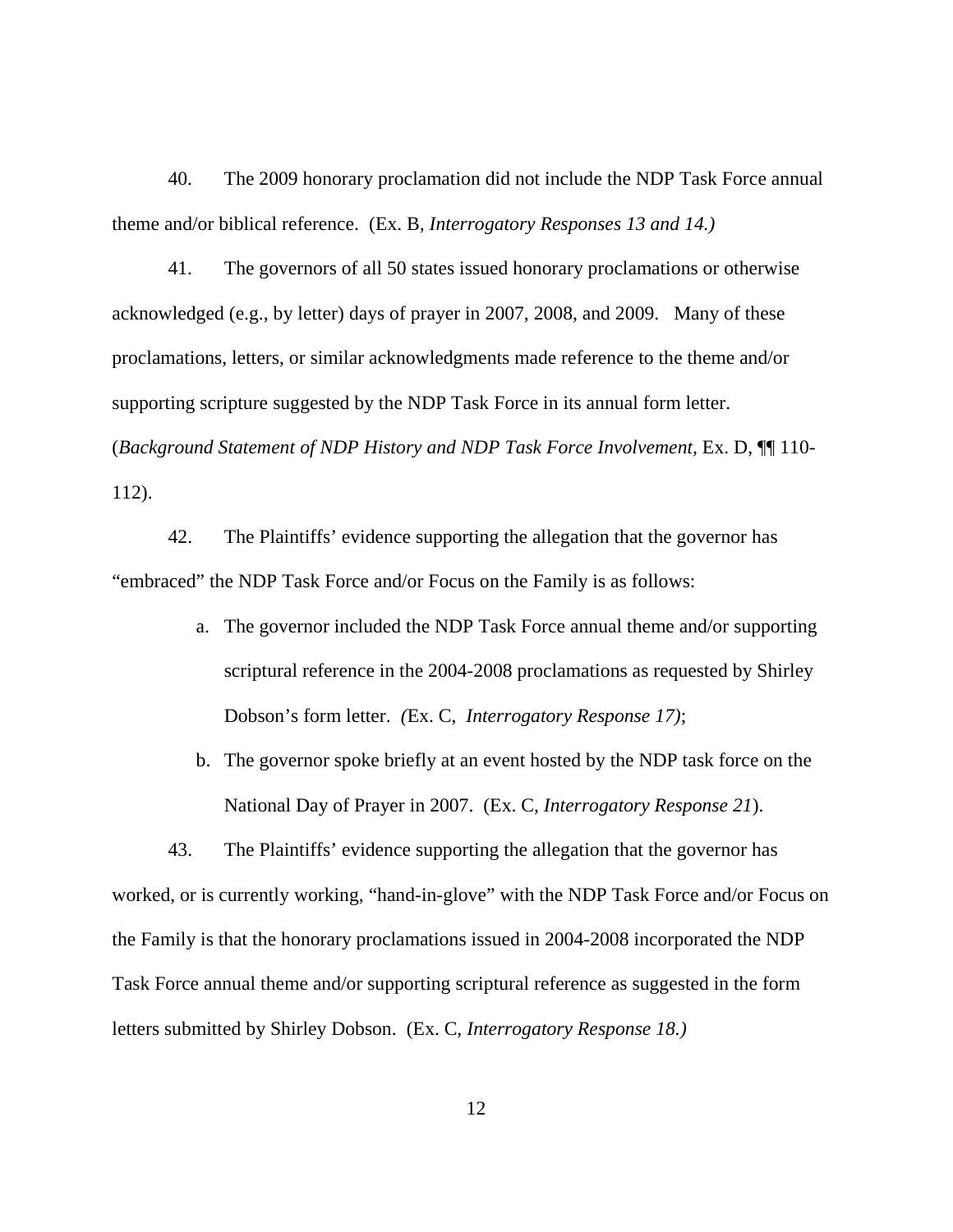44. The Plaintiffs' evidence supporting the allegation that the governor or his predecessor has a "collaborative" relationship with the NDP Task Force and/or Focus on the Family is that the honorary proclamations issued in 2004-2008 incorporated the NDP Task Force annual theme and/or supporting scriptural reference suggested in the form letters submitted by Shirley Dobson. (Ex. C*, Interrogatory Response 19.)*

45. The Plaintiffs' evidence supporting the allegation that the governor endorses the religious principles of the NDP Task Force and/or Focus on the Family is that the honorary proclamations issued in 2004-2008 included the NDP Task Force annual theme and/or supporting scriptural reference as suggested in the form letters submitted by Shirley Dobson. (Ex. C*, Interrogatory Response 20.)*

46. The Plaintiffs' evidence supporting the allegation that the governor endorses religion in violation of the Colorado Constitution is that: 1) since 2004, he or his predecessor has issued an annual honorary proclamation declaring a Day of Prayer at the request of the National Day of Prayer Task Force; 2) in 2007, he spoke briefly at a public event organized by the NDP Task Force and held on the Capitol steps; and 3) he has allegedly attended Colorado Prayer luncheons, including in 2008. (Ex. C*, Interrogatory Response 21.)*

47. The Plaintiffs' evidence supporting the allegation that the governor supports "an indelible bond between church and state" is that the honorary proclamations issued between 2004 and 2008 included annual themes and scriptural references suggested by the NDP Task Force. (Ex. C*, Interrogatory Response 22.)*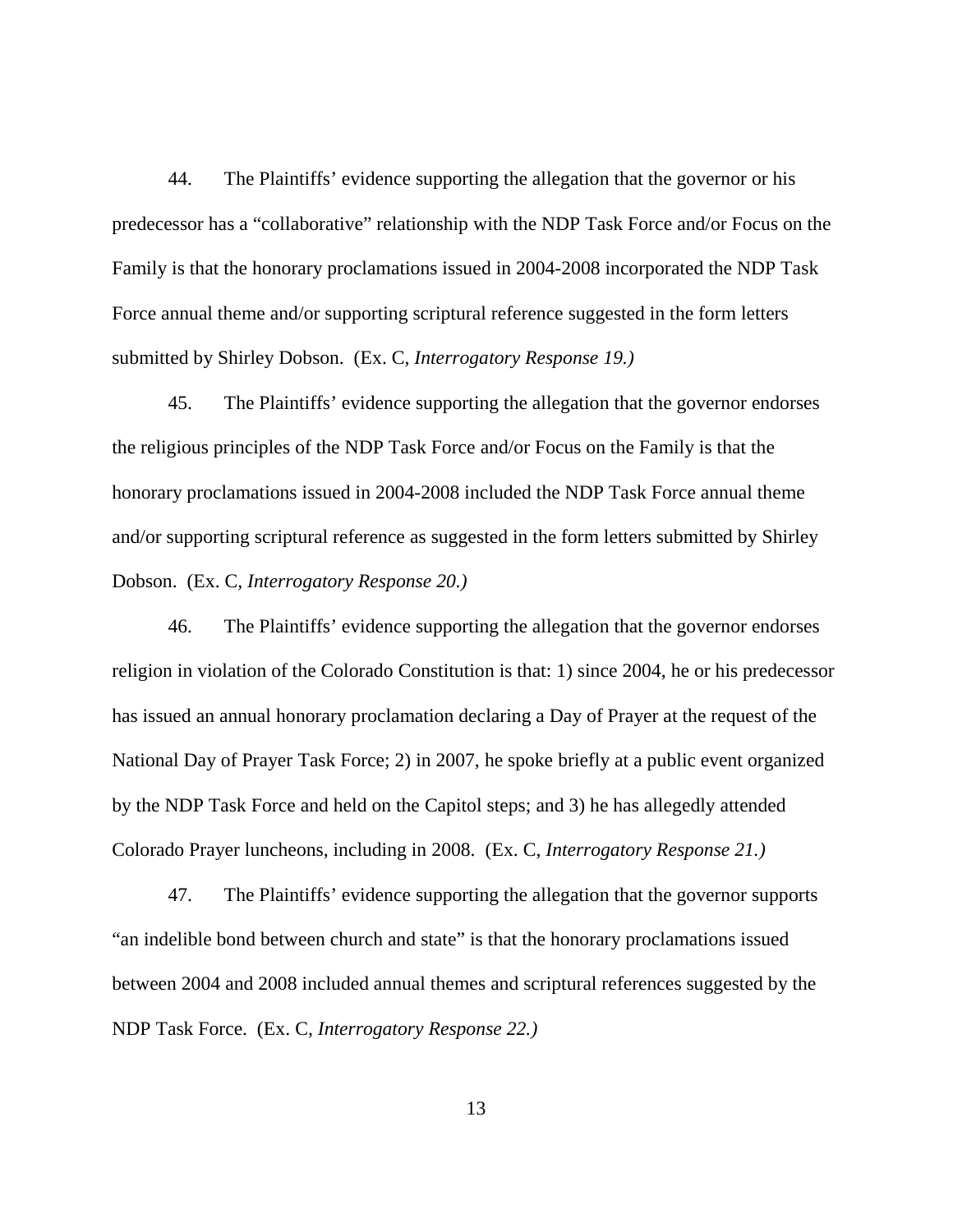48. The Plaintiffs' evidence supporting the allegation that the governor endorses public celebrations of religion by public officials, as distinguished from freedom of religion, is that:

- a. the governor or his predecessor has issued honorary proclamations declaring a Day of Prayer since 2004;
- b. the 2004-2008 honorary proclamations included an annual theme and scriptural reference chosen by the NDP Task Force;
- c. the Plaintiffs allege that issuance of such proclamations constitutes a celebration of religion by public officials;
- d. the governor made brief remarks at a privately-organized (but open to the public) event held on the Capitol steps in 2007; and he has allegedly attended Colorado Prayer luncheons, including in 2008.

### (Ex. C*, Interrogatory Response 23.)*

49. The Plaintiffs' evidence supporting the allegation that the words or phrases in the honorary proclamations convey to non-religious Americans that they are expected to believe in God is that: 1) the issuance of an annual Colorado Day of Prayer honorary proclamation gives the appearance that the government views religion as the solution to social problems, therefore allegedly elevating religion to the status of generally accepted dogma in which all citizens are encouraged to believe, including belief in a God; and 2) the Plaintiffs are non-believers who perceive the proclamations to be an encouragement for them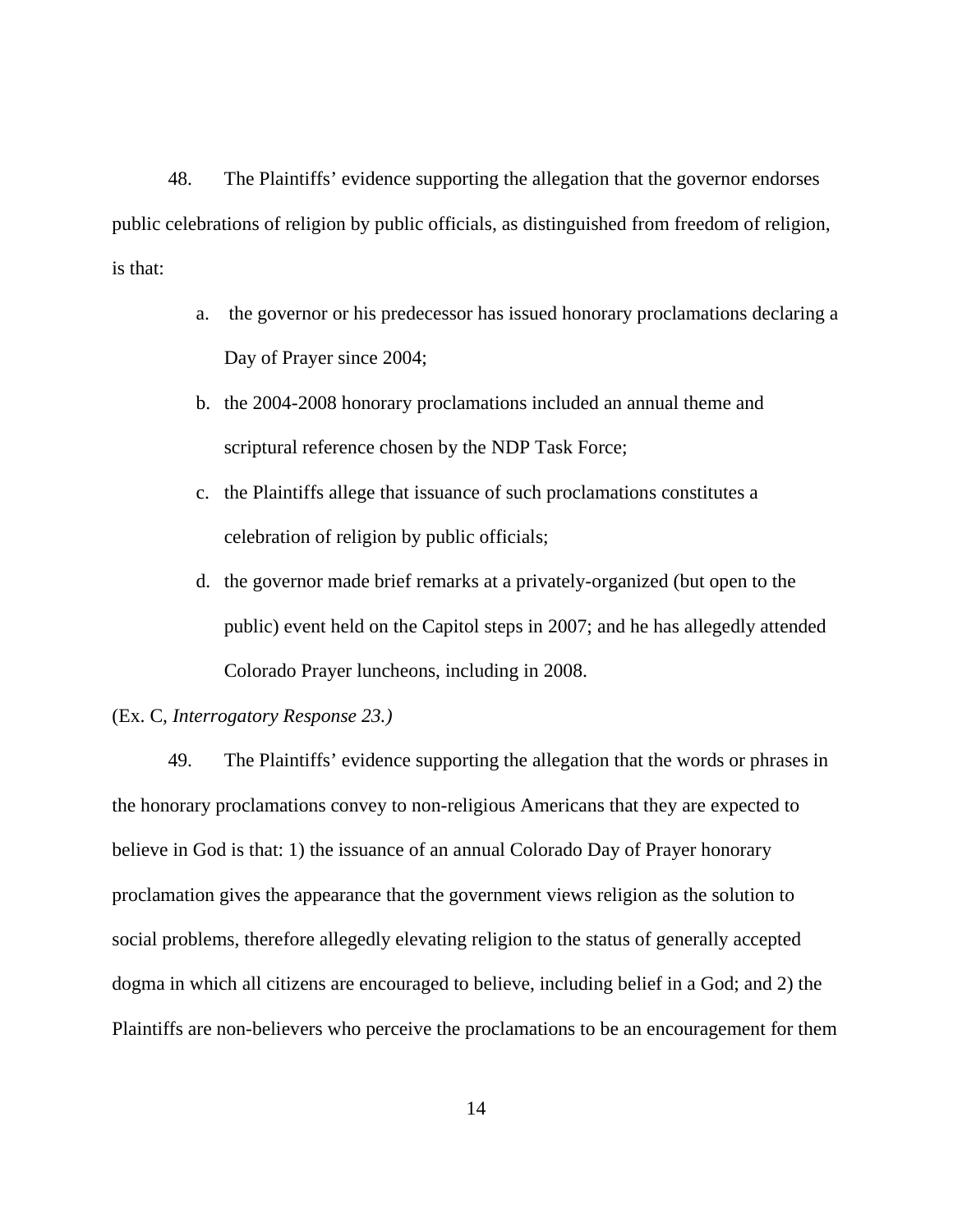to believe in a God, which they allege violates their freedom of conscience. (Ex. C*, Interrogatory Response 24.)*

50. The Plaintiffs' evidence supporting the allegation that the governor prefers religion over non-religion for all Colorado citizens is that an honorary proclamation recognizing the annual "Colorado Day of Prayer" allegedly gives this appearance, including elevating religion to the status of a preferred solution to problems and by encouraging all citizens to believe in a God. (Ex. C*, Interrogatory Response 25.)*

51. The Plaintiffs' evidence supporting the allegation that believers are made political insiders while non-believers remain political outsiders, and how this alleged belief specifically affects the lives of Plaintiffs and other Colorado citizens is as follows:

- a. issuance of an annual "Colorado Day of Prayer" proclamation allegedly gives this appearance, because no proclamations extolling the role of reason are allegedly issued;
- b. inclusion of the annual theme and/or scriptural reference chosen by the NDP Task Force in the 2004-2008 proclamations allegedly gives the appearance that believers have access to government leaders;
- c. while the Plaintiffs do not allege they have been coerced into becoming believers, they allege that the proclamations give the appearance to the Plaintiffs and others that religion is preferred and expected, and that the Plaintiffs' non-belief is disfavored and discouraged;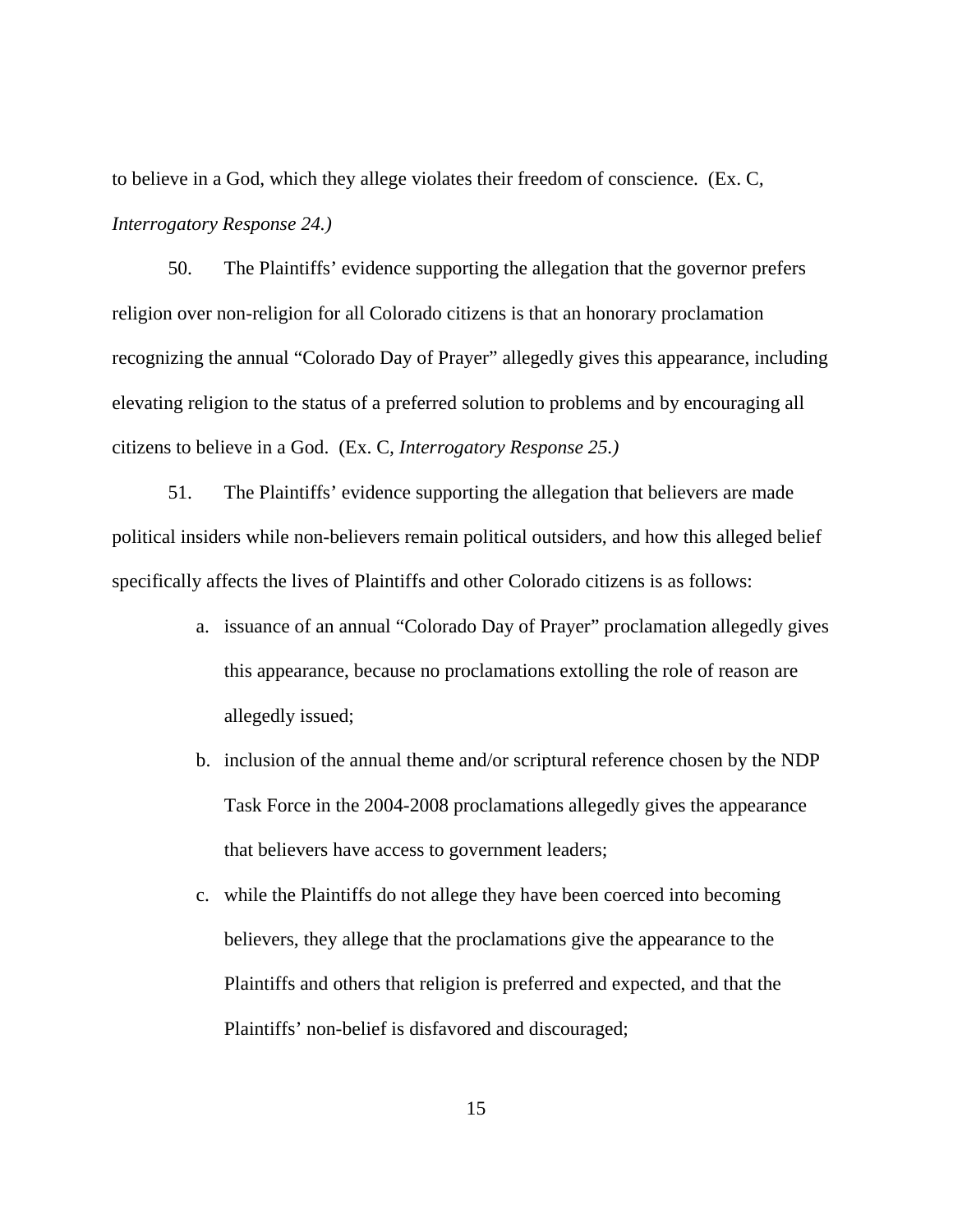d. the Plaintiffs allege that they are put in a position of having to justify their non-belief (although they have provided no evidence on this point).

### (Ex. C*, Interrogatory Response 26.)*

52. The Plaintiffs' evidence supporting the allegation that honorary proclamations become known to all citizens is that honorary proclamations are allegedly intended to become known to all citizens of the State, and proclamations are allegedly broadcast through extensive media coverage on the internet, in print media, and by broadcast media. (Ex. C, *Interrogatory Response 27.)*

53. The Plaintiffs' evidence supporting the allegation that the honorary proclamations create a hostile environment for the Plaintiffs is as follows:

- a. the governor's honorary proclamation of a "Colorado Day of Prayer" allegedly gives the appearance that he encourages religion as a preferred solution to problems and that all citizens should believe in God;
- b. the issuance of the honorary proclamations allegedly causes the Plaintiffs to have to defend their non-belief (a point on which the Plaintiffs have offered no evidence);
- c. the Plaintiffs believe that issuance of the honorary proclamations violates their freedom of conscience, which is magnified by alleged annual media hoopla, which they allege the governor promotes; and
- d. the Plaintiffs believe they are made to feel like stigmatized outsiders, who must defend or justify their non-belief.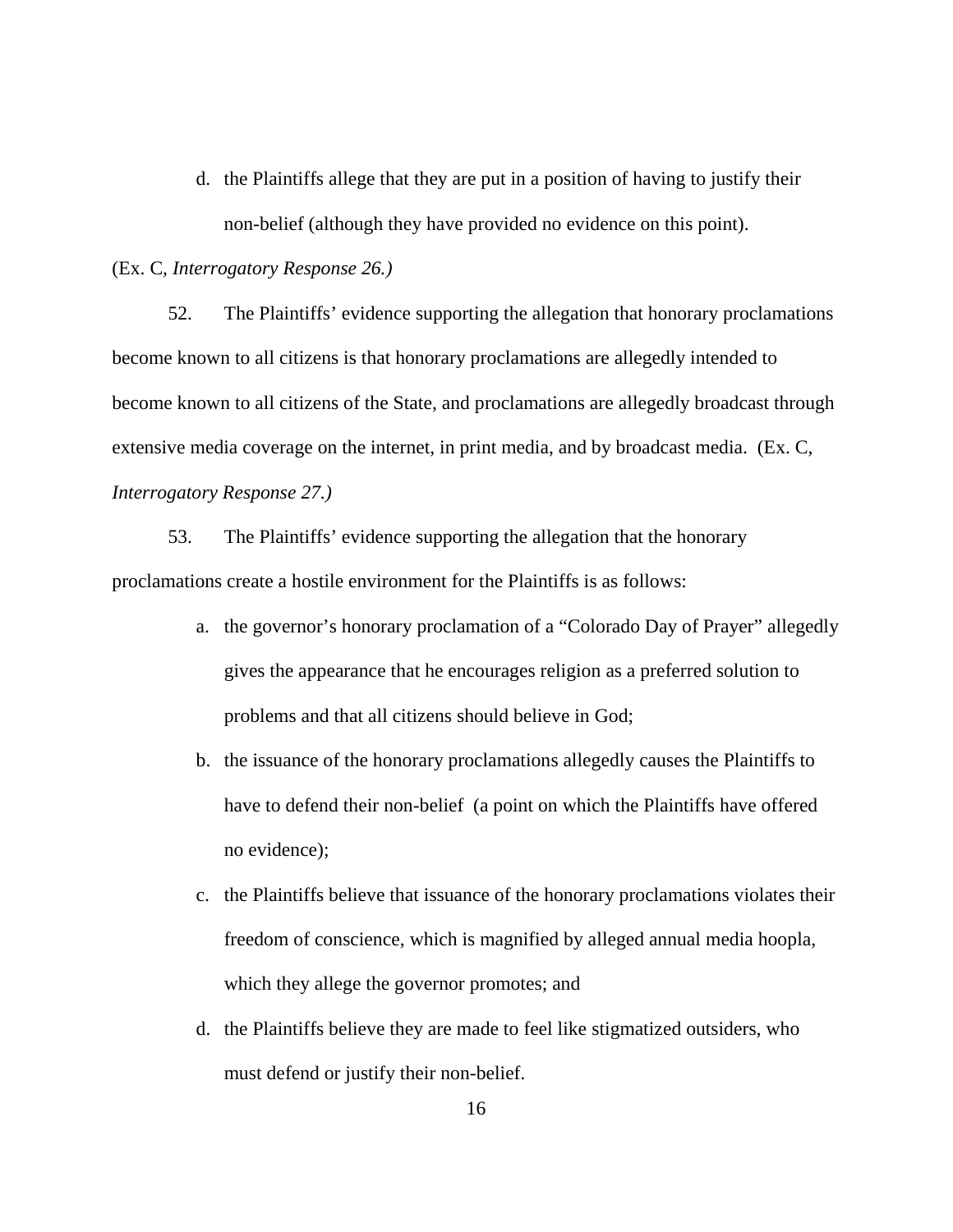(Ex. C*, Interrogatory Response 28.)*

54. The Plaintiffs' evidence supporting the allegation that the Plaintiffs and other FFR members in Colorado are subjected or exposed to unwanted honorary proclamations or commands to pray is that the proclamations are allegedly intended to be broadcast publicly and become known to all citizens via the media. (Ex. C, *Interrogatory Response 29.)*

55. The Plaintiffs' evidence supporting the allegation that the government, including the State of Colorado and the governor, have induced celebrations of religion in the public realm is as follows:

- a. millions of Americans in thousands of events across the country have allegedly participated in public Day of Prayer events because of the Day of Prayer proclamations by various government officials;
- b. Governor Ritter allegedly attended public Day of Prayer events in 2007 and 2008;
- c. Plaintiffs allege that the honorary proclamations go beyond simply acknowledging independently organized events and hosted events, and instead allege that the honorary proclamations explicitly endorse such events and the message that they convey, and also encourage public participation in them.

(Ex. C, *Interrogatory Response 30.)*

56. The Plaintiffs' evidence supporting the allegation that the governor's actions constitute a culture of officially-sanctioned religiosity is that: 1) the governor has issued honorary proclamations acknowledging a "Colorado Day of Prayer," which allegedly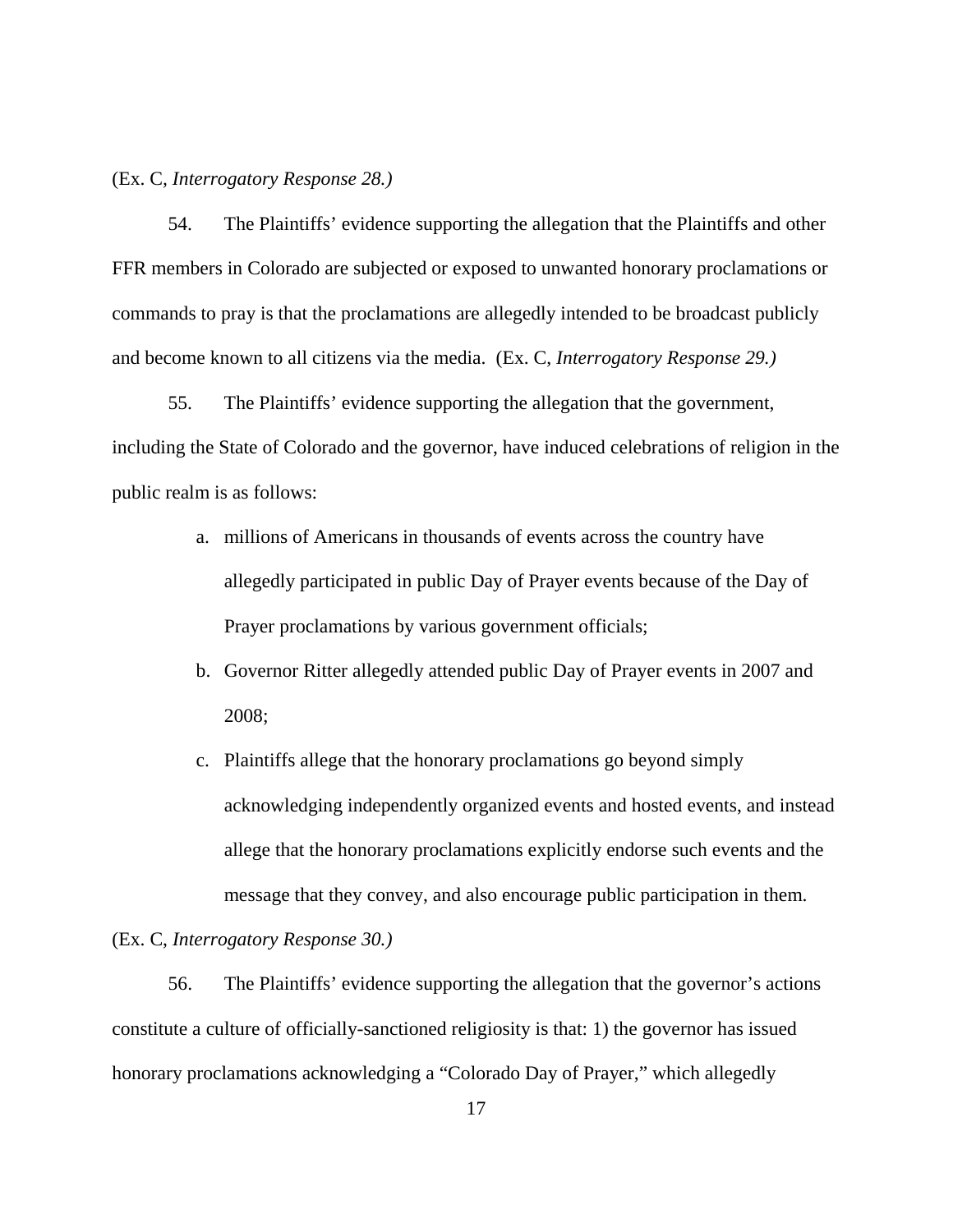encourage all citizens to believe in God; 2) thus precipitating massive Day of Prayer events. (Ex. C, *Interrogatory Response 31.)*

57. The Plaintiffs' evidence supporting the allegation that Colorado's governor has "dedicated" a Day of Prayer is that since 2004 he or his predecessor has issued an honorary proclamation acknowledging a "Colorado Day of Prayer" on the day designated by federal law for the National Day of Prayer, and at the request of the NDP task force. (Ex. C*, Interrogatory Response 32.)*

58. The Plaintiffs' evidence supporting the allegation that the governor or his predecessor officially supports and advocates religion thorough the medium of prayer for all Colorado citizens is that he has issued annual honorary proclamations acknowledging a "Colorado Day of Prayer," which proclamations allegedly include the endorsement of religion as practiced through prayer; and that the 2004-2008 proclamations included an annual theme and/or scriptural reference chosen by the NDP Task Force headed by Shirley Dobson. (Ex. C, *Interrogatory Response 33.)*

59. The Plaintiffs' evidence supporting the allegation that the interests and behavior of Plaintiffs and other FFRF members in Colorado are injured or affected by actions of the governor is that the Plaintiffs perceive that their freedom of personal conscience is violated and that the government apparently prefers religion and allegedly stigmatizes Plaintiffs who must defend or justify their non-belief. (Ex. C, *Interrogatory Response 34.)*

60. The Plaintiffs' evidence supporting the allegation that the governor has officially admonished anyone to pray is that he has issued annual honorary proclamations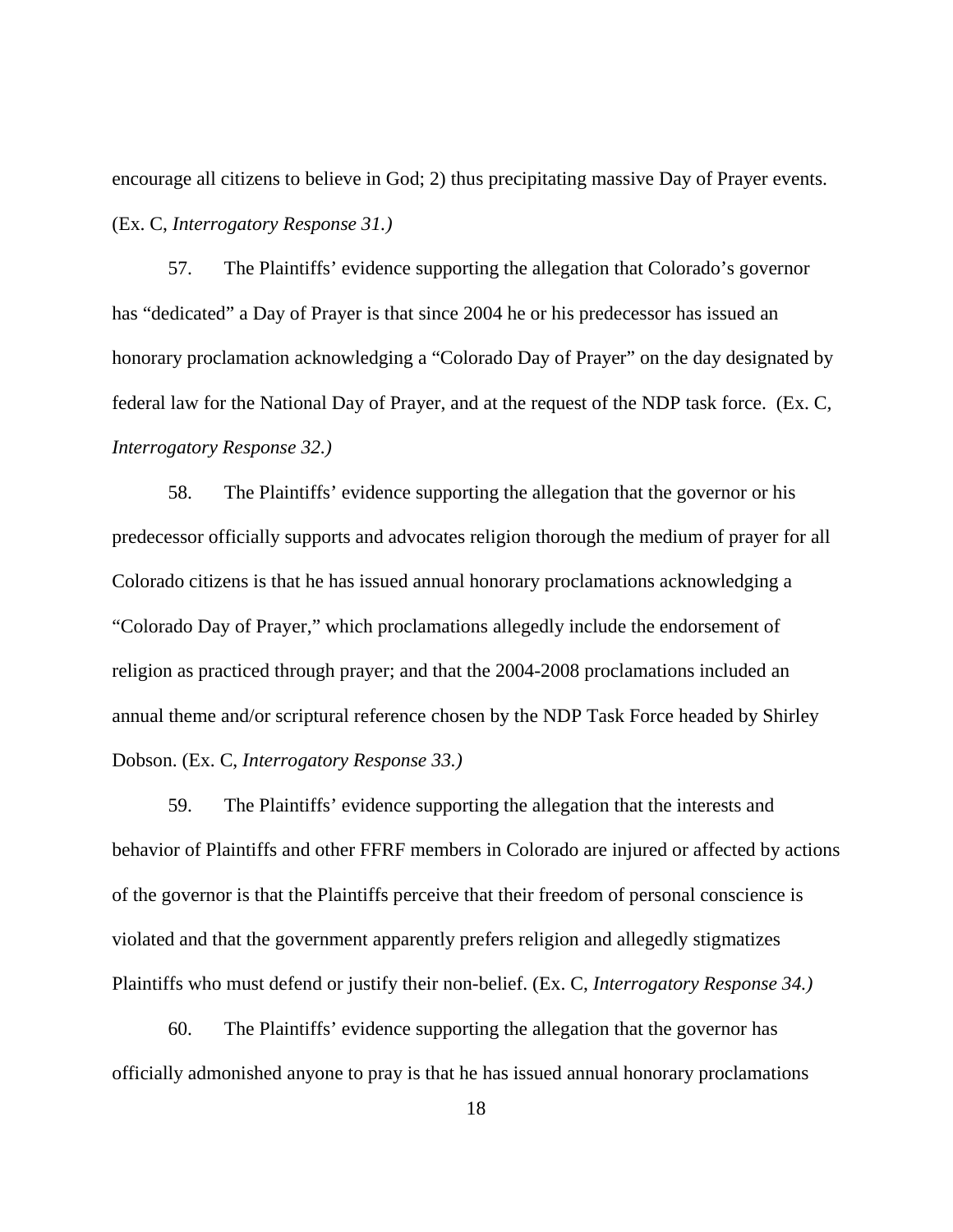acknowledging a "Colorado Day of Prayer," which allegedly encourage all citizens to pray and believe in God. (Ex. C, *Interrogatory Response 35.)*

61. The Plaintiffs' evidence supporting the allegation that the text of the honorary proclamations endorses religion per se, as distinguished from religious freedom, is that the governor has issued honorary proclamations acknowledging a "Colorado Day of Prayer." (Ex. C, *Interrogatory Response 23.)*

### **SUMMARY OF THE ARGUMENT**

Article II, section 4 of the Colorado Constitution, like the U.S. Constitution's Establishment Clause, prohibits governmental *endorsement* of religion, but it does not forbid governmental officials from *acknowledging* America's religious heritage. Honorary proclamations recognizing the "Colorado Day of Prayer" do not express a preference for religion over non-religion, do not deny non-believers any rights or privileges on account of their non-belief, and do not coerce anyone to participate in privately organized and privately managed National Day of Prayer events. To the contrary, as with all honorary proclamations, the Governor's honorary proclamations of a "Colorado Day of Prayer" have simply acknowledged the existence of the event and the fundamental rights – in this case, the right to religious freedom – associated with it. This is a far cry from governmental endorsement of religion or coercion to participate in Day of Prayer events, and is accordingly in no way violative of the Colorado Constitution.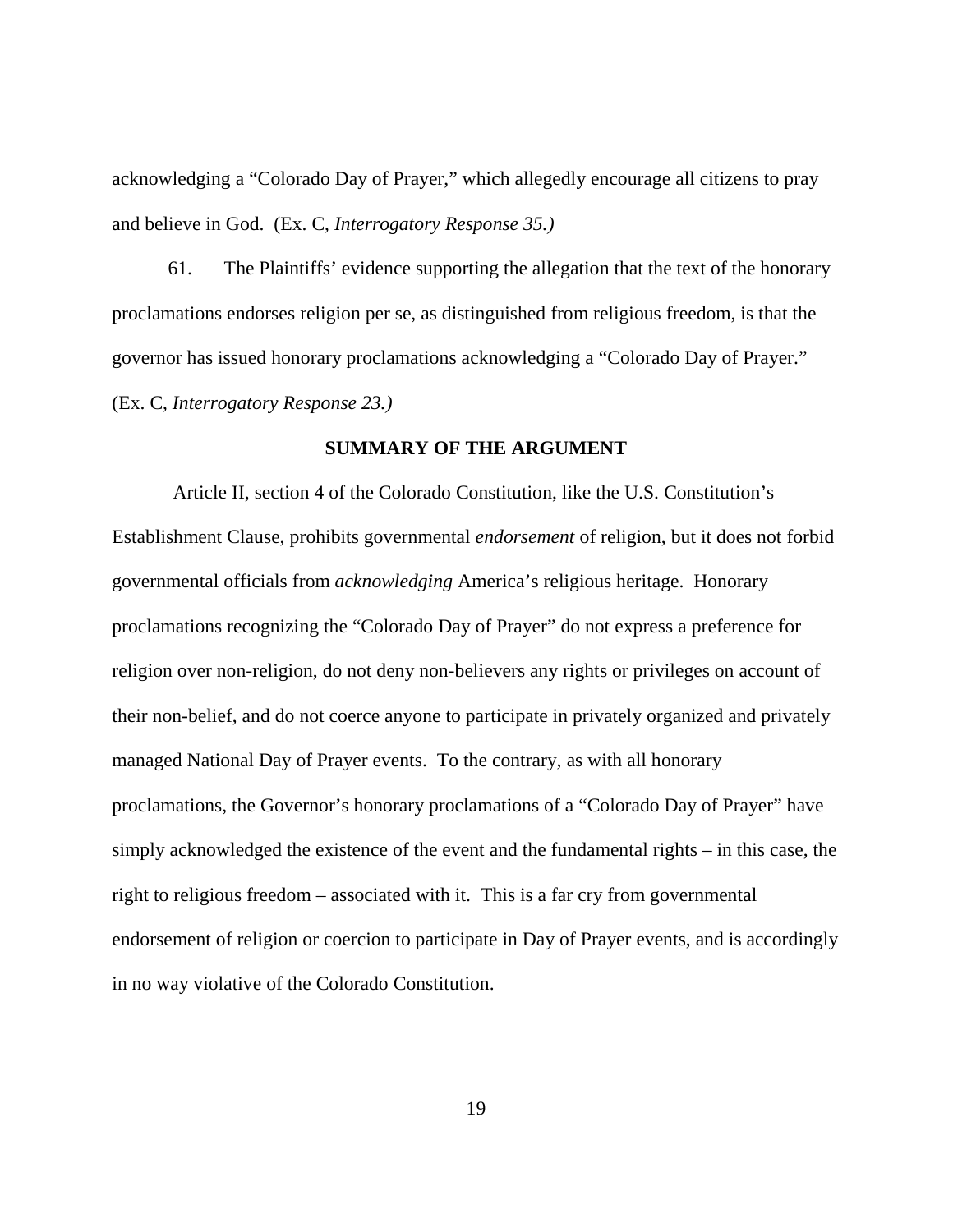#### **ARGUMENT**

### **I. Standard of Review.**

Summary judgment must be "granted when there is a clear showing that no genuine issue as to any material fact exists and the moving party is entitled to judgment as a matter of law." *AviComm, Inc. v. Colorado Public Utils. Comm'n*, 955 P.2d 1023, 1029 (Colo. 1998). The nonmoving party is entitled to all favorable inferences that may be drawn from uncontested facts. Any doubt as to whether a triable issue of fact exists will be resolved against the moving party. *Cyprus Amax Minerals Co. v. Lexington Ins. Co.*, 74 P.3d 294, 298 (Colo. 2003). In the case at bar, there are no genuine issues of material fact. Defendants are entitled to judgment as a matter of law.

### **II. Factual background.**

The Office of the Colorado Governor, like the administration of virtually every state, has a long-standing practice of acknowledging the activities and accomplishments of individuals and civic groups. In keeping with this tradition, the Ritter administration accepts requests for signed photographs, letters of congratulation or recognition, and honorary proclamations. *Affidavit of Craig Bannister,* Ex. A, at ¶ 4. Governor Ritter's office receives thousands of such requests every year, submitted by mail, facsimile, or through its website. *Id.* at  $\P$  7. Most requests are for letters or photographs, but several hundred of the requests each year are for honorary proclamations. *Id.* Honorary proclamation requests are submitted by an assortment of civic and cultural groups, and involve nearly every conceivable cause, from "Holocaust Awareness Week" to "Chili Appreciation Society International Day."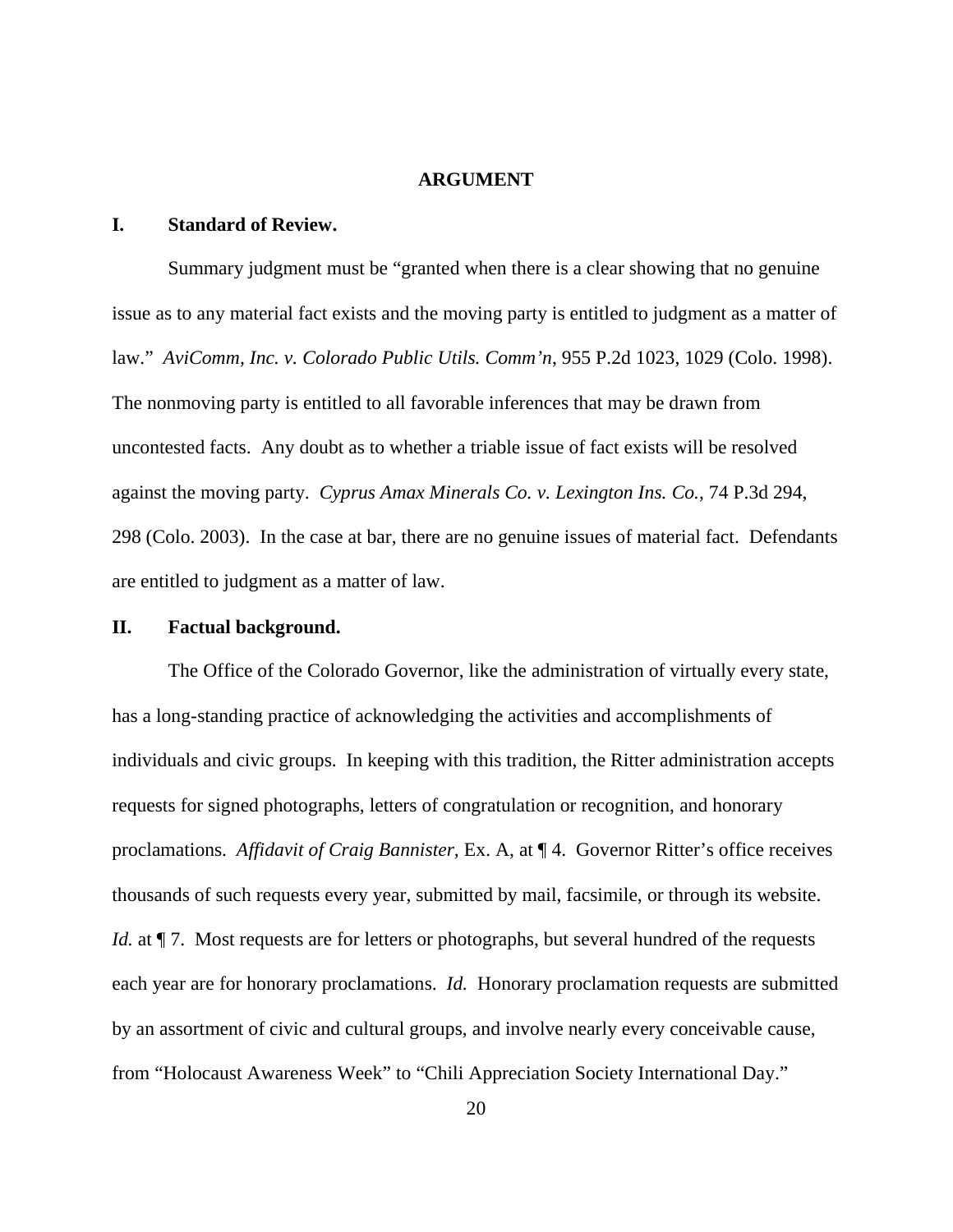### *Process for Approval and Issuance of Honorary Proclamations*

Governor Ritter is rarely, if ever, involved in the issuance of honorary proclamations. *Id.* at  $\P$  14. Instead, throughout the Ritter administration, honorary proclamation requests have been routed to Press/Communications Officer Craig Bannister. *Id.* at ¶ 5. The proponent is required to propose language for the honorary proclamation as part of its request. *Id.* at ¶ 8. Upon receipt, Mr. Bannister and his staff review the language being proposed. *Id.* If Mr. Bannister determines that it is not problematic, he is authorized to issue the proclamation as requested. *Id.* at ¶ 9. Many honorary proclamations are requested every year, and if a request is similar to an honorary proclamation issued in the past it is subject only to limited review. *Id.* In fact, annually-requested honorary proclamations are usually so similar from year to year that Mr. Bannister uses the previous year's digitally saved copy as a template for creating the new proclamation. *Id.* at ¶ 18.

The Governor's office does on rare occasions decline to issue requested honorary proclamations based on the proposed content. *Id.* at  $\P$  11. For example, Mr. Bannister once received a request from an individual seeking an honorary proclamation that he was of good moral character. *Id.* After some research, he determined that the individual had been charged and was awaiting trial for murder in New York City. *Id.* As a result, Mr. Bannister made the decision to reject the proposed honorary proclamation. *Id.* Editing is much more common than rejection. *Id.* at ¶ 13. For example, every year the Armenian National Committee of America submits an honorary proclamation request for Armenian Genocide Awareness Day. *Id.* The language suggested by the proponents typically contains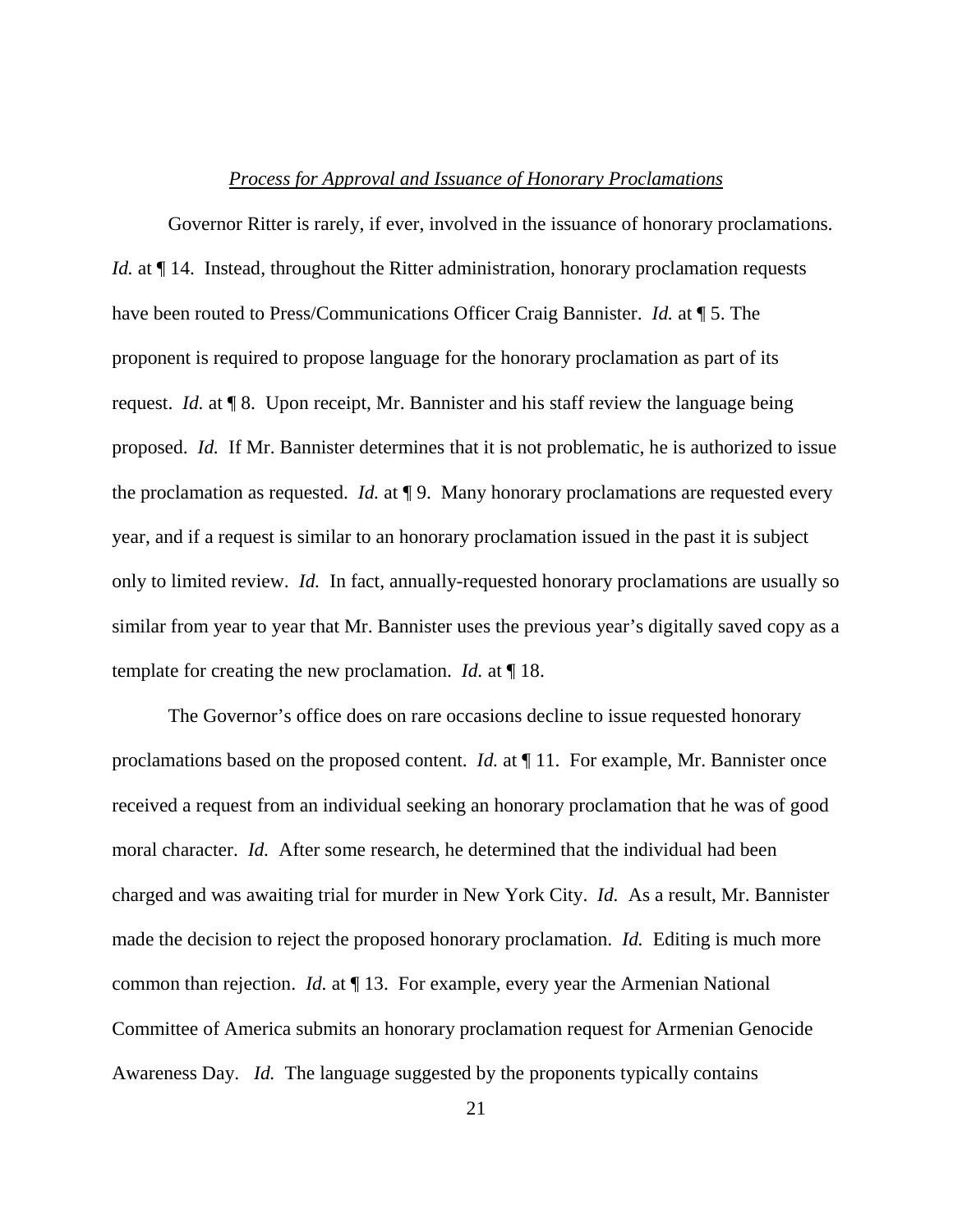controversial language and statements concerning the history of conflict between Armenia and Turkey. *Id.* This potentially divisive language is edited out before the proclamation is issued. *Id.*

#### *Honorary Proclamations for a "Colorado Day of Prayer"*

Like Governor Owens before him, Governor Ritter has issued honorary proclamations for a "Colorado Day of Prayer" during each year of his administration. *Id.* at ¶ 20. These proclamations have been prompted by annual requests submitted by the National Day of Prayer ("NDP") Task Force, a private evangelical organization that has taken it upon itself to promote the National Day of Prayer. *Id.* at ¶ 20. The Governor's process for granting the NDP Task Force's request to acknowledge the "Colorado Day of Prayer" is exactly the same as it is for any other honorary proclamation. *Id.* at ¶ 26. Historically, the NDP Task Force has submitted its honorary proclamation requests by mail early in the calendar year. The honorary proclamations are requested by a form letter sent to every state governor by Shirley Dobson, Chairman of the NDP Task Force. *See, e.g.* Ex. E (photocopy of form letter). Mrs. Dobson's letters typically discuss the history of the National Day of Prayer, describe the annual theme adopted by the NDP Task Force, and ask that the recipient governor issue a proclamation acknowledging the event. *See id.* 

Throughout the Ritter administration, Mrs. Dobson's letter has been routed to Mr. Bannister, the Press/Communications Officer in charge of responding to requests for photos, letters, and honorary proclamations. Ex. A, ¶ 20. In 2007 and 2008, Mr. Bannister brought up the previous year's proclamation on his computer, changed the dates, and redrafted the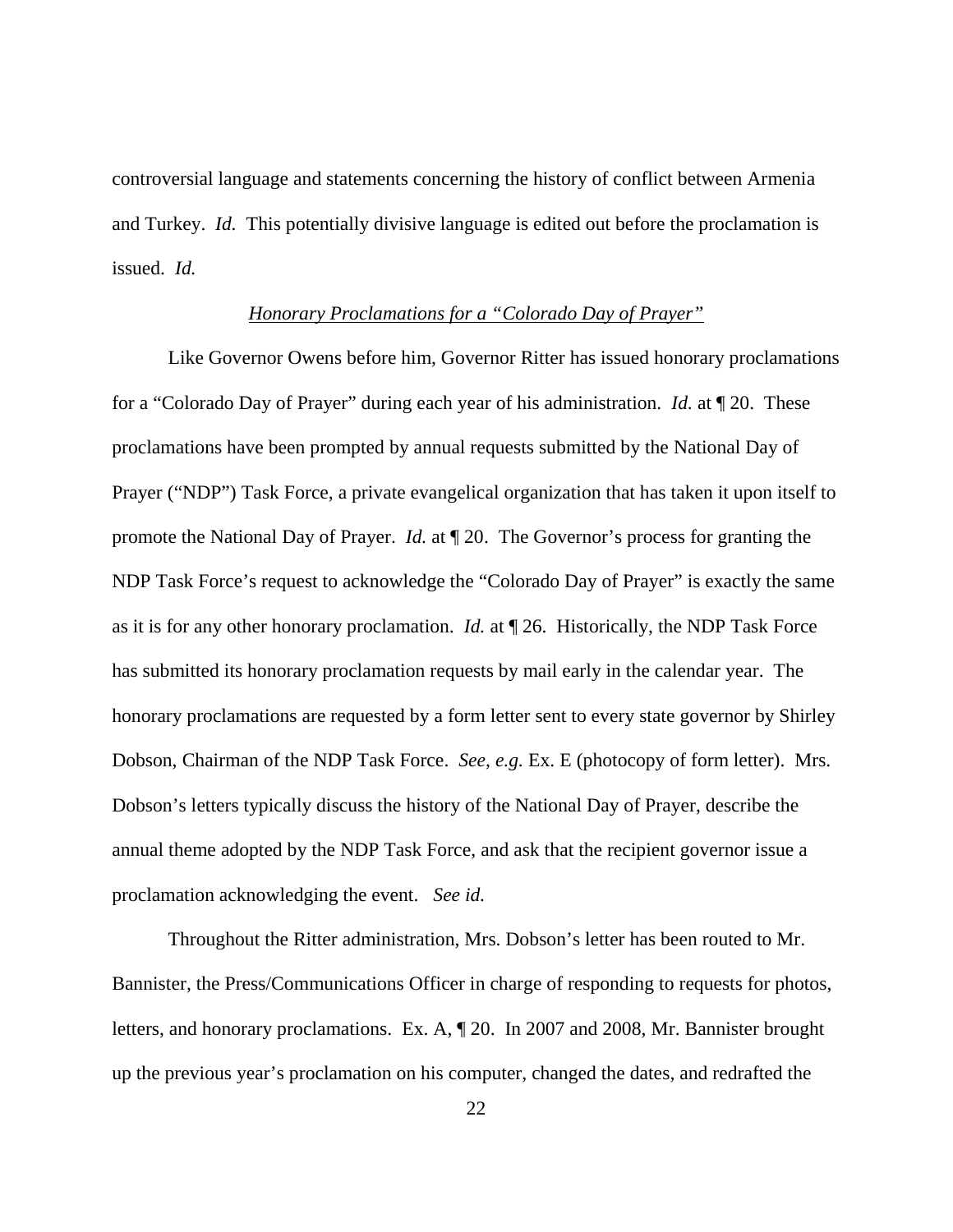language to reflect the NDP Task Force's suggestions. *Id.* Mr. Bannister then printed the honorary proclamation, placed a seal on it, had it signed by the "auto-pen device," and mailed it to the address indicated in the requesting letter. *Id.* at ¶ 24. Governor Ritter never saw the proclamation before it was issued. *Id.* at ¶ 23, 24.

# **III. The governor's honorary proclamations of a "Colorado Day of Prayer" did not violate the Preference Clause of the Colorado Constitution.**

The Plaintiffs first seek a declaration from this Court that "Prayer Proclamations by

Governor Ritter designating a Day of Prayer and the attendant celebrations and

commemorations are a violation of Article II, Section 4 of the Colorado Constitution."

Article II, § 4 of the Colorado Constitution states as follows:

The free exercise and enjoyment of religious profession and worship, without discrimination, shall forever hereafter be guaranteed; and no person shall be denied any civil or political right, privilege or capacity, on account of his opinions concerning religion; but the liberty of conscience hereby secured shall not be construed to dispense with oaths or affirmations, excuse acts of licentiousness or justify practices inconsistent with the good order, peace or safety of the state. No person shall be required to attend or support any ministry or place of worship, religious sect or denomination against his consent. Nor shall any preference be given by law to any religious denomination or mode of worship.

Colo. Const. art II, § 4.

Although the Plaintiffs rely exclusively on an alleged violation of art. II, § 4 as their basis for relief, the Complaint does not clearly identify the specific portions allegedly violated by the honorary proclamations at issue. A review of the substantive allegations of the Complaint, however, suggests that it may implicate three clauses of art. II,  $\S$  4: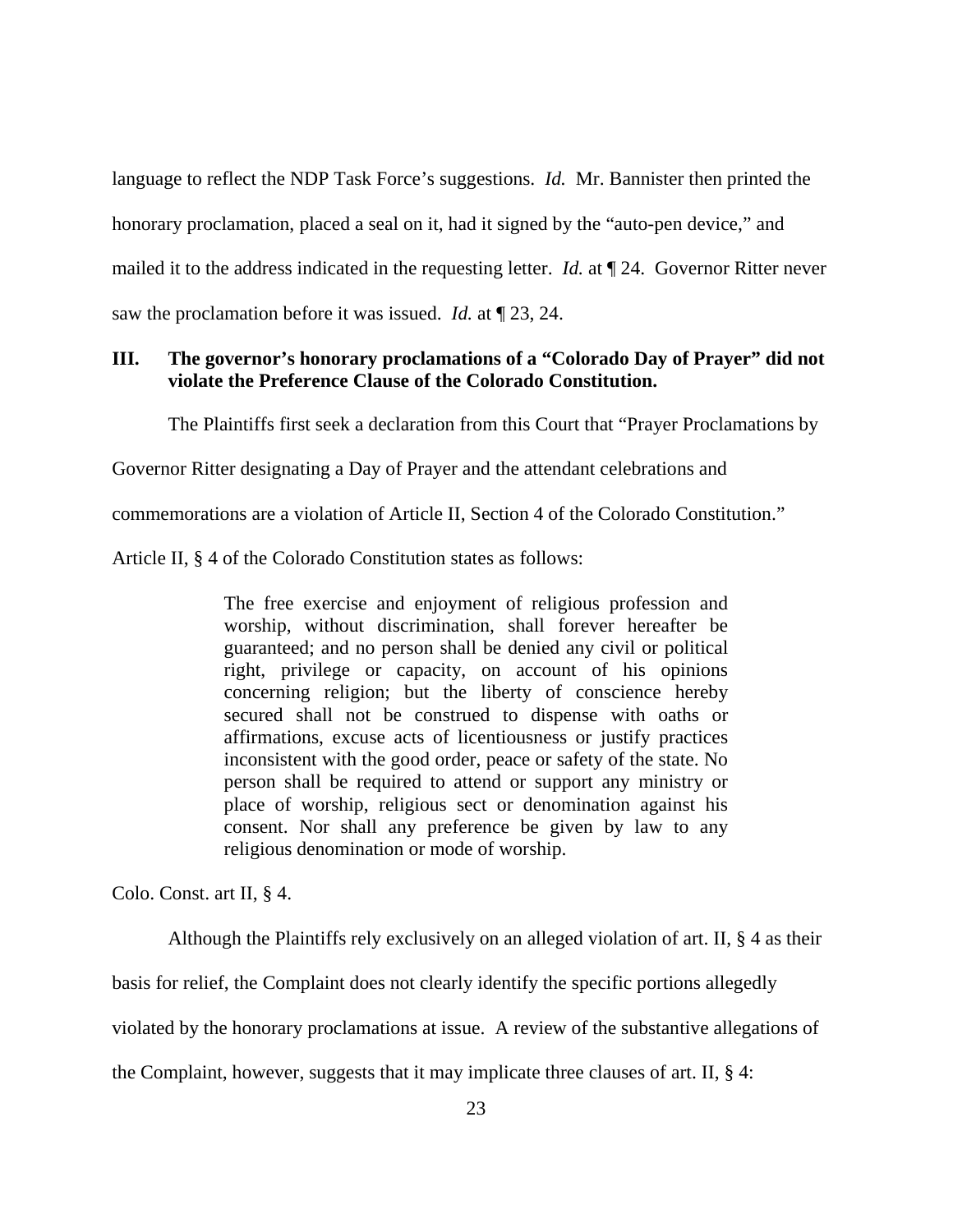- "no person shall be denied any civil or political right, privilege or capacity, on account of his opinions concerning religion";
- "No person shall be required to attend or support any ministry or place of worship, religious sect or denomination against his consent"; and
- "Nor shall any preference be given by law to any religious denomination or mode of worship."

The discovery process has shed additional light on the Plaintiffs' claims. None of the individual Plaintiffs allege – indeed, all of them explicitly disclaim – that they have ever been required or coerced to attend any events associated with the National Day of Prayer. *See* Statement of Undisputed Material Facts, *supra,* ¶¶ 26, 28, 30.

Nor have the Plaintiffs produced any evidence to show that they have been denied any civil or political rights, privileges, or capacities by virtue of the honorary proclamations. Indeed, the Plaintiffs' sole "evidence" on this point is their unsubstantiated claim that issuing the honorary proclamations "giv[es] the appearance that belief is preferable [to non-belief] and that believers have special access to government leaders, including the Governor." *Id.,* ¶ 25. This unsupported assertion is wholly refuted by the actual evidence in this case. Requests that the Governor acknowledge a "Colorado Day of Prayer" are treated in the same manner as every other request for an honorary proclamation. The very fact that the rules for requesting an honorary proclamation apply to everyone, including the NDP Task Force, refutes the Plaintiffs' suggestion that the proponents of the National Day of Prayer have "special access to government leaders." Similarly, and as is discussed in detail *infra,* the Plaintiffs' claim that the honorary proclamations "give[] the appearance that belief is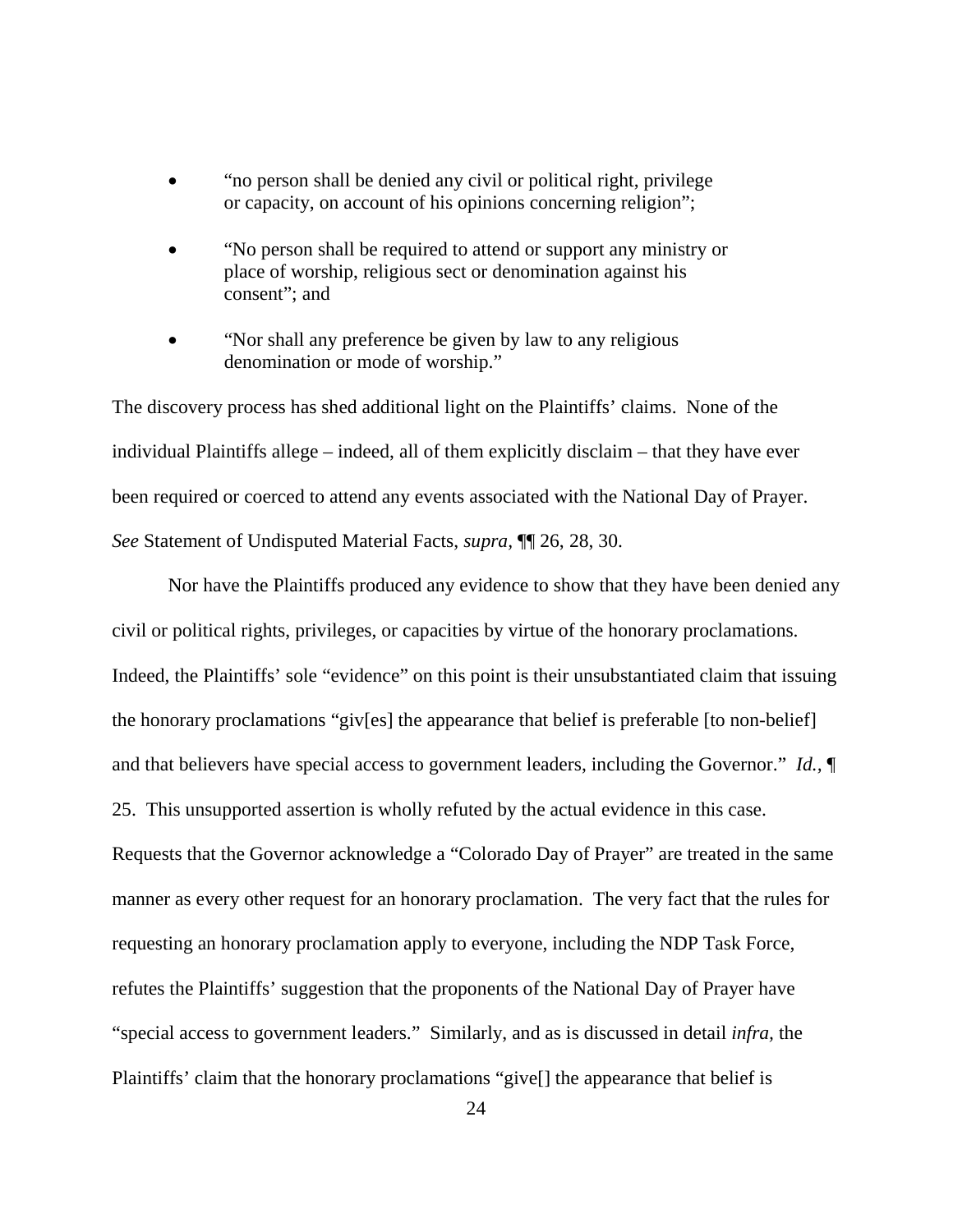preferable" is belied by the fact that, on their face, the challenged honorary proclamations are merely acknowledgments – and not endorsements – of religion and religious activities.

The only other basis for Plaintiffs' claim for relief is the last sentence of art. II, § 4, known as the "Preference Clause." *See State v. Freedom From Religion Foundation, Inc.,*  898 P.3d 1013, 1019 (Colo. 1995) ("*FFRF*"). Our supreme court's construction of the Preference Clause mirrors federal Establishment Clause jurisprudence. *See id.* ("In interpreting our Preference Clause we have looked to the Establishment Clause…and the body of federal cases that have construed it"). Accordingly, and consistent with the Establishment Clause, the Colorado Constitution forbids state government from "favor[ing] religion over non-religion." *Id., citing Allegheny County v. American Civil Liberties Union,*  492 U.S. 573, 593 (1989).

At bottom, Plaintiffs' claim rests on the sole proposition that, by issuing honorary proclamations for a "Colorado Day of Prayer," the Governor endorses religion, thereby favoring it over non-religion, and by doing so violates the Preference Clause. To the contrary, however, each of the multiple tests applied by the Supreme Court in Establishment Clause cases leads to the same result: the Governor's acknowledgment of a "Colorado Day of Prayer" does not violate the Preference Clause.

# **A. The Supreme Court has previously indicated that the statute establishing National Day of Prayer is constitutional.**

The National Day of Prayer statute, adopted by Congress in 1952 and most recently amended in 1988, provides as follows: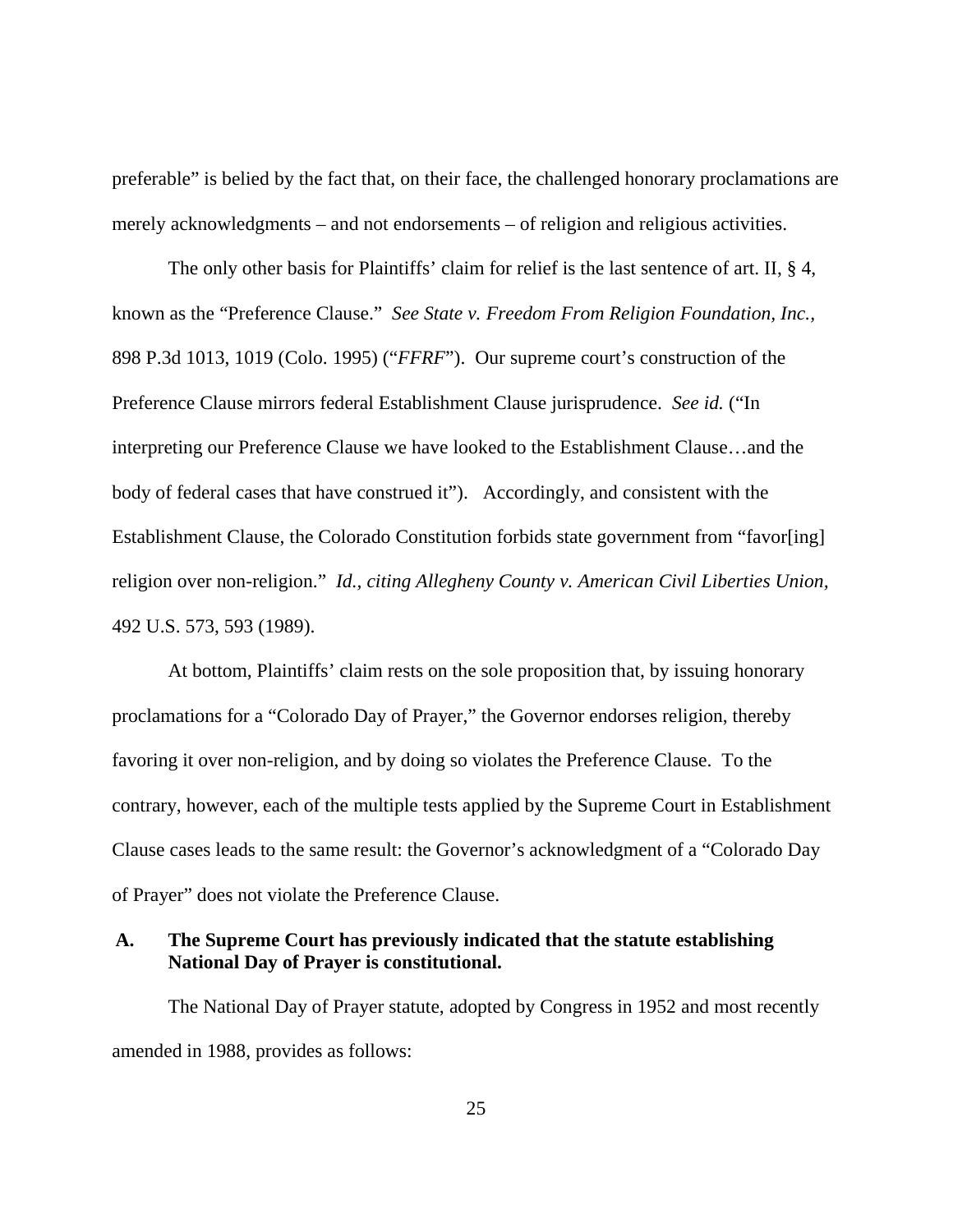The President shall issue each year a proclamation designating the first Thursday in May as a National Day of Prayer on which the people of the United States may turn to God in prayer and meditation at churches, in groups, and as individuals.

36 U.S.C. § 119 (2009). The Supreme Court has never ruled on the constitutionality of this statute or the proclamations it requires the president to issue. The Court has, however, on several occasions suggested that both the statute and the President's annual proclamations would withstand a constitutional challenge.

In *Lynch v. Donnelly,* 465 U.S. 668 (1984), the Court considered whether a

municipality's inclusion of a crèche in an outdoor Christmas display violated the

Establishment Clause. In upholding the display's constitutionality on historical grounds, the

Court noted the "countless other illustrations of the Government's acknowledgment of our

religious heritage and governmental sponsorship of graphic manifestations of that heritage,"

including the employment of Congressional chaplains, *Id.* at 672, 676, and the National Day

of Prayer statute:

Congress has directed the President to proclaim a National Day of Prayer each year "on which [day] the people of the United States may turn to God in prayer and meditation at churches, in groups, and as individuals." 36 U.S.C. § 169h. Our Presidents have repeatedly issued such Proclamations. Presidential Proclamations and messages have also issued to commemorate Jewish Heritage Week…and the Jewish High Holy Days[.] One cannot look at even this brief resume without finding that our history is pervaded by expressions of religious beliefs.... Equally pervasive is the evidence of accommodation of all faiths and all forms of religious expression, and hostility toward none. Through this accommodation, as Justice Douglas observed, governmental action has "follow[ed] the best of our traditions"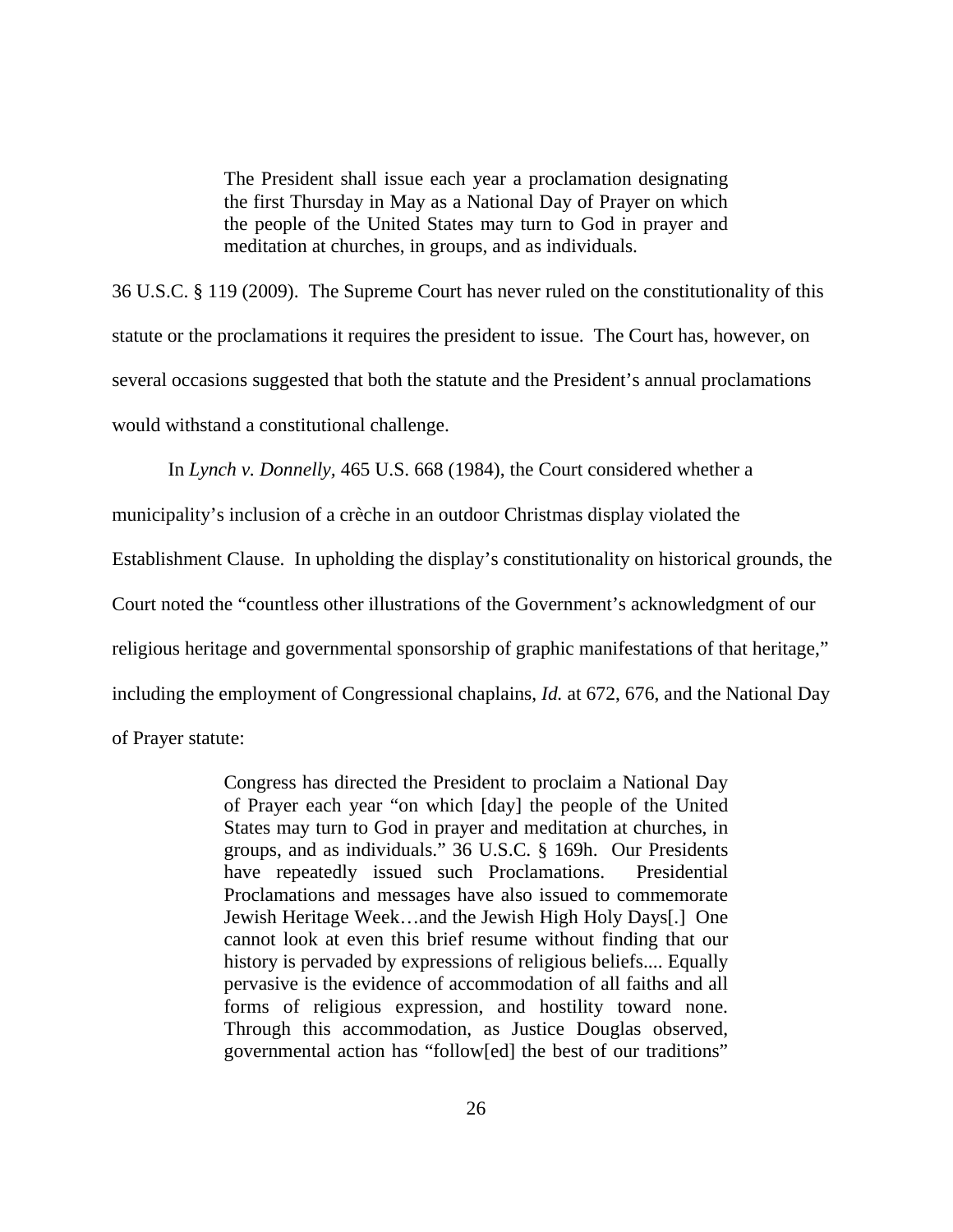and "respect[ed] the religious nature of our people." [*Zorach v. Clausen,* 343 U.S. 306, 314 (1952)].

*Lynch,* 465 U.S. at 677-78 (emphasis added) (internal citations omitted).

*Lynch*'s approval of the National Day of Prayer statute has not been seriously questioned by the Court in the 25 years that have passed since the opinion was issued. Justice O'Connor's concurring opinion in *Wallace v. Jaffree,* 472 U.S. 38 (1985), for example, drew a clear distinction between proclamations and school prayer. Presidential proclamations "are distinguishable from school prayer in that they are received in a noncoercive setting and are primarily directed at adults, who presumably are not readily susceptible to unwilling religious indoctrination." *Id.* at 81. "[G]iven their long history," Justice O'Connor noted, "Presidential Proclamations [declaring days of prayer] would probably withstand Establishment Clause scrutiny." *Id.* at 81 n.6.

The Justices have substantively discussed the National Day of Prayer only one other time, in *County of Allegheny v. American Civil Liberties Union Greater Pittsburgh Chapter,*  492 U.S. 573 (1989) (evaluating the constitutionality of two holiday displays that contained religious symbols). Justice Kennedy, dissenting in part and objecting to the majority's approach, favorably commented on, among other things, the longstanding practice of presidential Thanksgiving proclamations, the national motto's reference to God, and the National Day of Prayer statute. *Id.* at 672 (Kennedy, J. concurring in part and dissenting in part). Although Justice Blackmun, writing for the majority, declined to address the issue, *id.*  at 603 n.5, appellate courts around the country have continued to acknowledge the deep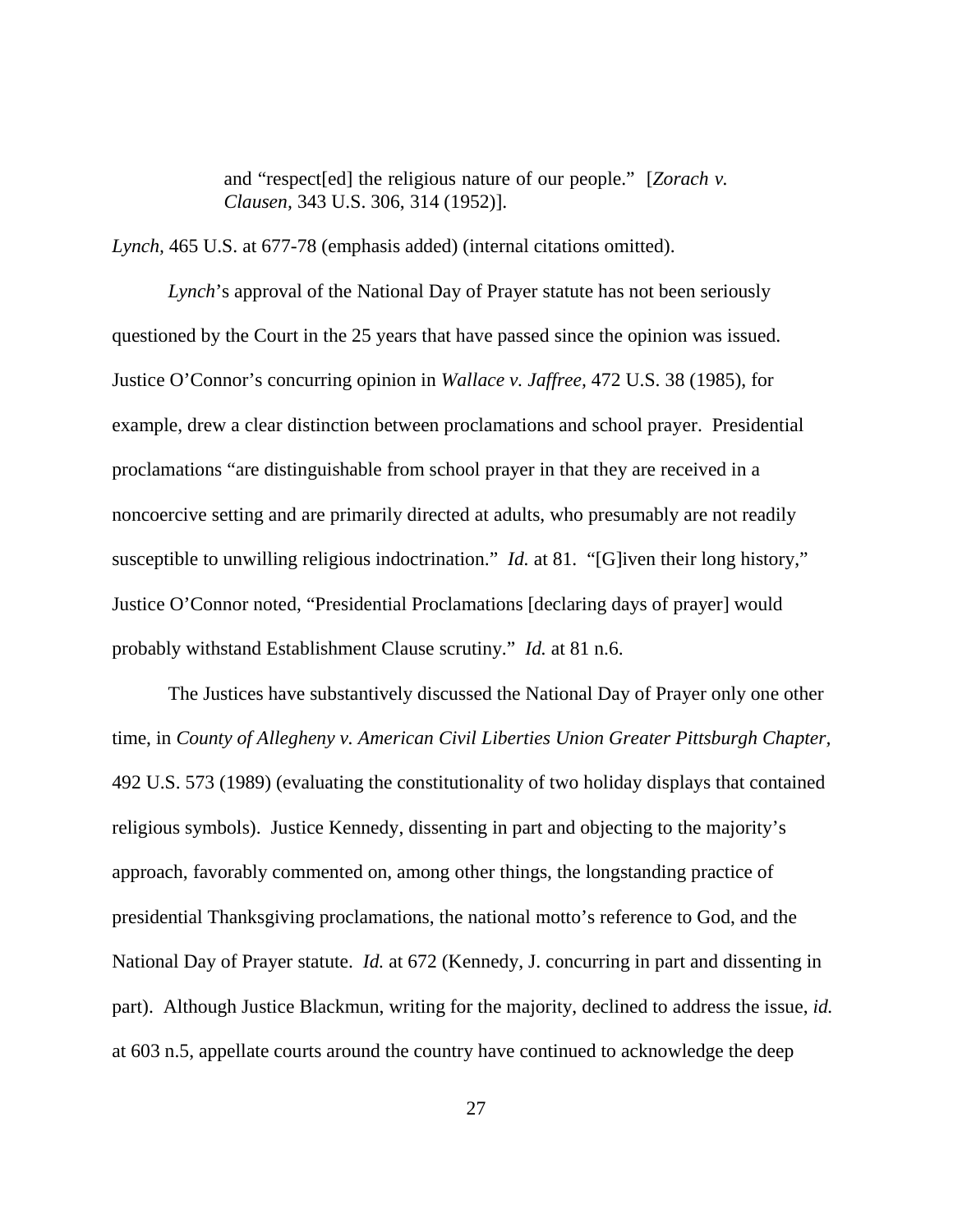historical roots, as well as the constitutionality, of the Day of Prayer statute in the wake of *County of Allegheny. See, e.g., DeBoer v. Village of Oak Park,* 267 F.3d 558, 569-70 (7th Cir. 2001); *Allen v. Consolidated City of Jacksonville, Florida,* 719 F.Supp. 1532 (M.D. Florida 1989).

Given the lengthy history of presidential prayer proclamations, the Supreme Court's implicit acknowledgement of the constitutionality of the National Day of Prayer statute is unremarkable. "As Justice Holmes once observed, '[if] a thing has been practiced for two hundred years by common consent, it will need a strong case for the Fourteenth Amendment to affect it.'" *Wallace v. Jaffree,* 472 U.S. at 79-80 (O'Connor, J., concurring), *quoting Jackman v. Rosenbaum Co.,* 260 U.S. 22, 31 (1922). Prayer proclamations extend back to 1789, when George Washington proclaimed a day of "prayers and supplications to the Great Lord and Ruler of Nations[.]" *Lynch,* 465 U.S. at 675 n.2. Nearly every subsequent president has followed this tradition, with day of prayer proclamations becoming virtually ubiquitous along the way.

Moreover, if the National Day of Prayer statute is constitutional, then Governor Ritter's issuance of honorary proclamations acknowledging the event is *a fortiori* also constitutional. In contrast to the National Day of Prayer statute, which by its terms *requires* the President to declare a Day of Prayer, an honorary proclamation has no actual (or, for that matter, theoretical) force or effect. It is a purely ceremonial recognition of the longstanding history and fundamental rights acknowledged by Congress when it passed the National Day of Prayer Statute into law. If the Plaintiffs are unable to demonstrate that 36 U.S.C. § 119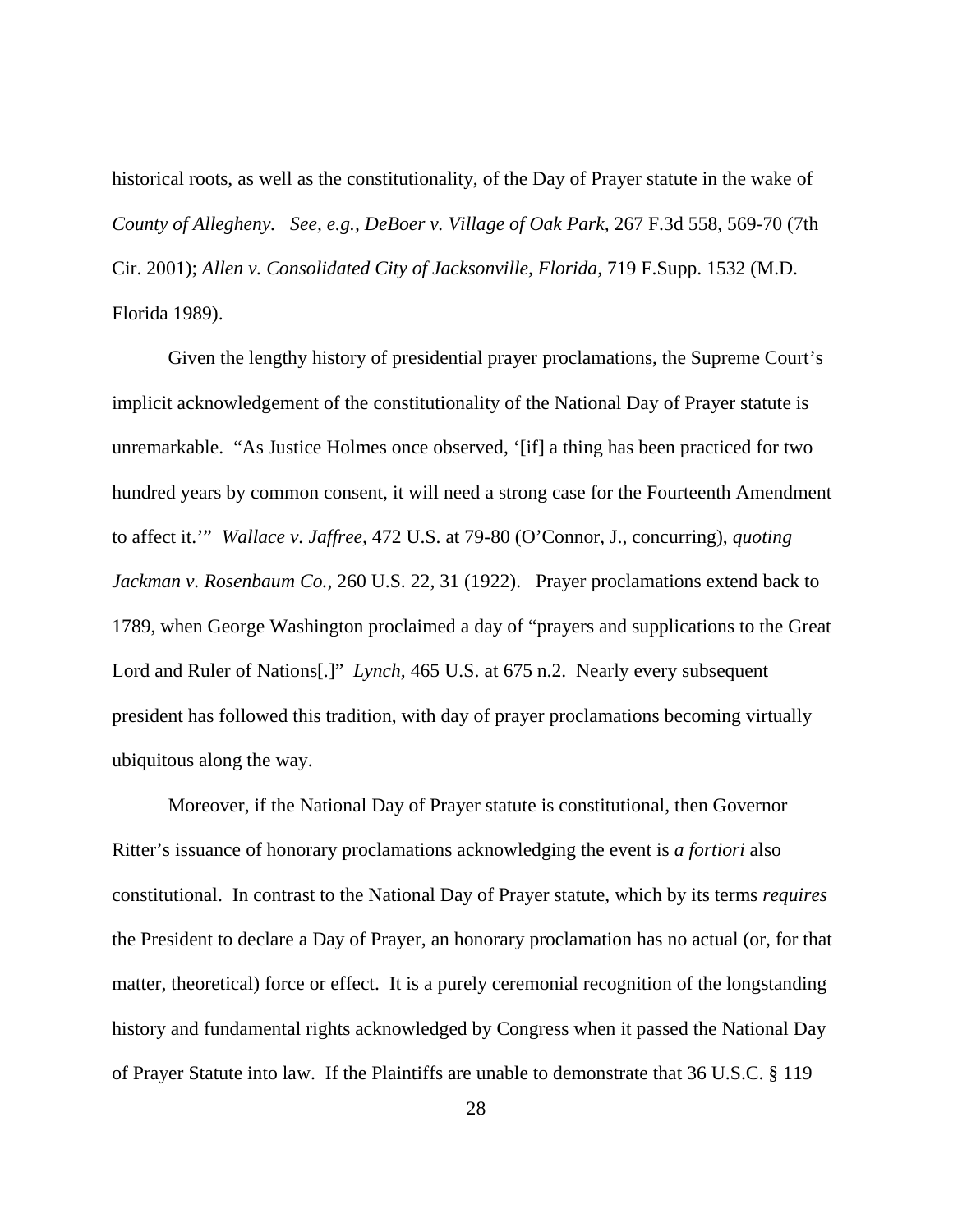violates the Establishment Clause, then they cannot prevail on their claim that issuance of honorary proclamations in accord with that statute runs afoul of the Colorado Constitution. *But see Freedom From Religion Foundation v. Obama,* 2010 WL 1499451 (W.D. Wisc. 4/15/2010) (discussed in detail *infra*).

Accordingly, the Defendants are entitled to summary judgment because the National Day of Prayer statute is itself constitutional. If this Court agrees, then there is no need to reach any of the various Establishment Clause tests discussed and applied below.

# **B. The honorary proclamations at issue pass all of the various tests developed in the Supreme Court's Establishment Clause jurisprudence.**

The Supreme Court's approach to Establishment Clause jurisprudence is less than straightforward. Nearly 40 years after the seminal case of *Lemon v. Kurtzman,* 403 U.S. 602 (1971), the Justices remain divided not only as to the scope and meaning of the Establishment Clause, but also as to the proper legal framework to apply to the facts in each particular case. *See Lamb's Chapel v. Ctr. Moriches Union Free Sch. District,* 508 U.S. 384, 398-399 (1993) (Scalia, J., concurring) ("When we wish to strike down a practice [that the *Lemon* test] forbids, we invoke it; when we wish to uphold a practice it forbids, we ignore it entirely. Sometimes, we take a middle course, calling its three prongs 'no more than helpful signposts.'") (citations omitted) (*quoting Hunt v. McNair,* 412 U.S. 734, 741 (1973)). In the midst of this uncertainty, courts commonly apply several potential tests in every case. *See, e.g. Newdow v. Rio Linda Union School District,* \_\_F.3d\_\_, 2010 WL 816986 (9th Cir.,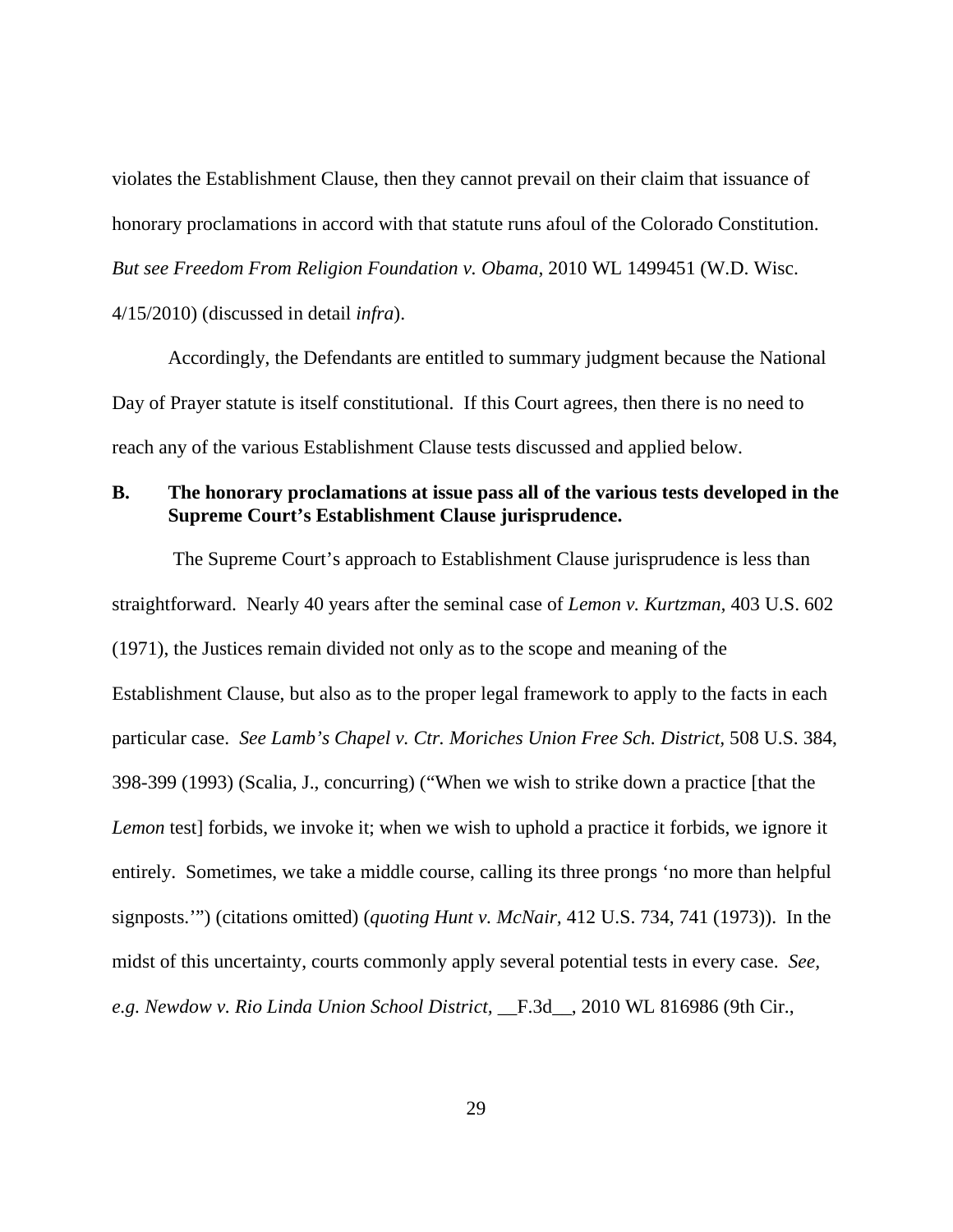March 11, 2010) at  $*5$  (applying three independent tests to evaluate plaintiffs' claim) The Defendants take the same approach here.

## **1. The** *Lemon* **Test**

*Lemon* involved a First Amendment challenge to state statutes providing for public assistance to parochial schools. Although it has been heavily criticized (and in some cases simply ignored), the *Lemon* test remains "the only coherent test" of the Establishment Clause ever adopted by a majority of the Court. *Wallace,* 472 U.S. at 63 (Powell, J., concurring). The *Lemon* test requires a government act to: "1) have a secular purpose, 2) neither advance nor inhibit religion as its primary effect, and 3) not foster excessive entanglement with religion." *Van Osdol v. Vogt,* 908 P.2d 1122, 1131 (Colo. 1996).

## **a. The Governor's honorary proclamations have a secular purpose.**

The first prong of the *Lemon* test asks "whether government's actual purpose is to endorse or disapprove of religion." *Edwards v. Aguillard,* 482 U.S. 578, 585 (1987) (*quoting Lynch*, 465 U.S. at 690) (O'Connor, J., concurring). "[T]he secular purpose required has to be genuine, not a sham, and not merely secondary to a religious objective." *McCreary County v. ACLU of Kentucky,* 545 U.S. 844, 863 (2005).

Governor Ritter's honorary proclamations have the obvious secular purpose of acknowledging an independently organized and privately hosted event. The text of the 2008 honorary proclamation, quoted in its entirety below, demonstrates this purpose quite clearly.

> WHEREAS, the authors of the Declaration of Independence recognized "That all men are created equal, that they are endowed by their Creator with certain unalienable Rights, that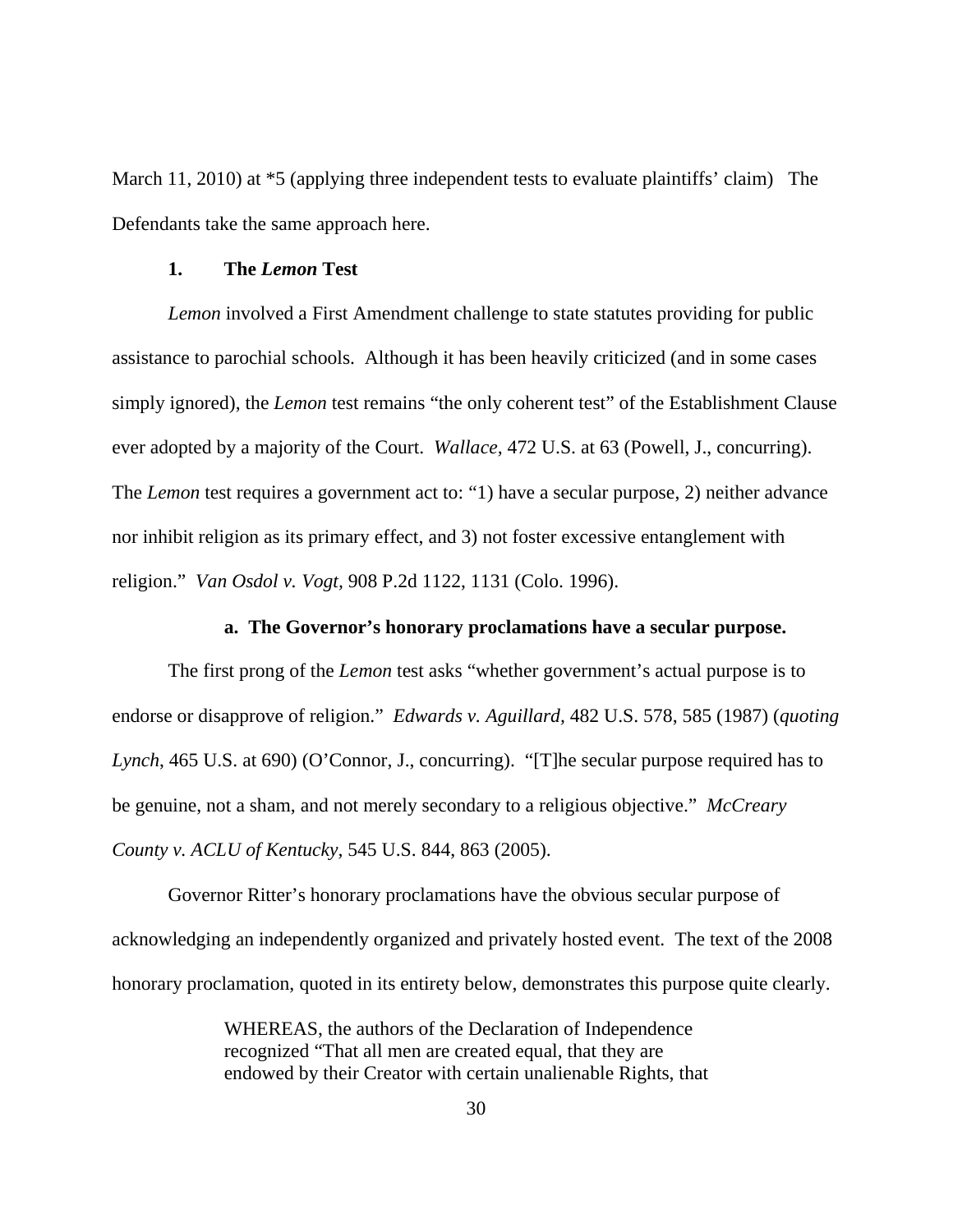among these are Life, Liberty and the pursuit of Happiness;" and

WHEREAS, the National Day of Prayer, established in 1952, and defined by President Ronald Reagan as the first Thursday in May, provides Americans with the chance to congregate in celebration of these endowed rights; and

WHEREAS, each citizen has the freedom to gather, the freedom to worship, and the freedom to pray, whether in public or private; and

WHEREAS, in 2008, the National Day of Prayer acknowledges Psalm 28:7 – "The Lord is my strength and shield, my heart trusts in Him, and I am helped;" and

WHEREAS, on May 1, 2008, individuals across this state and nation will unite in prayer for our country, our state, our leaders, and our people;

Therefore, I, Bill Ritter, Jr., Governor of the State of Colorado, do hereby proclaim May 1, 2008, Colorado Day of Prayer in the State of Colorado.

The first three clauses of the honorary proclamation outline the purpose and history of the

National Day of Prayer statute: to "provide[] Americans with the chance to congregate in

celebration" of their religious freedom. The fourth and fifth clauses acknowledge the

occurrence of the National Day of Prayer, and make reference to the theme chosen by the

private organization that requested the proclamation and organized an event on that date.

The fifth clause notes that on May 1, 2008, "individuals...will unite in prayer." This is

certainly not an admonition or exhortation to pray on that date. To the contrary, it is simply

the unremarkable observation that, based on over fifty years of U.S. history, it is safe to

predict that significant numbers of citizens will indeed gather and "unite in prayer" on the

National Day of Prayer.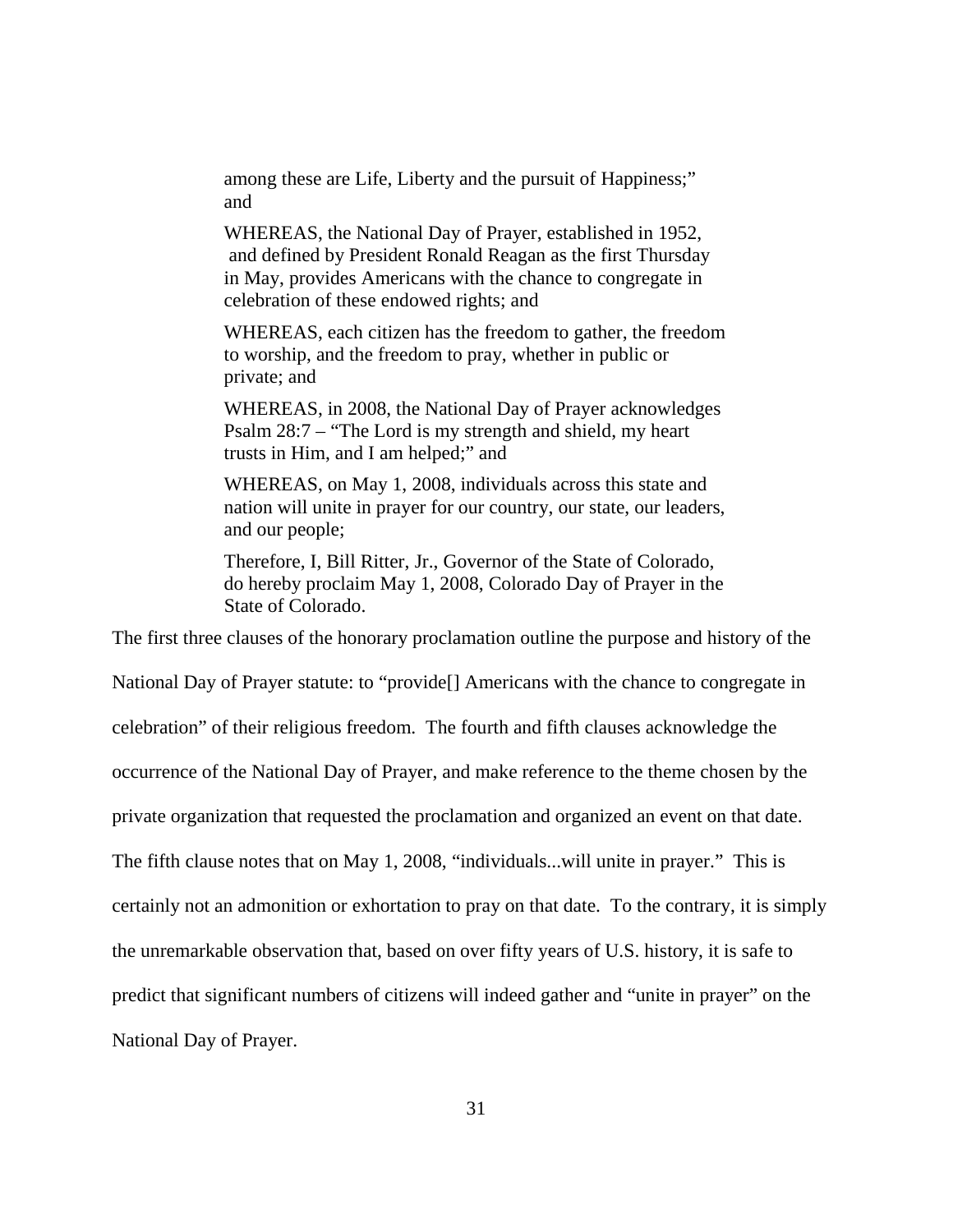Viewed as a whole, this honorary proclamation's secular purpose is clear. As with all honorary proclamations, it is neither an endorsement of the event being acknowledged nor an exhortation to participate. It is an acknowledgment of the importance of the nation's religious heritage, and the constitutionally enshrined religious freedom of its citizens. In any event, the honorary proclamation's purpose is certainly not *exclusively* religious; moreover, the fact that it may confer an incidental benefit on religious activity does not convert the honorary proclamation to an impermissible religious statement or exhortation. *See FFRF,*  898 P.2d at 1020 ("We have adopted the view that a government act which has both a religious and secular message need not, in all instances, fall as a casualty of constitutional scrutiny"); *see also Van Orden v. Perry,* 545 U.S. 677, 684 n.3 (2005) (rejecting "the principle that the Establishment Clause bars any and all governmental preference for religion over irreligion," and noting that "[e]ven the dissenters do not claim that the First Amendment's Religion Clauses forbid all governmental acknowledgments, preferences, or accommodations of religion").

# **b. The Governor's honorary proclamations do not have the primary effect of advancing or inhibiting religion.**

The Establishment Clause requires the government to take a neutral stance with respect to religion. *See Wallace,* 472 U.S. at 53 ("the individual freedom of conscience protected by the First Amendment embraces the right to select any religious faith or none at all"). Thus, *Lemon*'s second prong considers whether the "principal or primary effect" of a governmental action "advances [or] inhibits religion." *Lemon,* 403 U.S. at 612-13. For the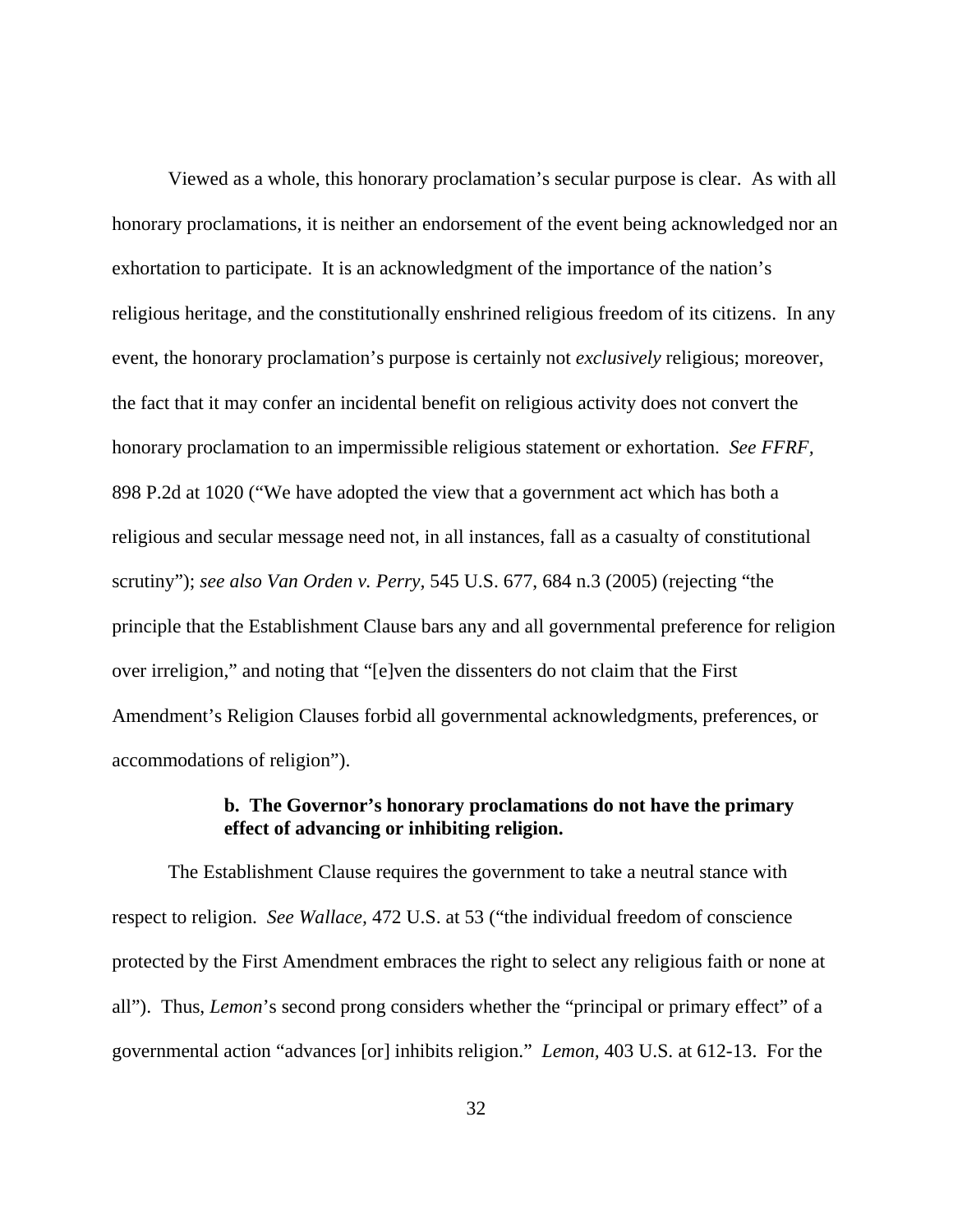purposes of applying *Lemon*'s second prong under Colo. Const., art II, § 4, our supreme court has adopted Justice O'Connor's "endorsement test," which requires a reviewing court to consider whether the government's "actions reasonably can be interpreted as governmental endorsement or disapproval of religion." *FFRF,* 898 P.2d at 1021, *citing Lynch*, 465 U.S. at 692 (O'Connor, J., concurring). This is a contextual inquiry that requires consideration of "(1) what message the government intended to convey; and (2) what message the government's actions actually conveyed to a reasonable person." *FFRF,* 898 P.2d at 1021, *citing Lynch,* 465 U.S. at 690 (O'Connor, J., concurring). "Endorsement" does not merely mean "an expression or demonstration of approval or support;" to the contrary, the Supreme Court has "equated 'endorsement' with 'promotion' or 'favoritism.'" *Capitol Square Review and Advisory Bd. v. Pinette,* 515 U.S. 753, 763 (1995) (plurality opinion).

The endorsement test has been used most commonly in monument cases, where "context" can be derived from the prominence of the display, its timing, and its surroundings, among other factors. *See, e.g. FFRF,* 898 P.2d at 1025-26; *Allegheny County,* 492 U.S. at 597. The notion of "context" is less distinct for honorary proclamations; however, the Supreme Court has at least made clear that the "objective observer" standard applies, pursuant to which the reviewing court takes into account "the text, legislative history, and implementation of the statute, or comparable official act" from the perspective of a detached third-party observer. *McCreary County v. American Civil Liberties Union of Kentucky*, 545 U.S. 844, 862 (2005) (internal quotation omitted). As the architect of the endorsement test described it: "the [endorsement] test does not evaluate a practice in isolation from its origins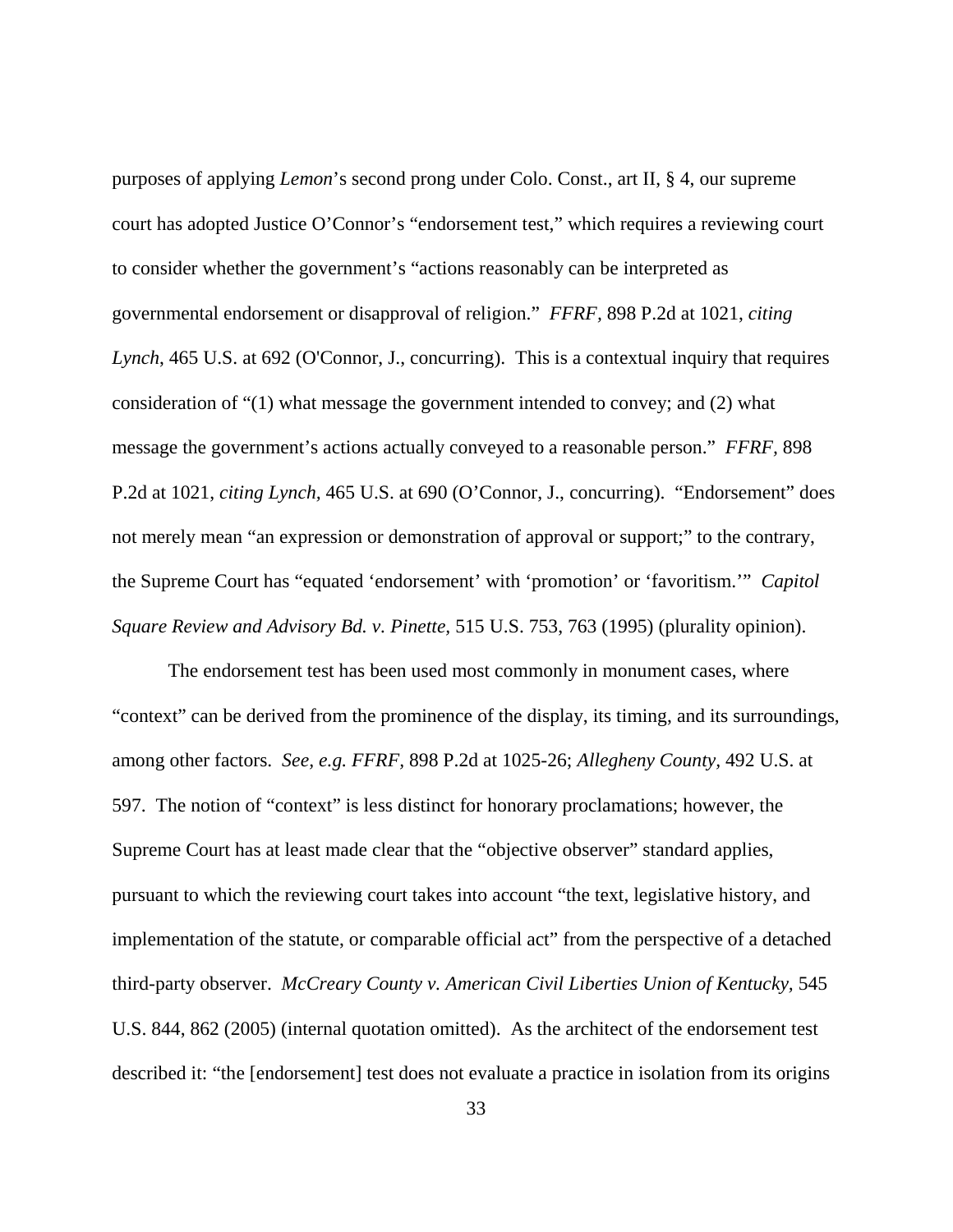and context. Instead, the reasonable observer must be deemed aware of the history of the conduct in question, and must understand its place in our Nation's cultural landscape." *Elk Grove Unified School District v. Newdow,* 542 U.S. 1, 35 (2004) (O'Connor, J., concurring in the judgment). In addition, the "reasonable observer" must in fact be truly objective. "[A]dopting a subjective approach would reduce the test to an absurdity. Nearly any government action could be overturned as a violation of the Establishment Clause if a 'heckler's veto' sufficed to show that its message was one of endorsement." *Id.*

An objective analysis of the honorary proclamations themselves and the circumstances surrounding their issuance plainly demonstrates that a reasonable third-party observer, aware of the ubiquity and lengthy history of prayer proclamations in American life, as well as the particular circumstances under which the challenged proclamations are requested and issued, would not conclude that they promote or favor religion over nonreligion. First, as discussed in detail *supra,* the challenged honorary proclamations cannot be reasonably read as an exhortation to pray or participate in privately organized observances of the National Day of Prayer. To be sure, like every other honorary proclamation, they simply acknowledge the event, its purpose, and its theme, and use the language suggested by the event's organizers to do so.

This reasoning finds support in the Supreme Court's approach to various other proclamations that also mention prayer or have religious implications. American Presidents have issued proclamations on holidays such as Memorial Day and Thanksgiving for generations. The Court noted (and implicitly approved) this practice in *Lynch:* "Executive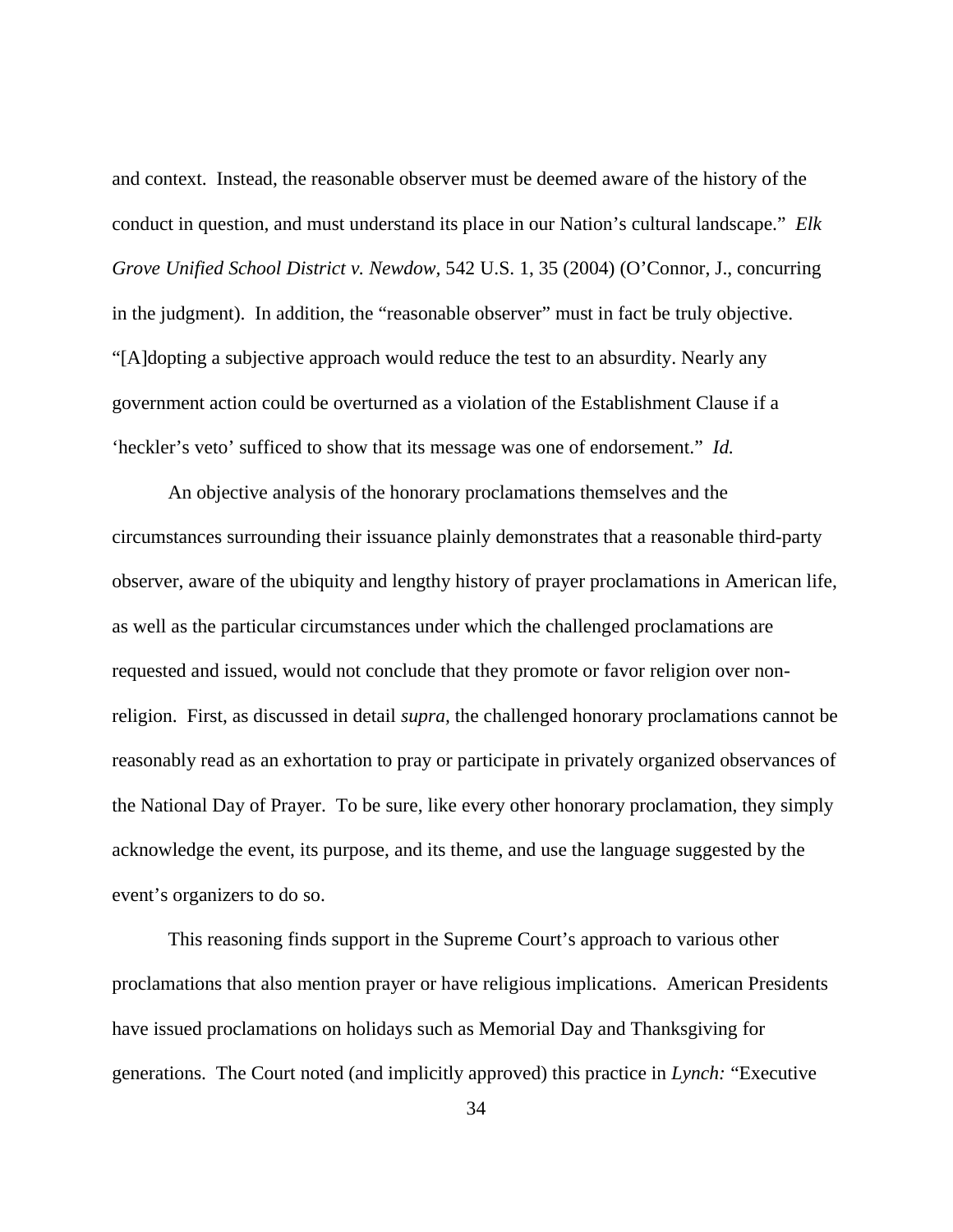orders and other official announcements of Presidents and of the Congress have proclaimed both Christmas and Thanksgiving National Holidays in religious terms." 465 U.S. at 686. Even the Justices most inclined to find Establishment Clause violations have conceded that these actions are benign. As Justice Stevens stated in *Van Orden*: "although Thanksgiving Day proclamations...undoubtedly seem official, in most circumstances they will not constitute the sort of governmental endorsement of religion at which separation of church and state is aimed." 545 U.S. at 723 (Stevens, J., dissenting). Justice Stevens' tolerant approach reflects the fact that the challenged proclamations likely fall into the category of "ceremonial deism," which applies to a narrow subset of cases in which the "history, character, and context" of a governmental action renders it permissible to "acknowledge or refer to the divine without offending the Constitution." *Newdow,* 542 U.S. at 37 (O'Connor, J., concurring in the judgment). Ceremonial deism most commonly "encompasses such things as the national motto ('In God We Trust'), religious references in traditional patriotic songs such as The Star-Spangled Banner, and the words with which the Marshal of th[e Supreme] Court opens each of its sessions ('God save the United States and this honorable Court')." *Id.* Given the history, character, and context of executive prayer proclamations, the term could easily include proclamations such as those challenged here.

Second, the endorsement test's contextual analysis requires an inquiry into the circumstances surrounding the government act. The Plaintiffs have alleged that the honorary proclamations at issue are a "joint action between Governor Ritter and the NDP Task Force," and that the Governor has "embraced" and formed an "alliance with the NDP Task Force."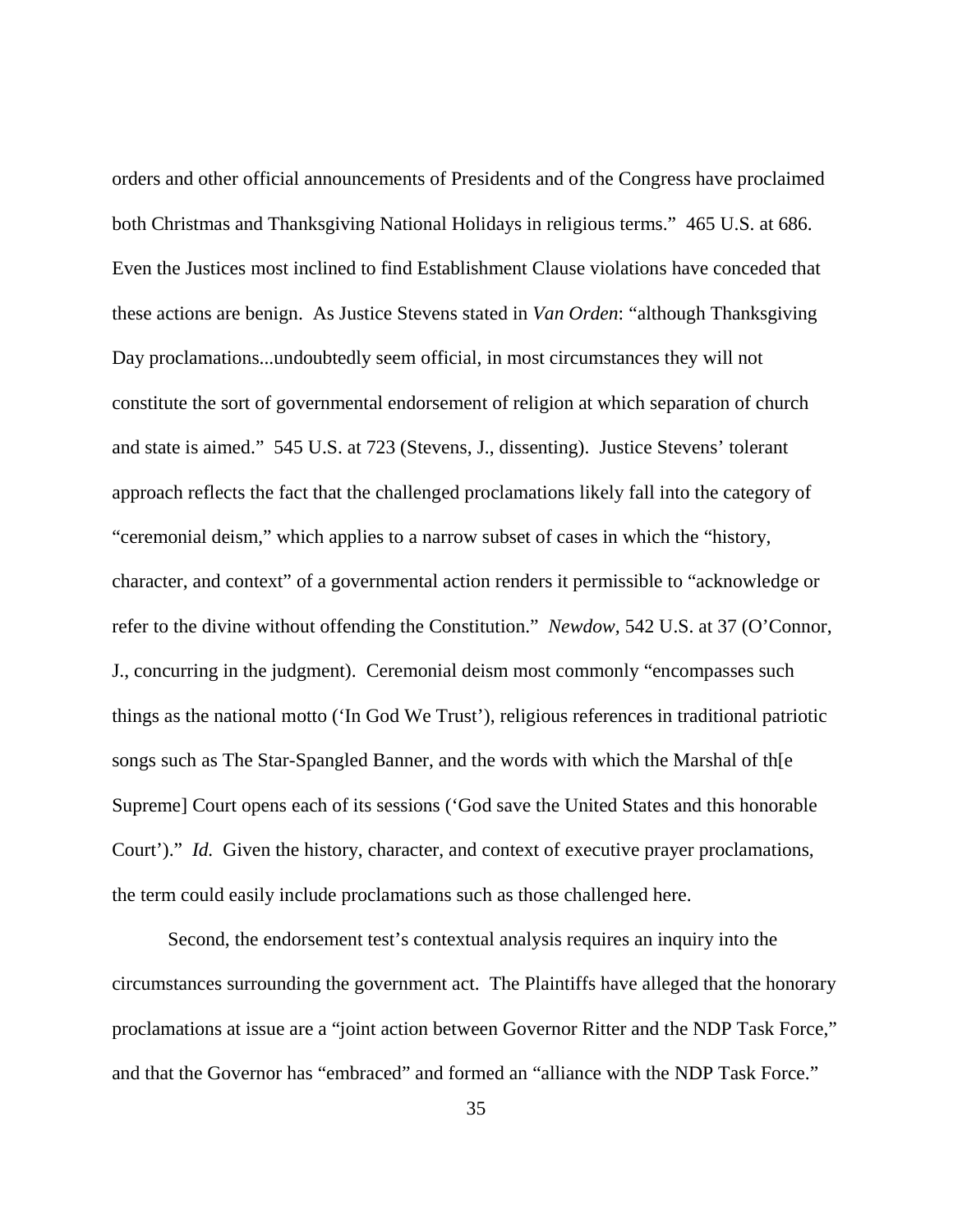*Complaint*,  $\P$  26, 27, 28. This "alliance," the Plaintiffs claim, "creates the intended impression that the NDP Task Force and the State of Colorado are working hand-in-glove in sponsoring the Colorado Day of Prayer and the National Day of Prayer." *Complaint* ¶ 28. However, the evidence plainly demonstrates that the NDP Task Force follows the same process for requesting their honorary proclamations as everyone else. At best, Plaintiffs' case is based on conjecture and innuendo. Contrary to Plaintiffs' suggestions of a conspiracy, the undisputed evidence shows that Governor Ritter does not even directly participate in the honorary proclamation process, much less collaborate with or do NDP Task Force's bidding.

Given this evidence, the Plaintiffs' allegations about a "hand-in-glove" collaboration between Governor Ritter and the NDP Task Force are simply baseless. No reasonable observer could infer that the administration and the NDP Task Force had formed an alliance in order to promote or favor religion over non-religion, $<sup>1</sup>$  $<sup>1</sup>$  $<sup>1</sup>$  because there is no evidence that</sup> such an alliance exists.

A review of the content and context of the challenged honorary proclamations demonstrates that they cannot "reasonably...be interpreted as governmental endorsement...of religion." *FFRF,* 898 P.2d at 1021. Their content is neutral towards religion, and the

<span id="page-35-0"></span><sup>&</sup>lt;sup>1</sup> Even if such a conspiracy existed – and it does not – it would not be enough to show that Governor Ritter worked "hand-in-glove" with the NDP Task Force to issue the honorary proclamations, because the proclamations themselves are entirely benign. To succeed on their theory, Plaintiffs would be required to show that the alleged alliance between the administration and the NDP Task Force would appear, to a reasonable observer, to have been created with the purpose of endorsing religion over non-religion.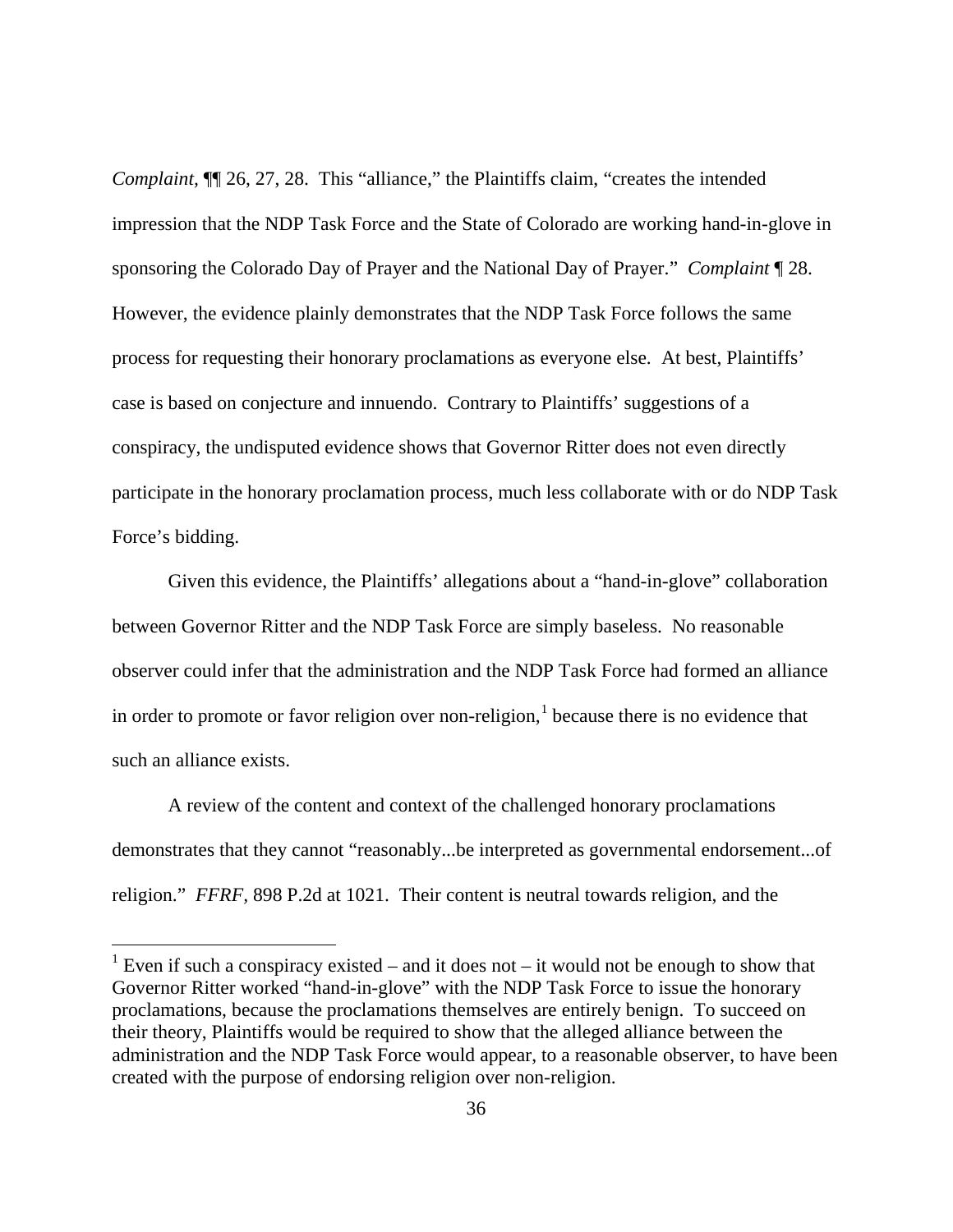evidence of the circumstances surrounding their issuance is devoid of any suggestion of collaboration between state officials and the proclamations' proponents. Accordingly, the challenged honorary proclamations satisfy the second prong of the *Lemon* test.

## **c. The challenged honorary proclamations do not foster excessive entanglement with religion.**

*Lemon*'s "excessive entanglement" prong requires consideration of "the character and purpose of the institution involved, the nature of the regulation's intrusion into religious administration, and the resulting relationship between the government and the religious authority." *Vogt,* 908 P.2d at 1132. This prong is typically relevant only in cases where the government becomes involved in the workings of religious institutions, either financially or through oversight of an organization's internal workings. *See, e.g., Catholic Health Initiatives Colorado v. City of Pueblo, Dept. of Finance,* 207 P.3d 812 (Colo. 2009) (addressing permissible scope of charitable tax exemption); *Vogt,* 908 P.2d 1122 (holding that judicial review of church's hiring decision as to minister would result in excessive entanglement of government and church). In fact, our supreme court has held that, where "the challenged action does not involve any direct subsidy to a school or religious institution," there is no need to conduct an entanglement analysis. *Conrad v. City and County of Denver,* 724 P.2d 1309, 1316 (Colo. 1986).

Nonetheless, assuming *arguendo* that an entanglement analysis is necessary, there is no evidence that the challenged honorary proclamations cause any entanglement with religion. As previously discussed, the Plaintiffs offer no evidence to support any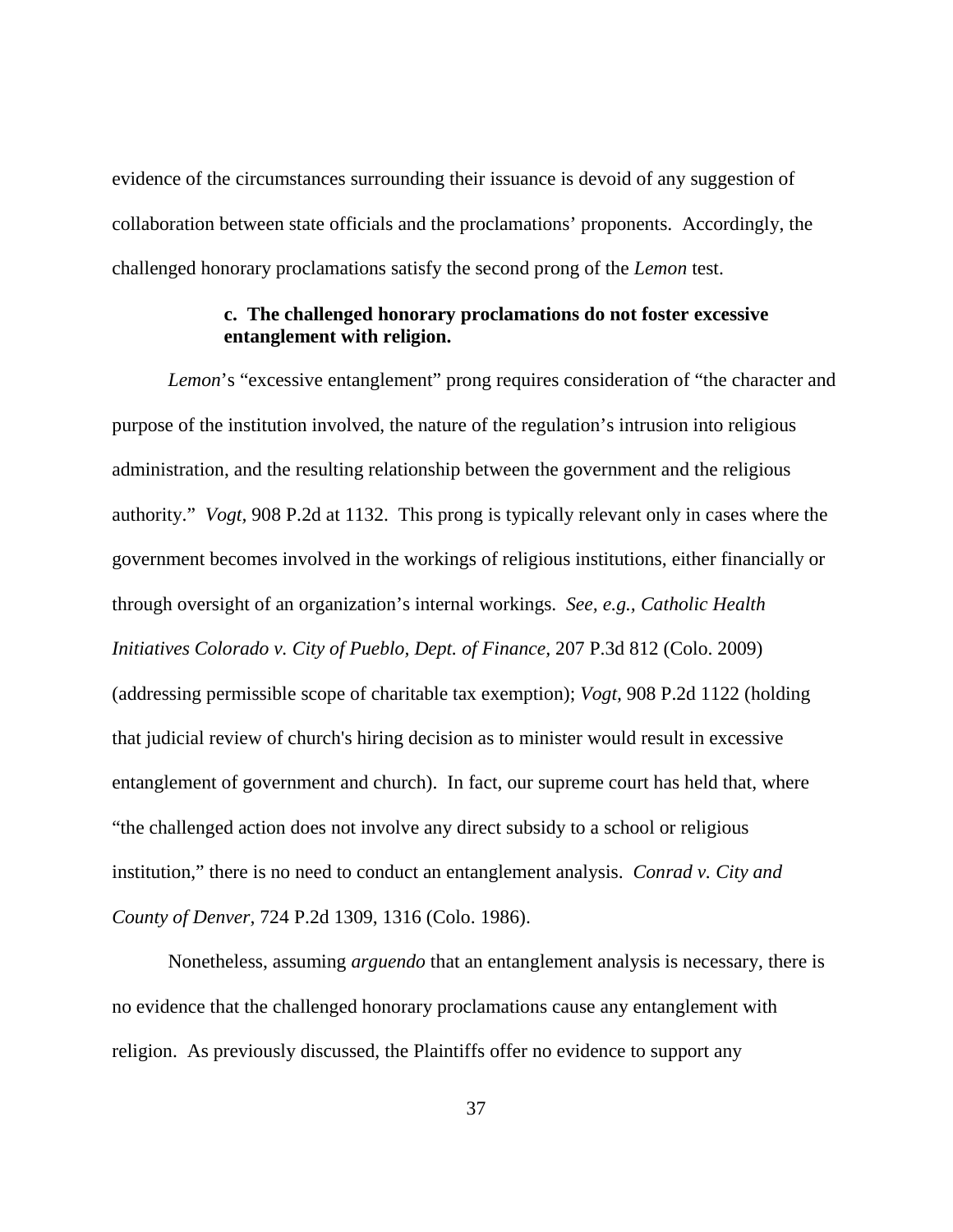collaboration or alliance between the Ritter administration and the NDP Task Force. The State provides no funding for the NDP Task Force or the National Day of Prayer. Accordingly, the Governor's issuance of honorary proclamations creates no entanglement with religion whatsoever, much less "excessive" entanglement.

## **2. The Historical Practice Test**

Although the challenged honorary proclamations easily pass muster under the *Lemon*  test, *Lemon* may not represent the best approach to evaluating their constitutionality. Instead, the most appropriate fit may be the "historical practice" test developed in *Marsh v. Chambers,* 463 U.S. 783 (1983). *Marsh* involved a challenge by a Nebraska state legislator to the Nebraska Legislature's practice of opening its sessions with a prayer offered by a chaplain paid out of public funds. Although the courts below had applied *Lemon* to find a violation of the Establishment Clause, the Supreme Court reversed, upholding the practice without applying *Lemon* at all.

*Marsh* based its decision on the fact that legislative prayer dates back to the founding of the republic. As Chief Justice Burger, writing for the Court, put it: "The opening of sessions of legislative and other deliberative public bodies with prayer is deeply embedded in the history and tradition of this country. From colonial times through the founding of the Republic and ever since, the practice of legislative prayer has coexisted with the principles of disestablishment and religious freedom." *Marsh,* 463 U.S. at 786. The opinion reasoned that more than 200 years of legislative prayer have made it "part of the fabric of society," and that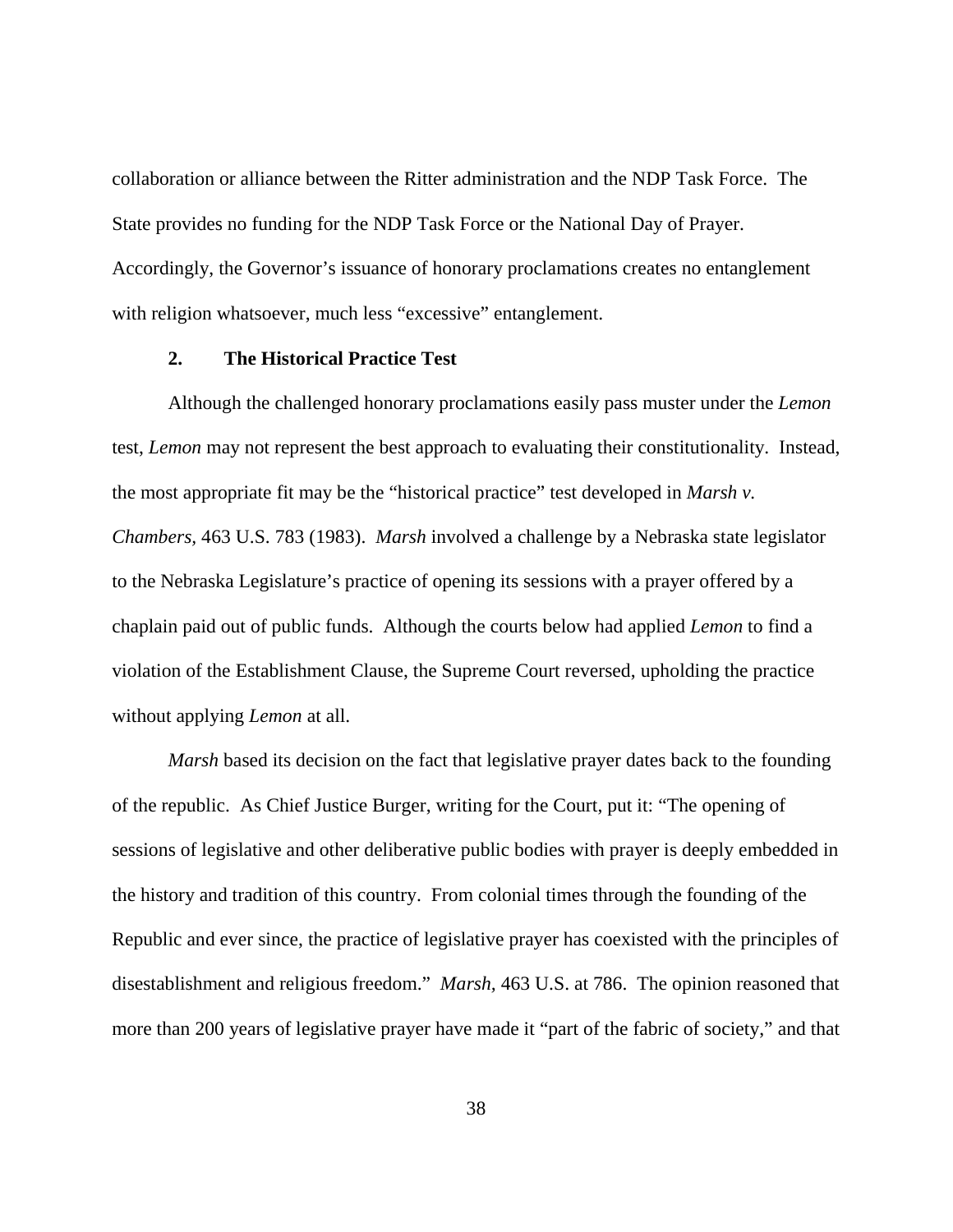it is accordingly "a tolerable acknowledgment of beliefs widely held among the people of this country." *Id.* at 792.

Because the historical practice test developed in *Marsh* can be applied only to a narrow set of cases, it has never displaced *Lemon. See, e.g. Edwards v. Aguillard,* 482 U.S. 578, 583 n.4 (1987) (declining to apply the historical practice test to questions concerning religion in public schools, "since free public education was virtually nonexistent at the time the Constitution was adopted"). In circumstances like those presented here, however, where the validity of longstanding practices are at issue, the approach adopted in *Marsh* has substantial relevance. *Lynch* opined at length about the deep roots of the National Day of Prayer, pointing out that it is a tradition that began with George Washington in 1789, and has included nearly every President since that time. 465 U.S. at 674-75. That the Founders themselves (excluding Jefferson) issued prayer proclamations without hesitation speaks volumes.<sup>[2](#page-38-0)</sup> Governor Ritter's issuance of similar – although substantially less exhortative –

<span id="page-38-0"></span> $2$  Jefferson's opinions on the subject, while of course relevant, are somewhat less influential than the opinions of those who were actually involved in debating and drafting the First Amendment. Jefferson was in France during the constitutional debates and during the congressional debates on the Bill of Rights, acting as the United States' minister plenipotentiary to the French court. *See Wallace v. Jaffree,* 472 U.S. 38, 92 (1985) (Rehnquist, J. dissenting). Madison, the principal author of the Bill of Rights, is often cited as "regretting" his decision to issue prayer proclamations during the War of 1812. *See, e.g., McCreary County,* 545 U.S. at 879 n.25. This characterization, however, paints an incomplete picture of Madison's thoughts on the issue. Madison's subsequent writings reveal that while he was uncomfortable with issuing proclamations *requiring* people to pray, he had no concerns about proclamations that were "absolutely indiscriminate, and merely recommendatory; or rather mere designations of a day, on which all who thought proper might unite in consecrating it to religious purposes, according to their own faith & forms. In this sense, I presume you reserve to the Govt. a right to appoint particular days for religious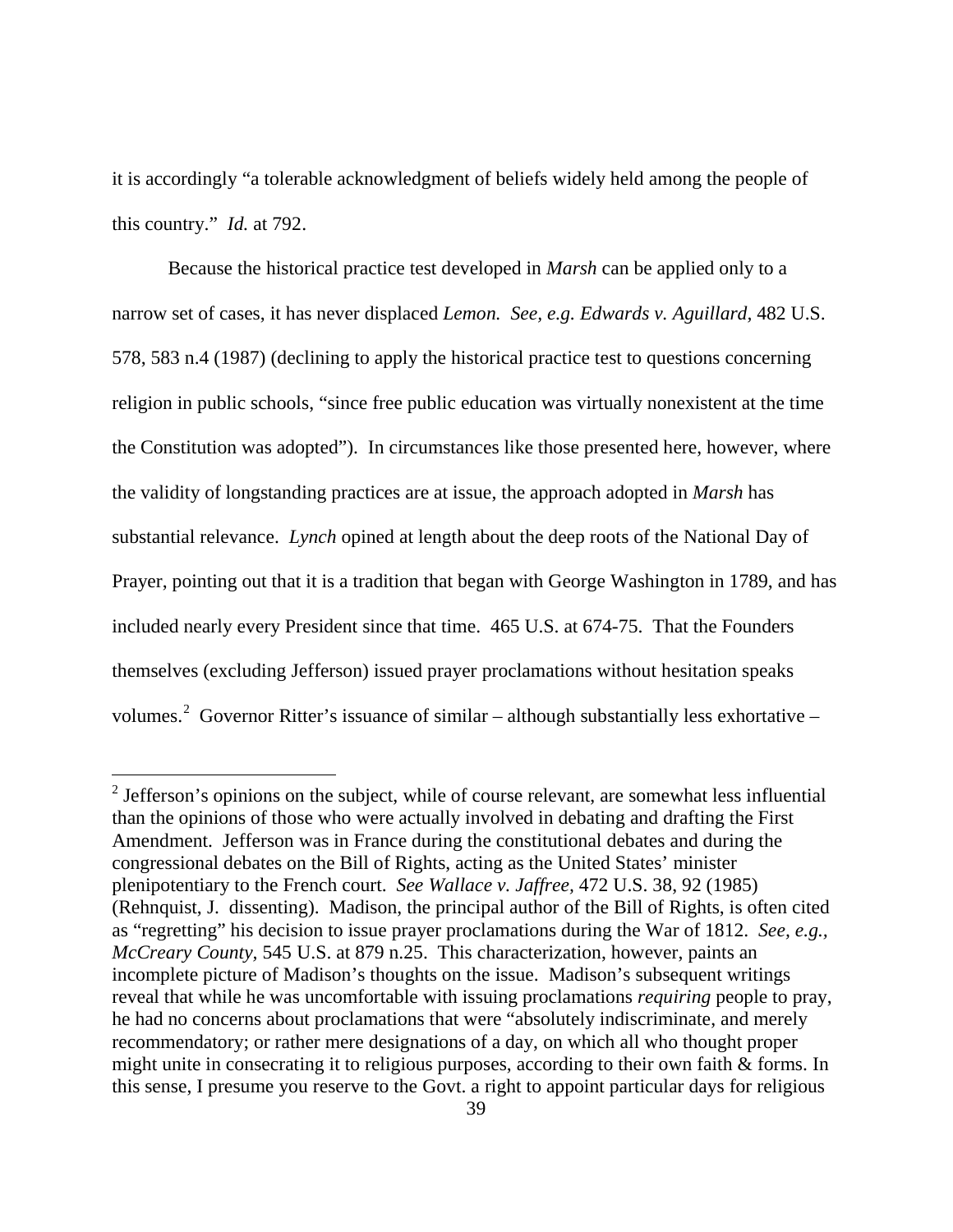honorary proclamations, represents a continuation of a tradition dating back more than two centuries. Under the analysis adopted in *Marsh,* the challenged proclamations are entirely consistent with the Establishment Clause.

## **3. The Coercion Test**

\_\_\_\_\_\_\_\_\_\_\_\_\_\_\_\_\_\_\_\_\_\_\_\_\_

Justice Kennedy's separate opinion in *Allegheny County* gave life to yet another approach to Establishment Clause cases: the coercion test. 492 U.S. at 655-79 (Kennedy, J., concurring in part and dissenting in part). The coercion test takes an arguably more tolerant approach than *Lemon*, questioning "whether the government is coercing individuals by requiring support of or adherence to a particular religious belief or practice before being allowed benefits to which they are otherwise entitled." *Vogt,* 908 P.2d at 1131 n.15. Plaintiffs have denied that they have been coerced into participating in the activities that the challenged honorary proclamations recognize. *Statement of Undisputed Facts* ¶ 24. Moreover, in any event, as our supreme court has recognized, the coercion test has been "confined...to cases in which government creation of a state-sponsored and state-directed religious exercise in a public setting was seen as 'an attempt to employ the machinery of the state to enforce a religious orthodoxy.'" *Vogt,* 908 P.2d at 1131 n. 15, *quoting Weisman*, 505 U.S. at 592. No such circumstances exist here, and the coercion test would not apply even if the Plaintiffs had asserted any coercion.

worship throughout the State, without any penal sanction enforcing the worship." See *Letter from James Madison to Edward Livingston* (July 10, 1822), reprinted in 5 Philip B. Kurland & Ralph Lerner, The Founders' Constitution 105 (1987).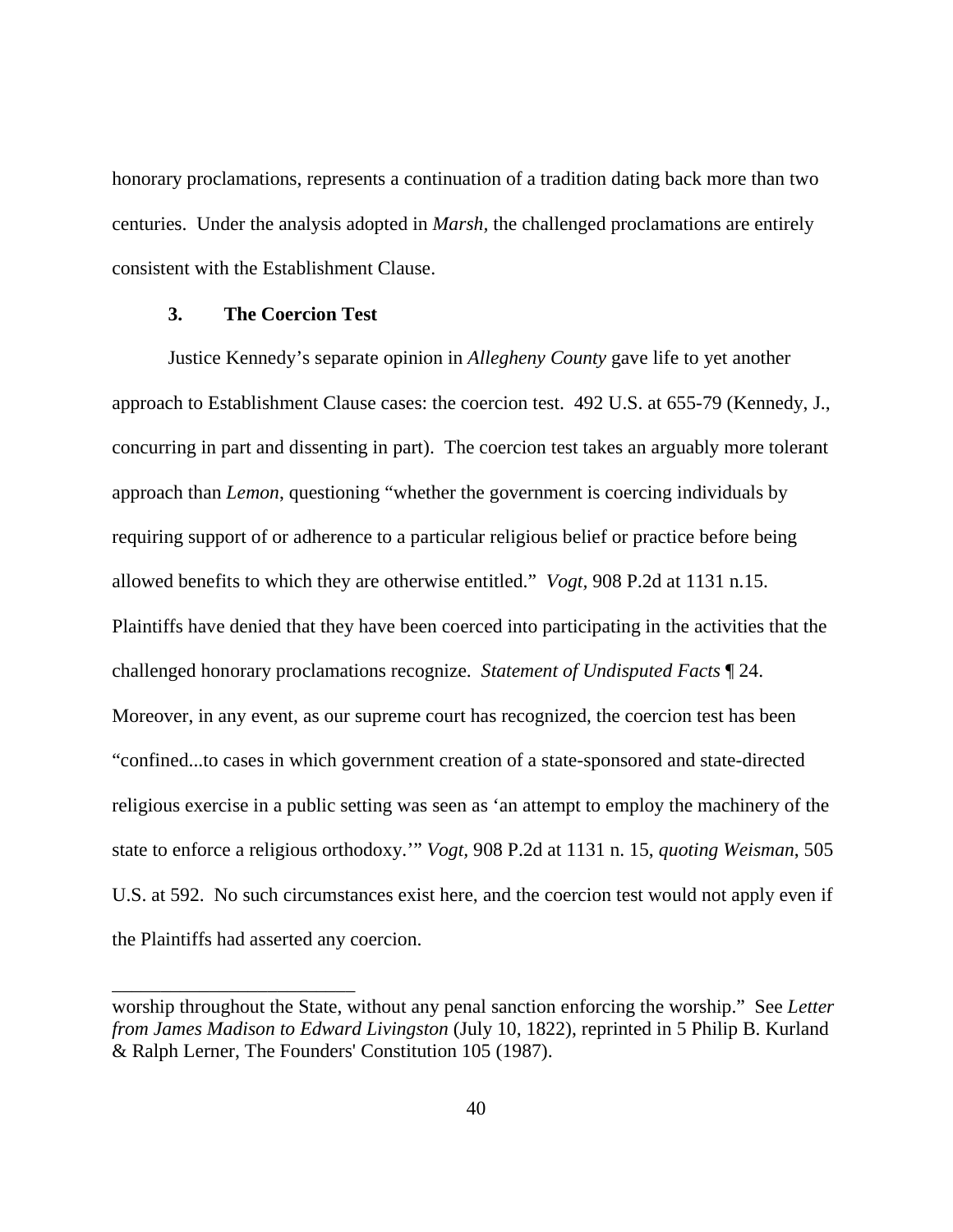## **C. The Plaintiffs are not entitled to relief on their claims.**

Honorary proclamations do not fit neatly into any one category of Establishment Clause jurisprudence (even assuming such categories exist). They are clearly government speech, but unlike a stone monument they are ephemeral. *Cf. Pleasant Grove City, Utah v. Summum,* 129 S.Ct. 1125 (2009). In Colorado, they bear the governor's seal and signature, but unlike legislation they have no force or effect. *See Freedom From Religion Foundation v. Obama,* 2010 WL 1499451 (W.D. Wisc. 4/15/2010). These unique characteristics alleviate many of the concerns commonly associated with governmental acknowledgment of religion. As Justice Souter has put it: "religious proclamations" are "rarely noticed, ignored without effort, conveyed over an impersonal medium, and directed at no one in particular[.]" *Lee v. Weisman,* 505 U.S. 577, 630 (1992) (Souter, J. concurring). They are thus distinguishable from school prayer, compulsory religious instruction, and the like.

The recently-issued district court opinion in *Freedom From Religion Foundation v. Obama* only serves to highlight the distinctions between the National Day of Prayer statute, 36 U.S.C. § 119, and a tradition of governmental speech that predates it by more than 150 years. To be clear, the Defendants disagree with most aspects of the district court's holding. Irrespective of its fate on appeal, however, it cannot be disputed that *Obama* has no direct bearing on this case. Not only was it issued by a court whose opinions are not binding in Colorado, but it also explicitly declined to reach the substantive issue raised by the Plaintiffs in this case. *Obama,* 2010 WL 1499451 at \*24 ("Although plaintiffs sought a declaration that all presidential 'prayer proclamations' violate the establishment clause, I dismissed this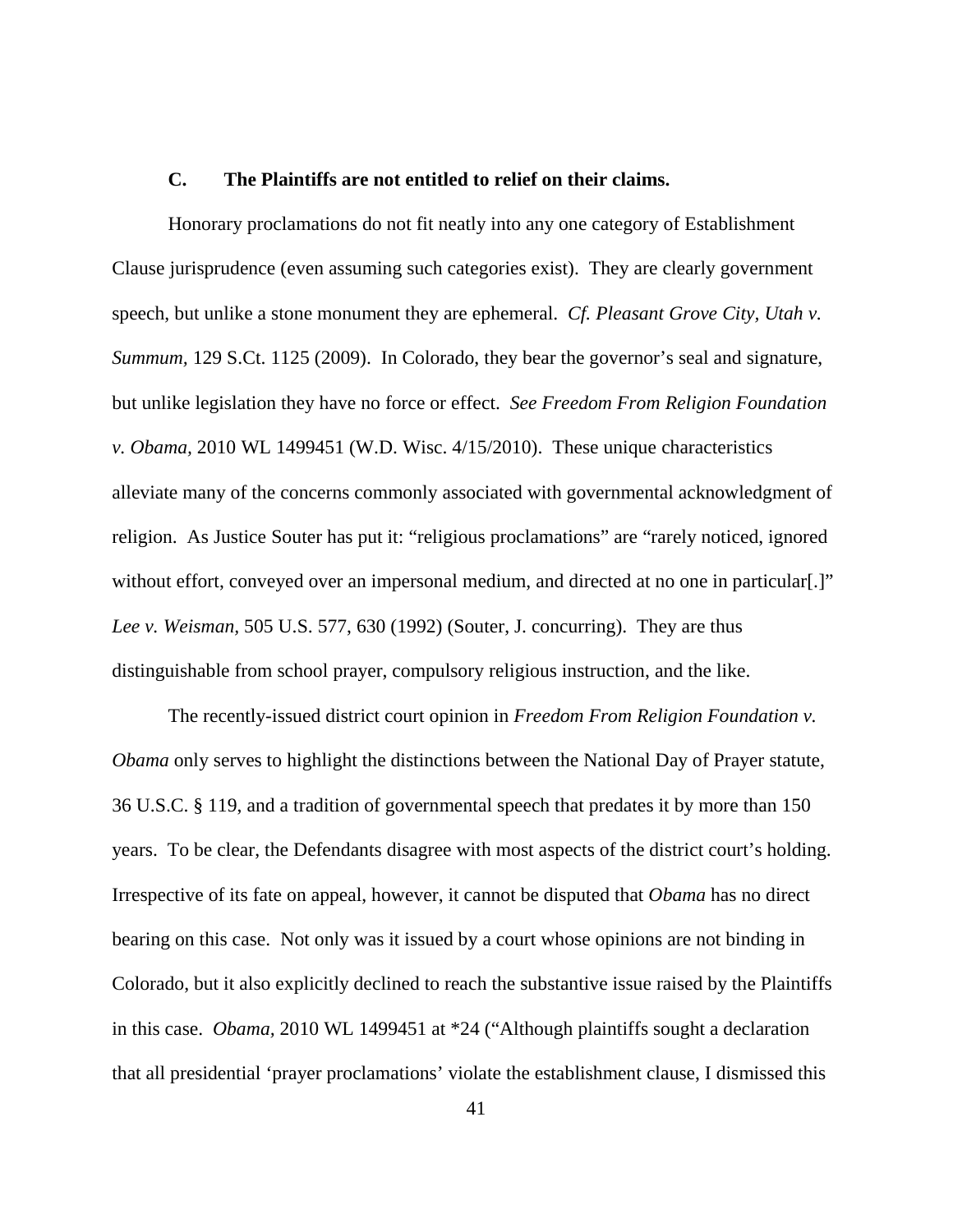claim because plaintiffs failed to show they had standing to raise it.") Moreover, to the extent that *Obama* has any persuasive effect, its analysis works in favor of applying the *Marsh v. Chambers* approach discussed above.

If the Justices universally agree on anything, it is that "[t]he wall that separates the church from the State does not prohibit the government from acknowledging the religious beliefs and practices of the American people[.]" *Van Orden,* 545 U.S. at 711 (Stevens, J., dissenting). Any truly objective observer would agree that that is all the challenged honorary proclamations do. Like proclamations issued for countless other events that have either secular or religious roots, the Governor's recognition of the National Day of Prayer simply acknowledges the religious beliefs and practices of those who choose to participate in it. While the Plaintiffs are certainly entitled to disagree with the beliefs and practices of the proclamations' proponents, they may not exercise a heckler's veto to prevent the Governor from acknowledging them.

Given the lengthy history of prayer proclamations and the fact that the Founders – including even the drafters of the Establishment Clause itself – issued them without hesitation, the historical practice test adopted in *Marsh* would seem to be the most appropriate means by which to analyze them here. Although the Supreme Court has, on previous occasions, declined to expand the holding in *Marsh*, it has never had occasion to directly address the constitutionality of "religious proclamations." *Lee, supra*, at 630 (Souter, J. concurring). Nonetheless, the Court's extensive *dicta* on the subject suggest a consensus among the Justices concerning the history, ubiquity, and benignity of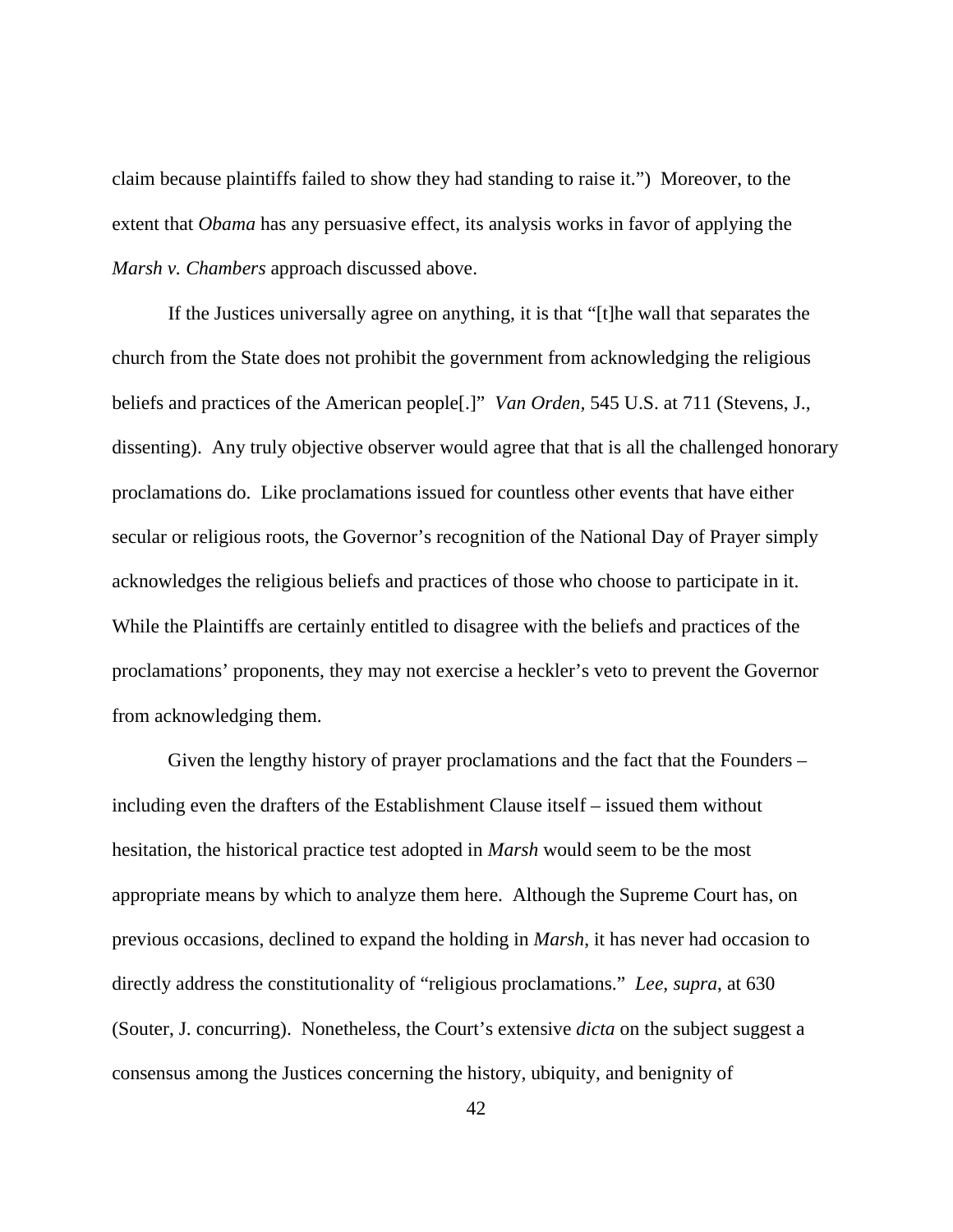proclamations such as those challenged here. As such, the Defendants are entitled to summary judgment because the challenged honorary proclamations do not violate the Colorado Constitution.

#### **IV. The Plaintiffs are not entitled to injunctive relief.**

In addition to seeking declaratory judgment in their favor, Plaintiffs also demand that "the Court enjoin future designations of Day of Prayer celebrations by Governor Ritter and enjoining [sic] Governor Ritter and his successors from issuing further Day of Prayer Proclamations." *Complaint* at 7. Irrespective of the outcome of this Court's Establishment Clause analysis, however, injunctive relief is inappropriate.

First, if this Court agrees that Governor Ritter's 2007 and 2008 "Day of Prayer" honorary proclamations pass constitutional muster, there would be no violation of the Establishment Clause, and therefore nothing to enjoin.

Second, although this Court could conceivably declare that one or more of the challenged honorary proclamations violated the Colorado Constitution, it is impossible to reach the same conclusion – or order prospective relief – regarding potential future proclamations. Whether or not the challenged honorary proclamations were constitutional depends not on whether they were issued in the first place, but rather whether the language that they used violated the Preference Clause. Even if this Court were to disapprove of the language contained in prior honorary proclamations, it has no way of predicting whether future proclamations will use language inconsistent with the Preference Clause. Indeed, it seems likely that the Governor would studiously avoid using language ultimately determined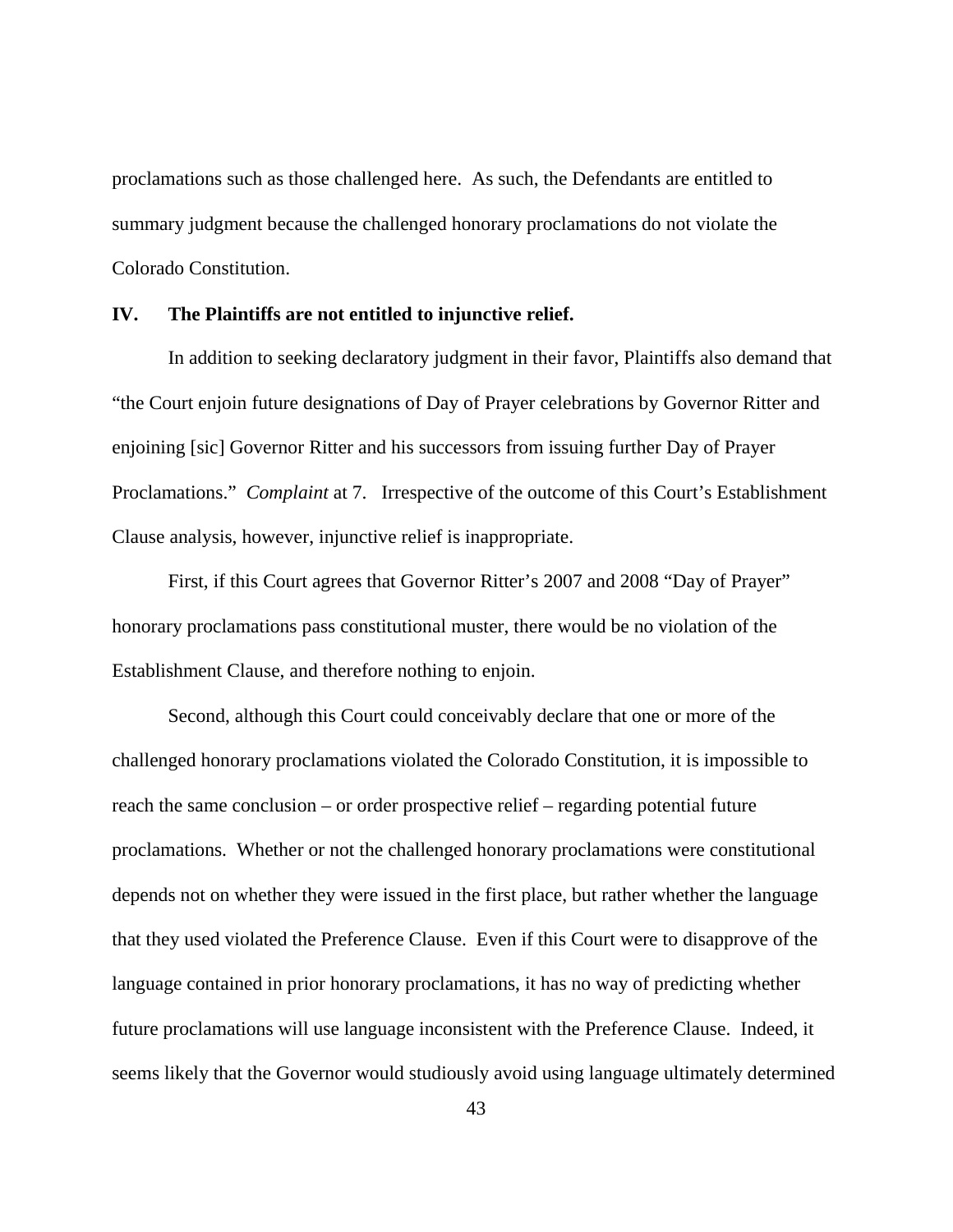to be unconstitutional. The inherent variability of future proclamations therefore makes them a particularly inappropriate target for injunctive relief.

As noted above, the court in *Freedom From Religion Foundation v. Obama* recently reached an identical conclusion with respect to the plaintiffs' demand for injunctive relief against the President. *See Freedom From Religion Foundation v. Obama,* 2010 WL 698133 (W.D. Wisc. March 1, 2010), The *Obama* court relied in part on the holding in *Newdow v. Bush,* 391 F.Supp.2d 95, 108 (Dist. D.C. 2005), in which a district judge declined to issue an injunction against President Bush's planned inaugural prayer, in part because he found he could not "rule on the constitutionality of prayers yet unspoken at future inaugurations of Presidents who will make their own assessments and choices with respect to the inclusion of prayer." *Id.* As the *Obama* court held: "It is one thing to issue a narrowly circumscribed injunction regarding a single, ministerial act; it is quite another for a court to issue a broad ruling that dictates the particular language the President may use in any context." *Obama, supra,* at \*20; *see also Beauprez v. Avalos,* 42 P.3d 642, 648 (Colo. 2002) ("courts generally do not consider cases involving uncertain or contingent future matters").

That honorary proclamations are an unfit target for injunctive relief is especially true in light of the Colorado Constitution's strong prohibitions on prior restraint. As our supreme court has noted, Colo. Const. art II, § 10 provides "greater protection for individual freedom of expression than the Federal Constitution." *Curious Theatre Co. v. Colorado Dept. of Public Health and Environment,* 220 P.3d 544, 551 (Colo. 2009). Thus, "the state constitution...affirmatively guarantees the freedom of every person 'to speak, write, or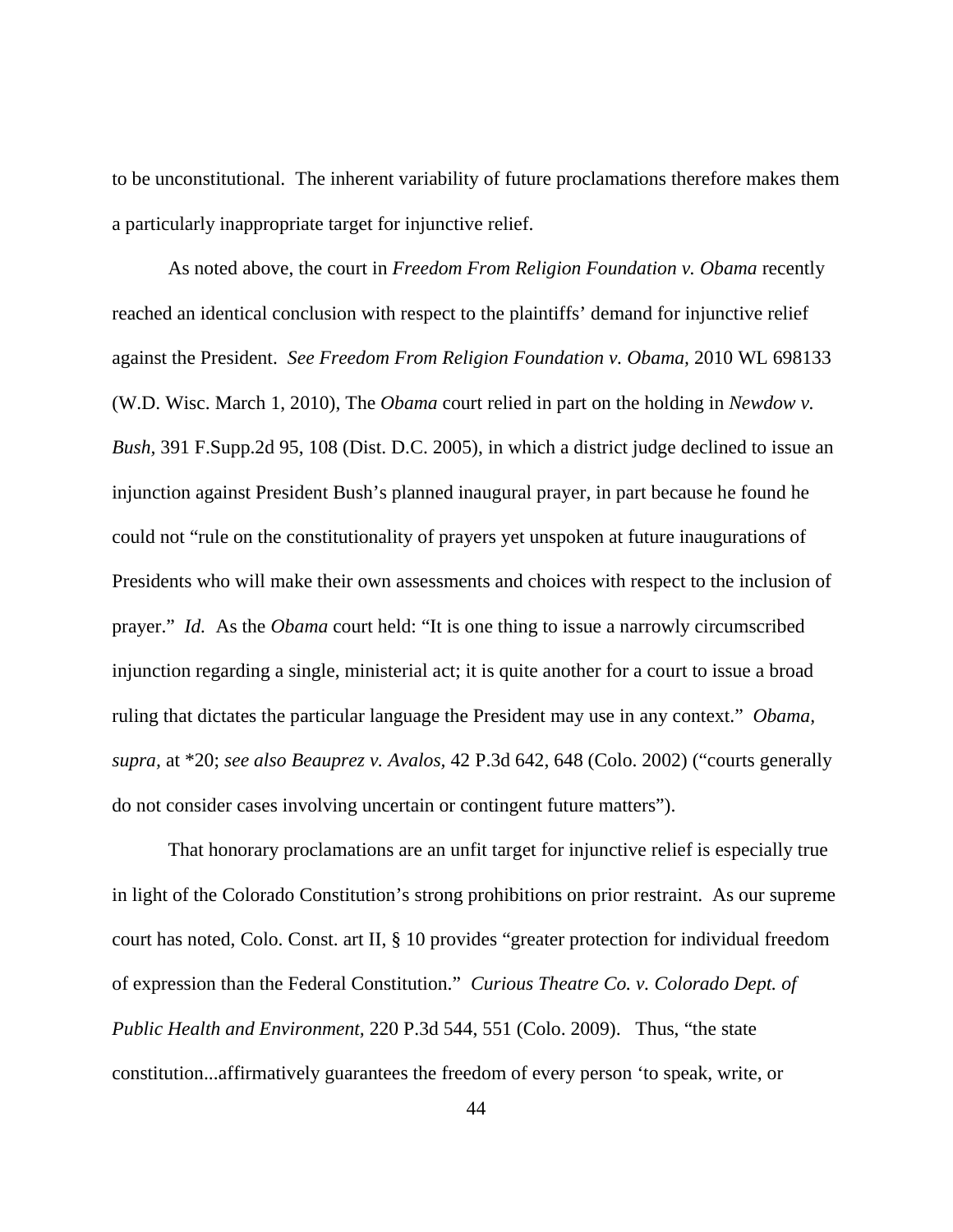publish whatsoever he will on any subject,' without prior approval or restraint, subject only to being held accountable for any abuse of that liberty." *Id.* The Plaintiffs are therefore not entitled to injunctive relief, and this Court should grant summary judgment in favor of the Defendants.

## **CONCLUSION**

Based on the foregoing reasoning and authorities, the Defendants respectfully request that this Court grant summary judgment in their favor on all claims and requests for relief contained in Plaintiffs' Complaint.

Respectfully submitted this 7th day of May, 2010

JOHN W. SUTHERS Attorney General

/s/ *Matthew D. Grove*

DANIEL DOMENICO, 32038\* Solicitor General GEOFFREY N. BLUE, #32684 Deputy Attorney General\* MAURICE G. KNAIZER, 05264\* Deputy Attorney General MATTHEW D. GROVE, \* Assistant Attorney General Public Officials Unit State Services Section Attorneys for Defendants \*Counsel of Record